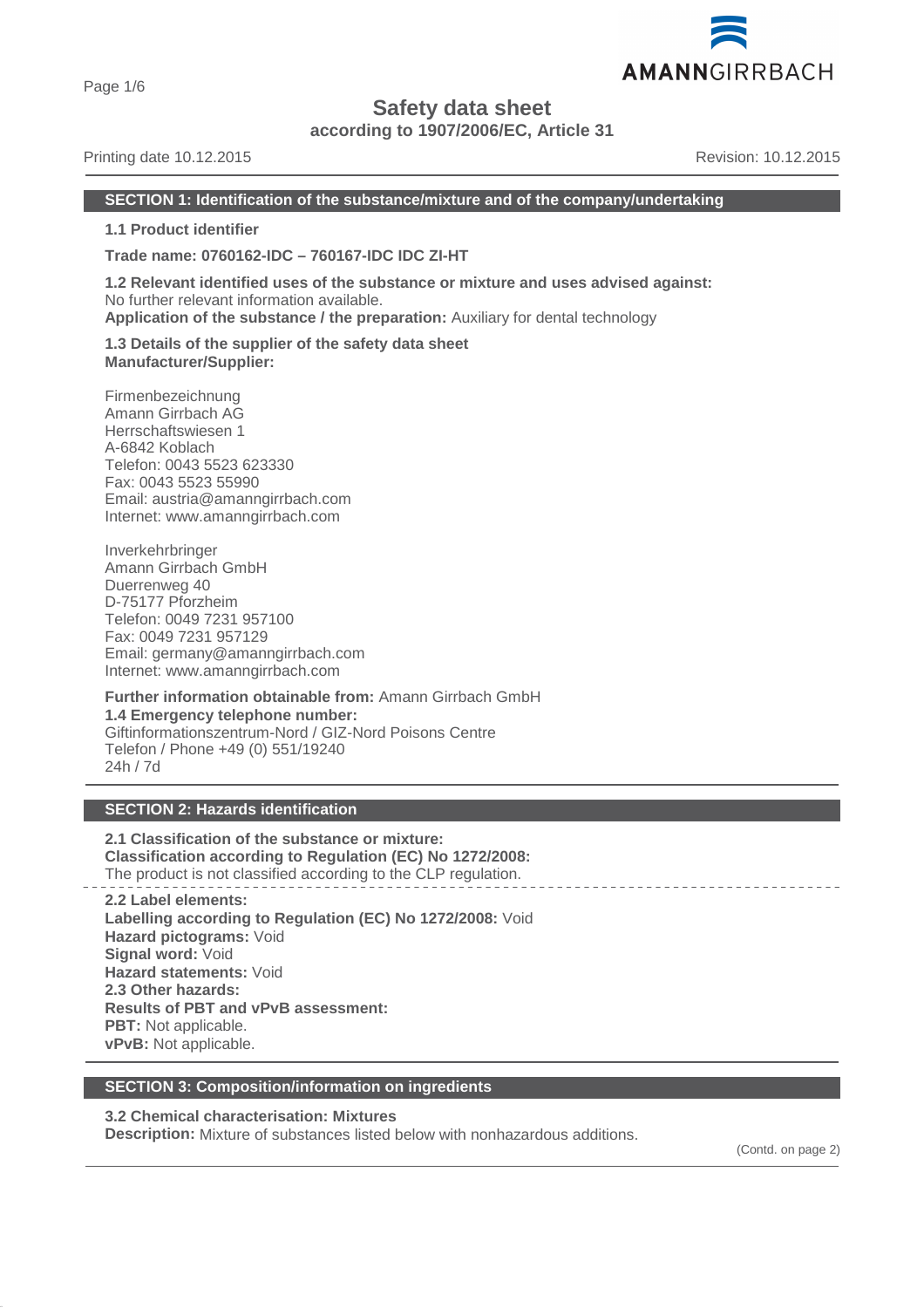

**Safety data sheet**

**according to 1907/2006/EC, Article 31**

Printing date 10.12.2015 **Revision: 10.12.2015** Revision: 10.12.2015

# **Trade name: 0760162-IDC – 760167-IDC IDC ZI-HT**

|                                                                                                                                                                                                    | (Contd. of page 1)  |
|----------------------------------------------------------------------------------------------------------------------------------------------------------------------------------------------------|---------------------|
| Dangerous components:                                                                                                                                                                              |                     |
| CAS: 1314-23-4 zirconium dioxide<br>EINECS: 215-227-2 substance with a Community workplace exposure limit                                                                                          | $> 88.00 - 5.060\%$ |
| CAS: 1344-28-1 aluminium oxide<br>EINECS: 215-691-6 substance with a Community workplace exposure limit<br>Additional information: For the wording of the listed risk phrases refer to section 16. | $< 1.00\%$          |

# **SECTION 4: First aid measures**

#### **4.1 Description of first aid measures:**

**General information:**

Take affected persons out into the fresh air.

Do not leave affected persons unattended.

**After inhalation:** Supply fresh air; consult doctor in case of complaints.

**After skin contact:** Immediately wash with water and soap and rinse thoroughly.

**After eye contact:**

Rinse opened eye for several minutes under running water.

Call a doctor immediately.

**After swallowing:** Call a doctor immediately.

**4.2 Most important symptoms and effects, both acute and delayed:**

No further relevant information available.

**4.3 Indication of any immediate medical attention and special treatment needed:**

No further relevant information available.

# **SECTION 5: Firefighting measures**

# **5.1 Extinguishing media:**

**Suitable extinguishing agents:**

CO2, powder or water spray. Fight larger fires with water spray or alcohol resistant foam.

**For safety reasons unsuitable extinguishing agents:** Water with full jet

**5.2 Special hazards arising from the substance or mixture:**

Formation of toxic gases is possible during heating or in case of fire.

**5.3 Advice for firefighters:**

**Protective equipment:** Do not inhale explosion gases or combustion gases.

**Additional information:**

Collect contaminated fire fighting water separately. It must not enter the sewage system.

# **SECTION 6: Accidental release measures**

**6.1 Personal precautions, protective equipment and emergency procedures:**

Wear protective equipment. Keep unprotected persons away.

Ensure adequate ventilation

Avoid formation of dust.

Use respiratory protective device against the effects of fumes/dust/aerosol.

**6.2 Environmental precautions:** Do not allow product to reach sewage system or any water course.

# **6.3 Methods and material for containment and cleaning up:**

Pick up mechanically.

Ensure adequate ventilation.

**6.4 Reference to other sections:**

See Section 7 for information on safe handling.

See Section 8 for information on personal protection equipment.

See Section 13 for disposal information.

(Contd. on page 3)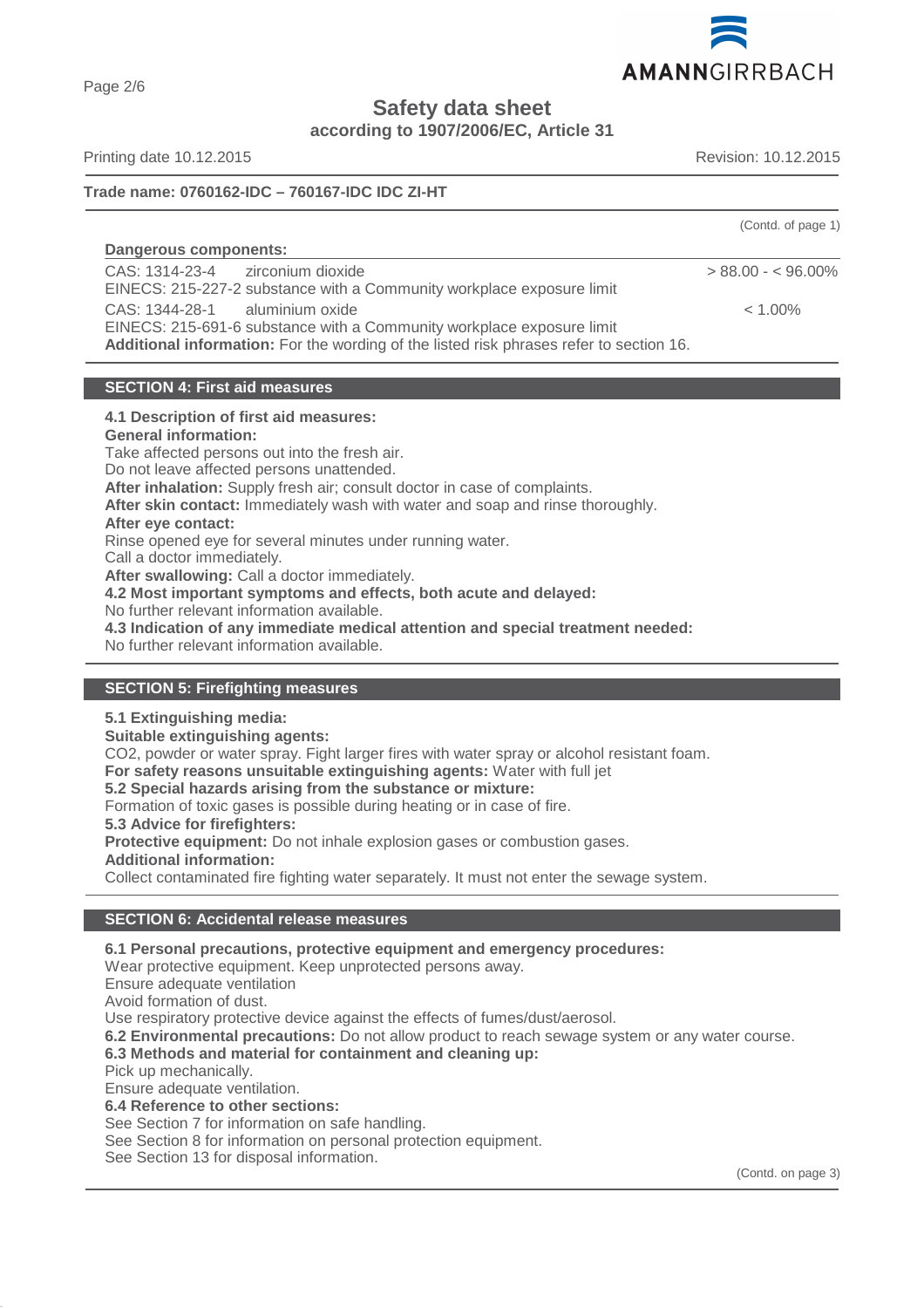

Page 3/6

# **Safety data sheet**

**according to 1907/2006/EC, Article 31**

Printing date 10.12.2015 **Revision: 10.12.2015** Revision: 10.12.2015

# **Trade name: 0760162-IDC – 760167-IDC IDC ZI-HT**

(Contd. of page 2)

# **SECTION 7: Handling and storage**

# **7.1 Precautions for safe handling:**

Open and handle receptacle with care. Ensure good ventilation/exhaustion at the workplace.

Prevent formation of dust.

Provide suction extractors if dust is formed.

**Information about fire - and explosion protection:** Keep ignition sources away - Do not smoke.

**7.2 Conditions for safe storage, including any incompatibilities: Storage:**

**Requirements to be met by storerooms and receptacles:** Store only in the original receptacle. **Information about storage in one common storage facility:** Store away from foodstuffs.

**Further information about storage conditions:** Keep container tightly sealed.

**7.3 Specific end use(s):** No further relevant information available.

# **SECTION 8: Exposure controls/personal protection**

**Additional information about design of technical facilities:** No further data; see item 7.

# **8.1 Control parameters:**

**Ingredients with limit values that require monitoring at the workplace:** 

# **1314-23-4 zirconium dioxide**

WEL Short-term value: 10 mg/m<sup>3</sup> Long-term value: 5 mg/m<sup>3</sup> as Zr

# **1344-28-1 aluminium oxide**

WEL Long-term value: 10<sup>\*</sup> 4<sup>\*\*</sup> mg/m<sup>3</sup> \*inhalable dust \*\*respirable dust

# **8.2 Exposure controls:**

# **Personal protective equipment:**

# **General protective and hygienic measures:**

The usual precautionary measures are to be adhered to when handling chemicals.

Wash hands before breaks and at the end of work.

Keep away from foodstuffs, beverages and feed.

Do not inhale dust / smoke / mist.

Avoid contact with the eyes and skin.

# **Respiratory protection:**

Use suitable respiratory protective device in case of insufficient ventilation.

Short term filter device:

Filter P2

Filter P3

**Protection of hands: Protective gloves** 

# **Material of gloves:**

The selection of the suitable gloves does not only depend on the material, but also on further marks of quality and varies from manufacturer to manufacturer. As the product is a preparation of several substances, the resistance of the glove material can not be calculated in advance and has therefore to be checked prior to the application.

# **Penetration time of glove material:**

The exact break through time has to be found out by the manufacturer of the protective gloves and has to be observed.

**For the permanent contact gloves made of the following materials are suitable:** Nitrile rubber, NBR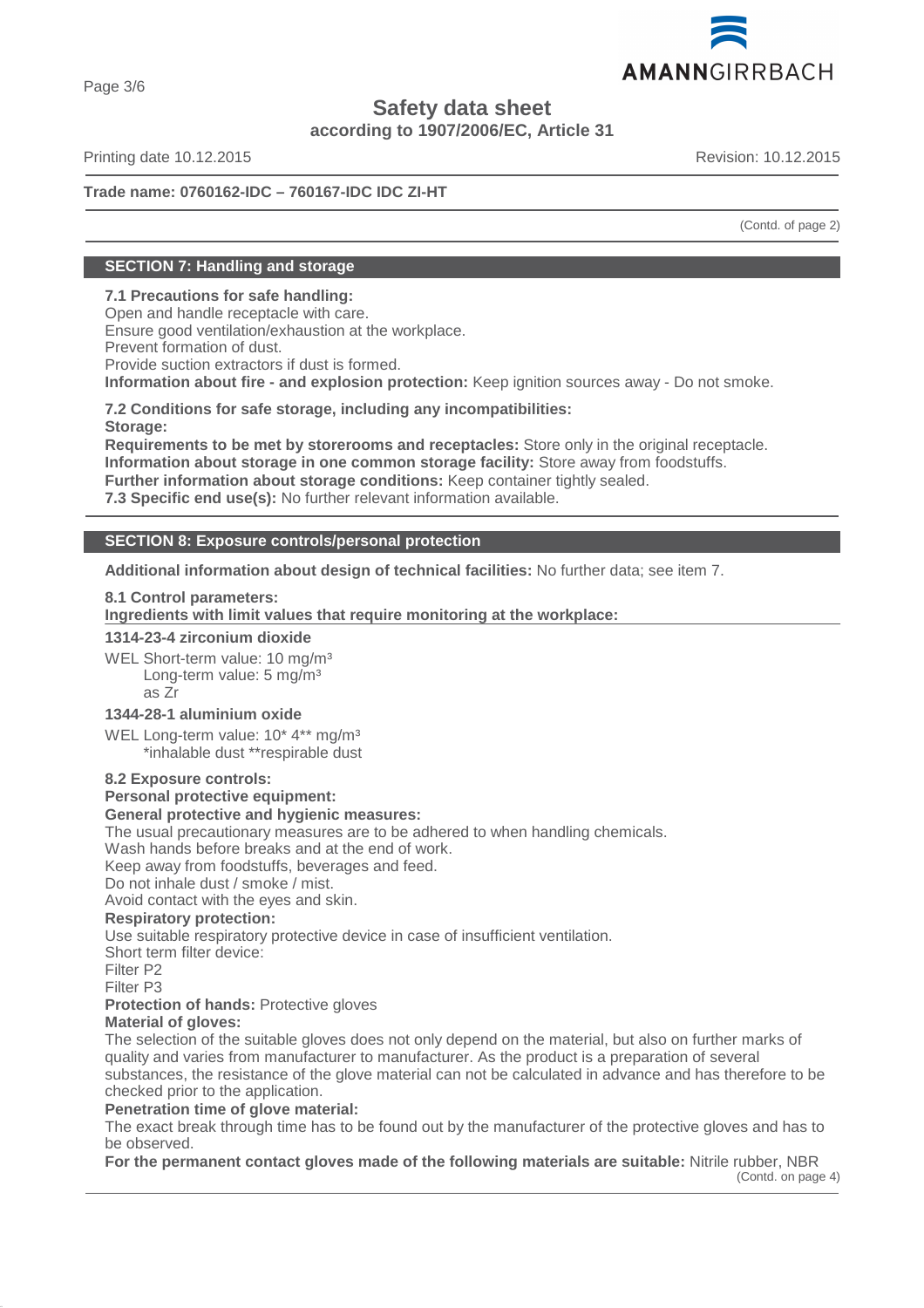

**Safety data sheet**

**according to 1907/2006/EC, Article 31**

Printing date 10.12.2015 **Revision: 10.12.2015** 

# **Trade name: 0760162-IDC – 760167-IDC IDC ZI-HT**

**Eye protection:** Tightly sealed goggles

# **SECTION 9: Physical and chemical properties**

| 9.1 Information on basic physical and chemical properties:<br><b>General Information:</b><br>Appearance: |                                               |
|----------------------------------------------------------------------------------------------------------|-----------------------------------------------|
| Form:                                                                                                    | Powder                                        |
| Colour:                                                                                                  | White                                         |
| Odour:<br>Odour threshold:                                                                               | Odourless<br>Not determined.                  |
| pH-value:                                                                                                | Not applicable.                               |
| <b>Change in condition:</b>                                                                              |                                               |
| <b>Melting point/Melting range:</b><br><b>Boiling point/Boiling range:</b>                               | Undetermined.<br>Undetermined.                |
| <b>Flash point:</b>                                                                                      | Not applicable.                               |
| <b>Flammability (solid, gaseous):</b>                                                                    | Not applicable.                               |
| Ignition temperature:                                                                                    |                                               |
| <b>Decomposition temperature:</b>                                                                        | Not determined.                               |
| Self-igniting:                                                                                           | Product is not selfigniting.                  |
| Danger of explosion:                                                                                     | Product does not present an explosion hazard. |
| <b>Explosion limits:</b>                                                                                 |                                               |
| Lower:                                                                                                   | Not determined.                               |
| Upper:                                                                                                   | Not determined.                               |
| Vapour pressure:                                                                                         | Not determined.                               |
| <b>Density:</b>                                                                                          | Not determined.                               |
| <b>Relative density:</b>                                                                                 | Not determined.                               |
| Vapour density:<br><b>Evaporation rate:</b>                                                              | Not determined.<br>Not applicable.            |
| Solubility in / Miscibility with                                                                         |                                               |
| water:                                                                                                   | Not miscible or difficult to mix.             |
| Partition coefficient (n-octanol/water): Not determined.                                                 |                                               |
| <b>Viscosity:</b>                                                                                        |                                               |
| Dynamic:                                                                                                 | Not applicable.                               |
| <b>Kinematic:</b>                                                                                        | Not applicable.                               |
| 9.2 Other information:                                                                                   | No further relevant information available.    |

# **SECTION 10: Stability and reactivity**

**10.1 Reactivity:** No further relevant information available. **10.2 Chemical stability: Thermal decomposition / conditions to be avoided:** No decomposition if used according to specifications. **10.3 Possibility of hazardous reactions:** No dangerous reactions known. **10.4 Conditions to avoid:** No further relevant information available.

**10.5 Incompatible materials:** No further relevant information available.

(Contd. of page 3)

(Contd. on page 5)

Page 4/6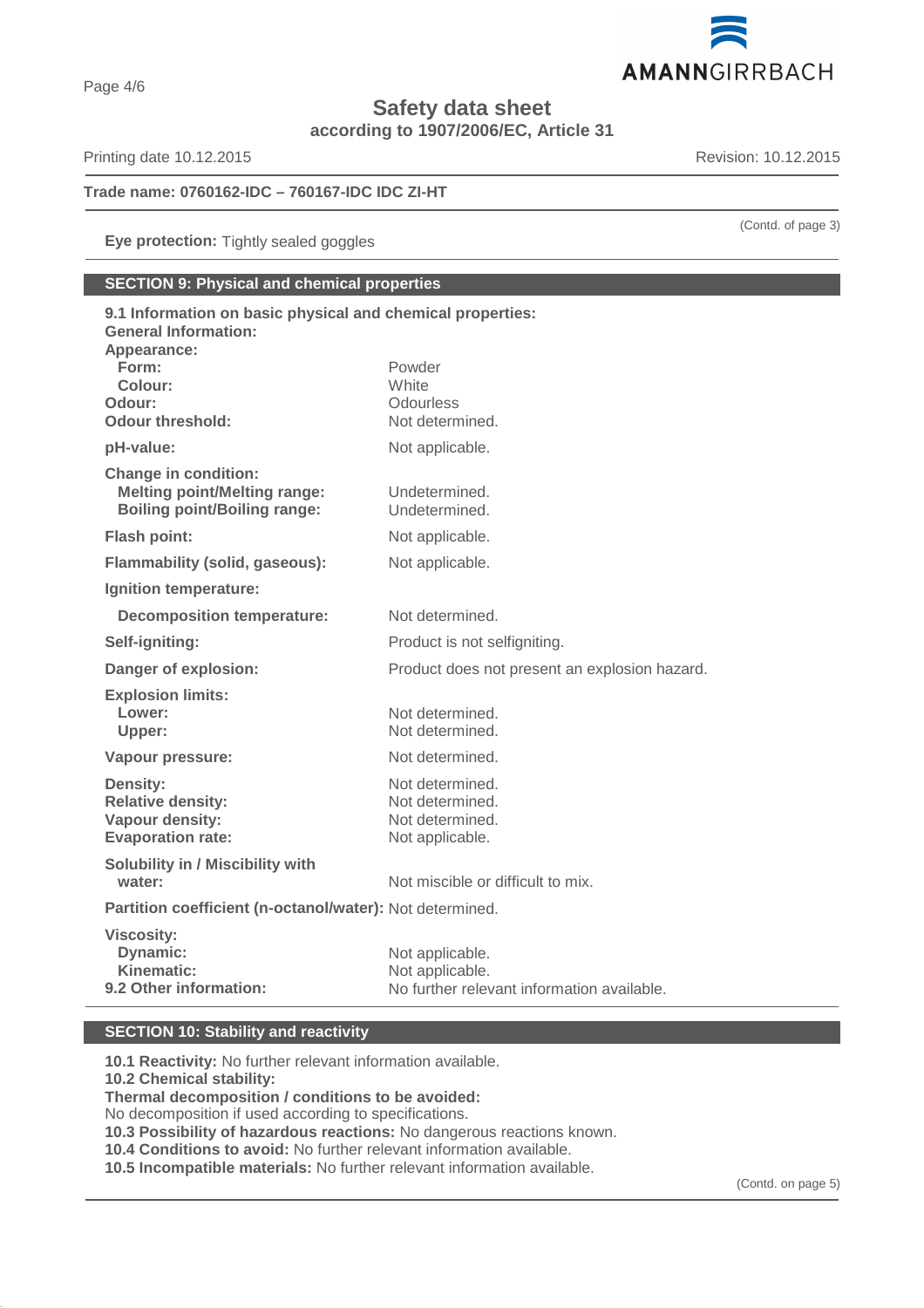

Page 5/6

**Safety data sheet**

**according to 1907/2006/EC, Article 31**

Printing date 10.12.2015 **Revision: 10.12.2015** Revision: 10.12.2015

# **Trade name: 0760162-IDC – 760167-IDC IDC ZI-HT**

(Contd. of page 4)

**10.6 Hazardous decomposition products:** No dangerous decomposition products known.

# **SECTION 11: Toxicological information**

**11.1 Information on toxicological effects:**

**Acute toxicity** Based on available data, the classification criteria are not met. **LD/LC50 values relevant for classification:** 

# **1344-28-1 aluminium oxide**

Oral LD50 15900 mg/kg (rat)

**Primary irritant effect:**

**Skin corrosion/irritation** Based on available data, the classification criteria are not met.

**Serious eye damage/irritation** Based on available data, the classification criteria are not met.

**Respiratory or skin sensitisation** Based on available data, the classification criteria are not met.

**CMR effects (carcinogenity, mutagenicity and toxicity for reproduction):**

**Germ cell mutagenicity** Based on available data, the classification criteria are not met.

**Carcinogenicity** Based on available data, the classification criteria are not met.

**Reproductive toxicity** Based on available data, the classification criteria are not met.

**STOT-single exposure** Based on available data, the classification criteria are not met.

**STOT-repeated exposure** Based on available data, the classification criteria are not met.

**Aspiration hazard** Based on available data, the classification criteria are not met.

# **SECTION 12: Ecological information**

**12.1 Toxicity:**

**Aquatic toxicity:** No further relevant information available.

**12.2 Persistence and degradability:** No further relevant information available.

**12.3 Bioaccumulative potential:** No further relevant information available.

**12.4 Mobility in soil:** No further relevant information available.

# **Additional ecological information:**

# **General notes:**

Water hazard class 1 (German Regulation) (Self-assessment): slightly hazardous for water Do not allow undiluted product or large quantities of it to reach ground water, water course or sewage system.

**12.5 Results of PBT and vPvB assessment:**

**PBT:** Not applicable.

**vPvB:** Not applicable.

**12.6 Other adverse effects:** No further relevant information available.

# **SECTION 13: Disposal considerations**

# **13.1 Waste treatment methods:**

# **Recommendation:**

Must not be disposed together with household garbage. Do not allow product to reach sewage system. **European waste catalogue:**

Dispose of contents/container in accordance with local/regional/national/international regulations.

# **Uncleaned packaging:**

**Recommendation:** Disposal must be made according to official regulations.

| <b>14.1 UN-Number:</b> |      |
|------------------------|------|
| ADR, ADN, IMDG, IATA   | Void |

(Contd. on page 6)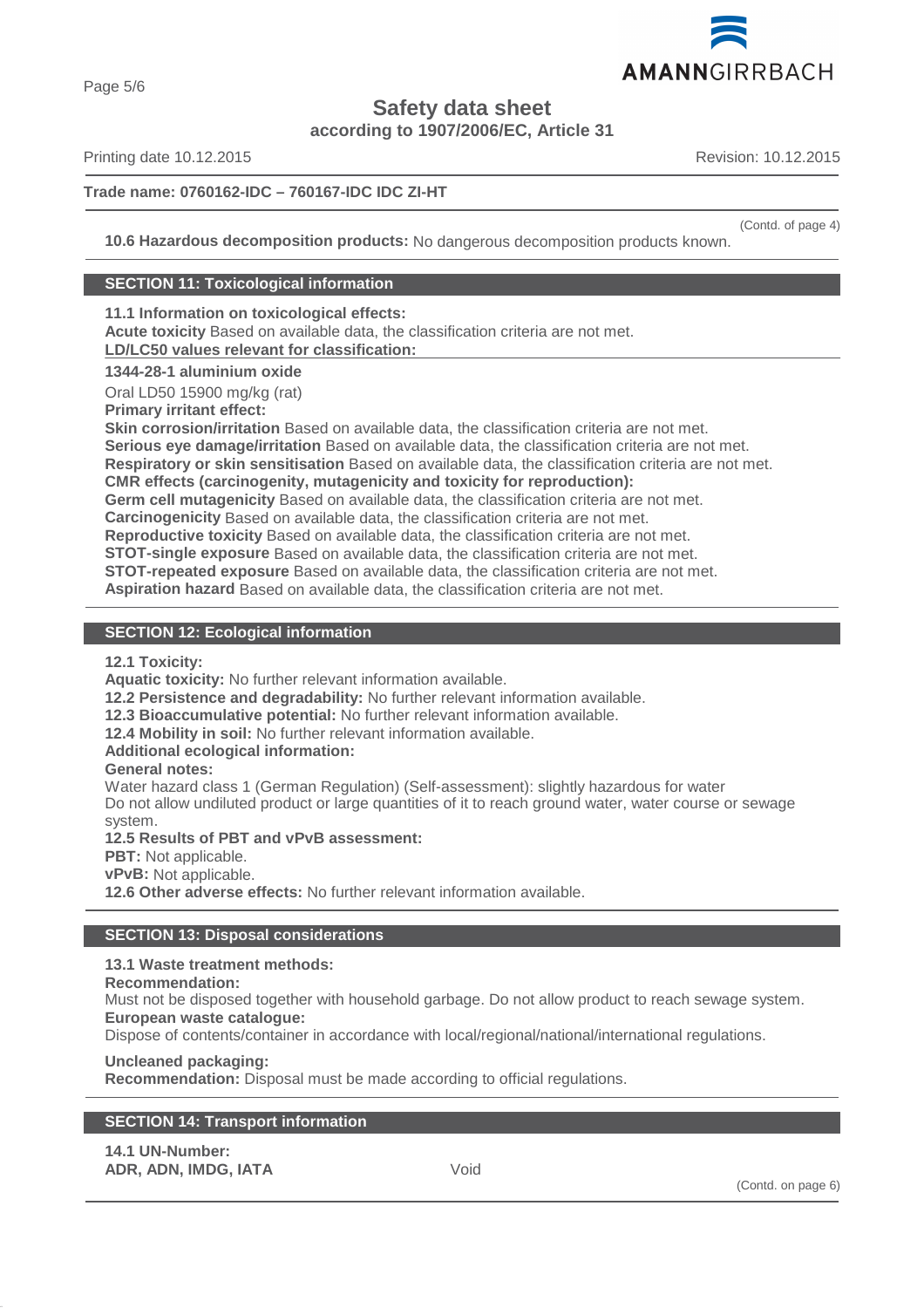AMANNGIRRBACH

**Safety data sheet**

**according to 1907/2006/EC, Article 31**

Printing date 10.12.2015 **Revision: 10.12.2015** Revision: 10.12.2015

(Contd. of page 5)

# **Trade name: 0760162-IDC – 760167-IDC IDC ZI-HT**

**14.2 UN proper shipping name: ADR, ADN, IMDG, IATA** Void **14.3 Transport hazard class(es): ADR, ADN, IMDG, IATA Class:** Void **14.4 Packing group: ADR, IMDG, IATA** Void **14.5 Environmental hazards: Marine pollutant:** No **14.6 Special precautions for user:** Not applicable. **14.7 Transport in bulk according to Annex II of Marpol and the IBC Code** Not applicable. **UN "Model Regulation":** Void

# **SECTION 15: Regulatory information**

**15.1 Safety, health and environmental regulations/legislation specific for the substance or mixture:**

#### **Directive 2012/18/EU**

**Named dangerous substances - ANNEX I** None of the ingredients is listed.

**15.2 Chemical safety assessment:** A Chemical Safety Assessment has not been carried out.

# **SECTION 16: Other information**

This information is based on our present knowledge. However, this shall not constitute a guarantee for any specific product features and shall not establish a legally valid contractual relationship.

**Department issuing SDS:**

ADEEGO GmbH Wildsteig 4A D-42113 Wuppertal Tel. +49 (0) 202 2575700 Fax. +49 (0) 202 2575701 Email: mail@adeego.de www.adeego.de

**Contact:** Dr. Axel Deeg

#### **Abbreviations and acronyms:**

ADR: Accord européen sur le transport des marchandises dangereuses par Route (European Agreement concerning the International Carriage of Dangerous Goods by Road) IMDG: International Maritime Code for Dangerous Goods IATA: International Air Transport Association GHS: Globally Harmonised System of Classification and Labelling of Chemicals EINECS: European Inventory of Existing Commercial Chemical Substances ELINCS: European List of Notified Chemical Substances CAS: Chemical Abstracts Service (division of the American Chemical Society) LC50: Lethal concentration, 50 percent LD50: Lethal dose, 50 percent PBT: Persistent, Bioaccumulative and Toxic

vPvB: very Persistent and very Bioaccumulative

Page 6/6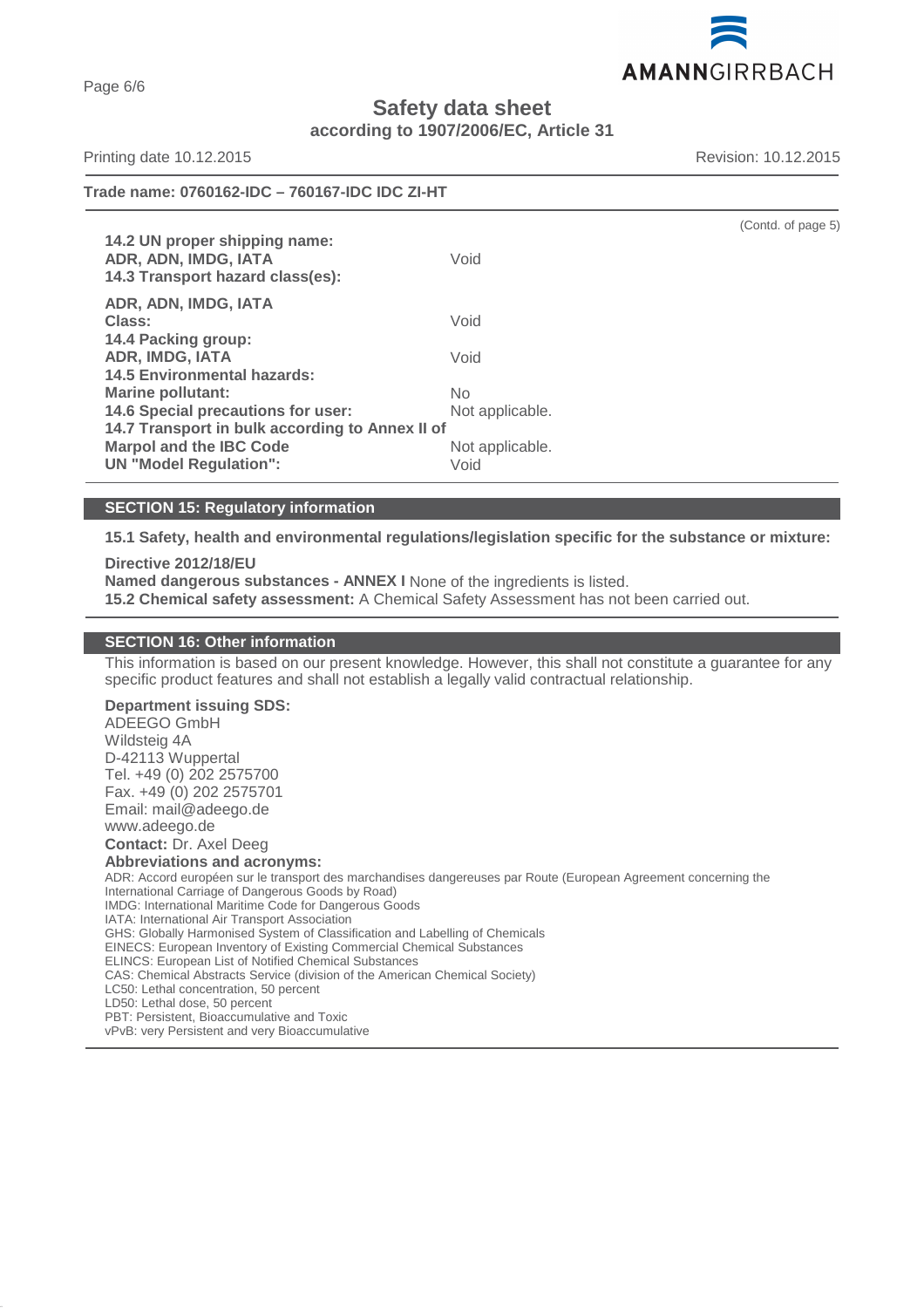Seite: 1/7

# **Sicherheitsdatenblatt**

**gemäß 1907/2006/EG, Artikel 31**

Druckdatum: 10.12.2015 überarbeitet am: 10.12.2015

# **ABSCHNITT 1: Bezeichnung des Stoffs beziehungsweise des Gemischs und des Unternehmens**

**1.1 Produktidentifikator**

**Handelsname: 0760162-IDC – 760167-IDC IDC ZI-HT**

**1.2 Relevante identifizierte Verwendungen des Stoffs oder Gemischs und Verwendungen, von denen abgeraten wird:** Keine weiteren relevanten Informationen verfügbar.

**Verwendung des Stoffes / des Gemisches:** Hilfsmittel für die Dentaltechnik

**1.3 Einzelheiten zum Lieferanten, der das Sicherheitsdatenblatt bereitstellt Hersteller/Lieferant:**

Firmenbezeichnung Amann Girrbach AG Herrschaftswiesen 1 A-6842 Koblach Telefon: 0043 5523 623330 Fax: 0043 5523 55990 Email: austria@amanngirrbach.com Internet: www.amanngirrbach.com

Inverkehrbringer Amann Girrbach GmbH Duerrenweg 40 D-75177 Pforzheim Telefon: 0049 7231 957100 Fax: 0049 7231 957129 Email: germany@amanngirrbach.com Internet: www.amanngirrbach.com

**Auskunftgebender Bereich:** Amann Girrbach GmbH **1.4 Notrufnummer:** Giftinformationszentrum-Nord / GIZ-Nord Poisons Centre Telefon / Phone +49 (0) 551/19240 24h / 7d

# **ABSCHNITT 2: Mögliche Gefahren**

**2.1 Einstufung des Stoffs oder Gemischs Einstufung gemäß Verordnung (EG) Nr. 1272/2008** Das Produkt ist gemäß CLP-Verordnung nicht eingestuft.

**2.2 Kennzeichnungselemente Kennzeichnung gemäß Verordnung (EG) Nr. 1272/2008** entfällt **Gefahrenpiktogramme** entfällt **Signalwort** entfällt **Gefahrenhinweise** entfällt **2.3 Sonstige Gefahren Ergebnisse der PBT- und vPvB-Beurteilung PBT:** Nicht anwendbar. **vPvB:** Nicht anwendbar.

# **ABSCHNITT 3: Zusammensetzung/Angaben zu Bestandteilen**

**3.2 Chemische Charakterisierung: Gemische**

**Beschreibung:** Gemisch aus nachfolgend angeführten Stoffen mit ungefährlichen Beimengungen.

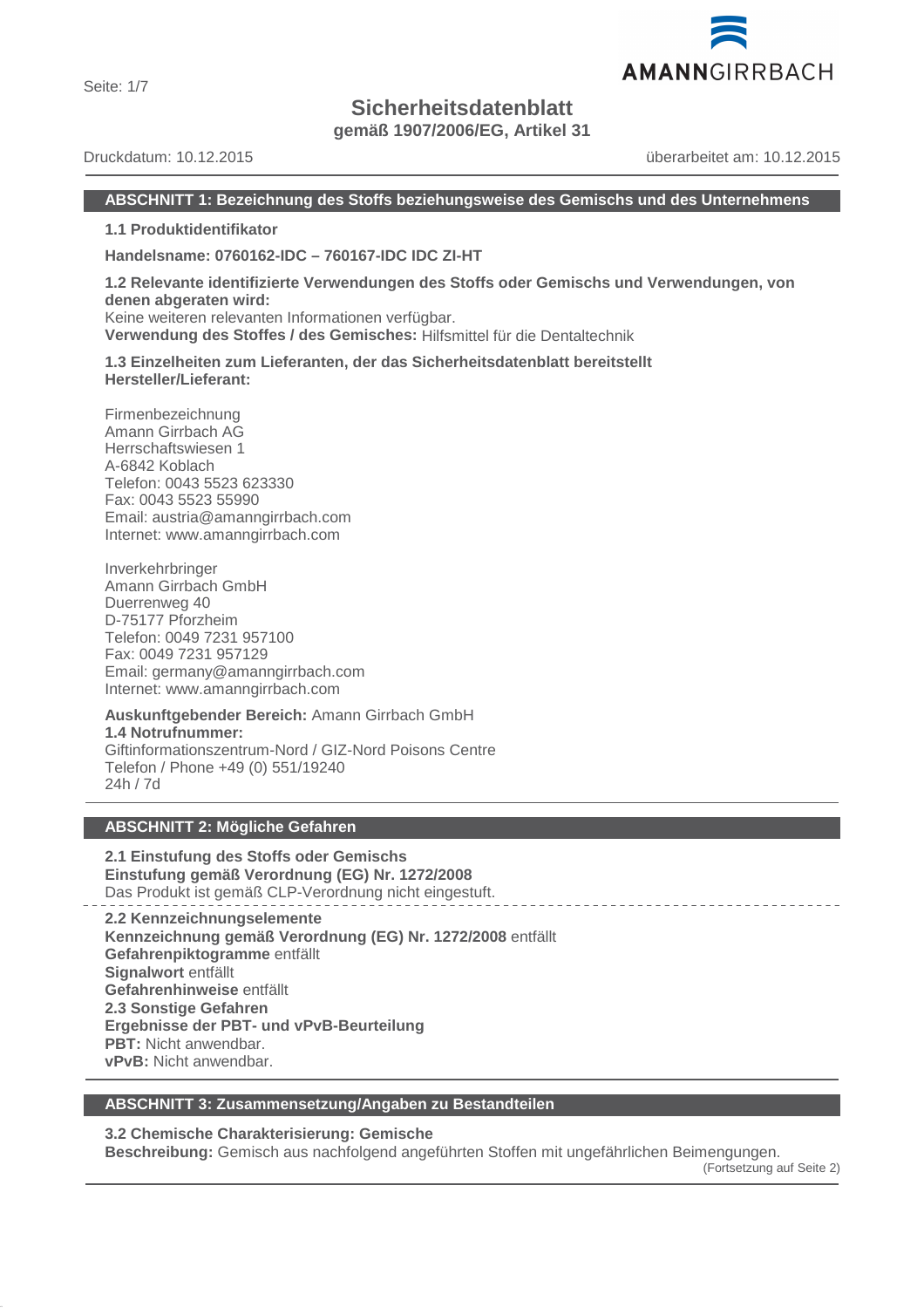

**Sicherheitsdatenblatt**

**gemäß 1907/2006/EG, Artikel 31**

Seite: 2/7

Druckdatum: 10.12.2015 überarbeitet am: 10.12.2015

# **Handelsname: 0760162-IDC – 760167-IDC IDC ZI-HT**

|                            |                                                                                                                               | (Fortsetzung von Seite 1) |
|----------------------------|-------------------------------------------------------------------------------------------------------------------------------|---------------------------|
| Gefährliche Inhaltsstoffe: |                                                                                                                               |                           |
| CAS: 1314-23-4 Zirkonoxid  | EINECS: 215-227-2 Stoff, für den ein gemeinschaftlicher Grenzwert für die Exposition<br>am Arbeitsplatz gilt                  | $> 88.00 - 5.00\%$        |
| CAS: 1314-36-9             | Yttriumoxid<br>EINECS: 215-233-5 Stoff, für den ein gemeinschaftlicher Grenzwert für die Exposition<br>am Arbeitsplatz gilt   | $> 5.00 - < 10.00\%$      |
| CAS: 1344-28-1             | Aluminiumoxid<br>EINECS: 215-691-6 Stoff, für den ein gemeinschaftlicher Grenzwert für die Exposition<br>am Arbeitsplatz gilt | $< 1,00\%$                |
| Zusätzliche Hinweise:      | Der Wortlaut der angeführten Gefahrenhinweise ist dem Abschnitt 16 zu entnehmen.                                              |                           |

# **ABSCHNITT 4: Erste-Hilfe-Maßnahmen**

**4.1 Beschreibung der Erste-Hilfe-Maßnahmen**

**Allgemeine Hinweise:**

Betroffene an die frische Luft bringen.

Betroffene nicht unbeaufsichtigt lassen.

**Nach Einatmen:** Frischluftzufuhr, bei Beschwerden Arzt aufsuchen.

**Nach Hautkontakt:** Sofort mit Wasser und Seife abwaschen und gut nachspülen.

**Nach Augenkontakt:**

Augen bei geöffnetem Lidspalt mehrere Minuten mit fließendem Wasser spülen. Sofort Arzt hinzuziehen.

**Nach Verschlucken:** Sofort Arzt hinzuziehen.

**4.2 Wichtigste akute und verzögert auftretende Symptome und Wirkungen:** Keine weiteren relevanten Informationen verfügbar. **4.3 Hinweise auf ärztliche Soforthilfe oder Spezialbehandlung:**

Keine weiteren relevanten Informationen verfügbar.

# **ABSCHNITT 5: Maßnahmen zur Brandbekämpfung**

**5.1 Löschmittel:**

**Geeignete Löschmittel:**

CO2, Löschpulver oder Wassersprühstrahl. Größeren Brand mit Wassersprühstrahl oder alkoholbeständigem Schaum bekämpfen.

**Aus Sicherheitsgründen ungeeignete Löschmittel:** Wasser im Vollstrahl

**5.2 Besondere vom Stoff oder Gemisch ausgehende Gefahren:**

Beim Erhitzen oder im Brandfalle Bildung giftiger Gase möglich.

**5.3 Hinweise für die Brandbekämpfung:**

**Besondere Schutzausrüstung:** Explosions- und Brandgase nicht einatmen.

**Weitere Angaben:** Kontaminiertes Löschwasser getrennt sammeln, darf nicht in die Kanalisation gelangen.

# **ABSCHNITT 6: Maßnahmen bei unbeabsichtigter Freisetzung**

# **6.1 Personenbezogene Vorsichtsmaßnahmen, Schutzausrüstungen und in Notfällen anzuwendende Verfahren:**

Schutzausrüstung tragen. Ungeschützte Personen fernhalten.

Für ausreichende Lüftung sorgen.

Staubbildung vermeiden.

Bei Einwirkung von Dämpfen/Staub/Aerosol Atemschutz verwenden.

**6.2 Umweltschutzmaßnahmen:** Nicht in die Kanalisation oder in Gewässer gelangen lassen.

**6.3 Methoden und Material für Rückhaltung und Reinigung:**

Mechanisch aufnehmen.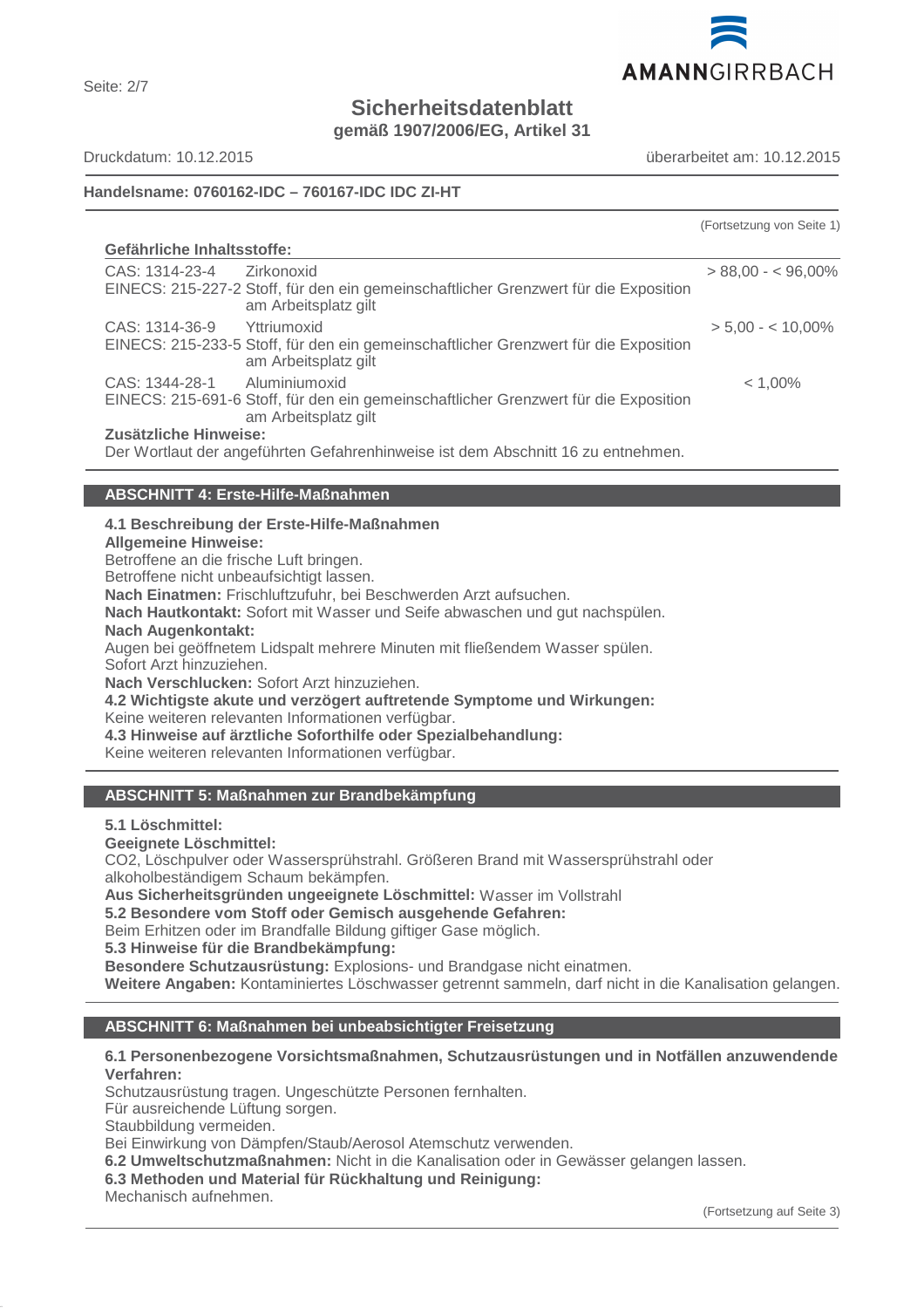Seite: 3/7

# **Sicherheitsdatenblatt**

**gemäß 1907/2006/EG, Artikel 31**

Druckdatum: 10.12.2015 überarbeitet am: 10.12.2015

**Handelsname: 0760162-IDC – 760167-IDC IDC ZI-HT**

Für ausreichende Lüftung sorgen. **6.4 Verweis auf andere Abschnitte:** Informationen zur sicheren Handhabung siehe Abschnitt 7. Informationen zur persönlichen Schutzausrüstung siehe Abschnitt 8. Informationen zur Entsorgung siehe Abschnitt 13.

# **ABSCHNITT 7: Handhabung und Lagerung**

**7.1 Schutzmaßnahmen zur sicheren Handhabung:** Behälter mit Vorsicht öffnen und handhaben. Für gute Belüftung/Absaugung am Arbeitsplatz sorgen. Staubbildung vermeiden. Bei Staubbildung Absaugung vorsehen. **Hinweise zum Brand- und Explosionsschutz:** Zündquellen fernhalten - nicht rauchen.

**7.2 Bedingungen zur sicheren Lagerung unter Berücksichtigung von Unverträglichkeiten: Lagerung:**

**Anforderung an Lagerräume und Behälter:** Nur im Originalgebinde aufbewahren.

**Zusammenlagerungshinweise:** Getrennt von Lebensmitteln lagern.

**Weitere Angaben zu den Lagerbedingungen:** Behälter dicht geschlossen halten.

**7.3 Spezifische Endanwendungen:** Keine weiteren relevanten Informationen verfügbar.

# **ABSCHNITT 8: Begrenzung und Überwachung der Exposition/Persönliche Schutzausrüstungen**

**Zusätzliche Hinweise zur Gestaltung technischer Anlagen:** Keine weiteren Angaben, siehe Abschnitt 7.

# **8.1 Zu überwachende Parameter:**

Bestandteile mit arbeitsplatzbezogenen, zu überwachenden Grenzwerten:

# **1314-23-4 Zirkonoxid**

AGW Langzeitwert: 1E mg/m³ 1(I);10, DFG, Sah

**1314-36-9 Yttriumoxid**

MAK vgl.Abschn.IIb

**1344-28-1 Aluminiumoxid**

AGW Langzeitwert: 1,25\* 10\*\* mg/m³ 2(II);\*alveolengängig\*\*einatembar; AGS, DFG

#### **8.2 Begrenzung und Überwachung der Exposition: Persönliche Schutzausrüstung:**

**Allgemeine Schutz- und Hygienemaßnahmen:** Die üblichen Vorsichtsmaßnahmen beim Umgang mit Chemikalien sind zu beachten. Vor den Pausen und bei Arbeitsende Hände waschen. Von Nahrungsmitteln, Getränken und Futtermitteln fernhalten. Staub/Rauch/Nebel nicht einatmen. Berührung mit den Augen und der Haut vermeiden. **Atemschutz:** Bei unzureichender Belüftung Atemschutz. Kurzzeitig Filtergerät: Filter P2 Filter P3 **Handschutz:** Schutzhandschuhe **Handschuhmaterial:**

(Fortsetzung auf Seite 4)



(Fortsetzung von Seite 2)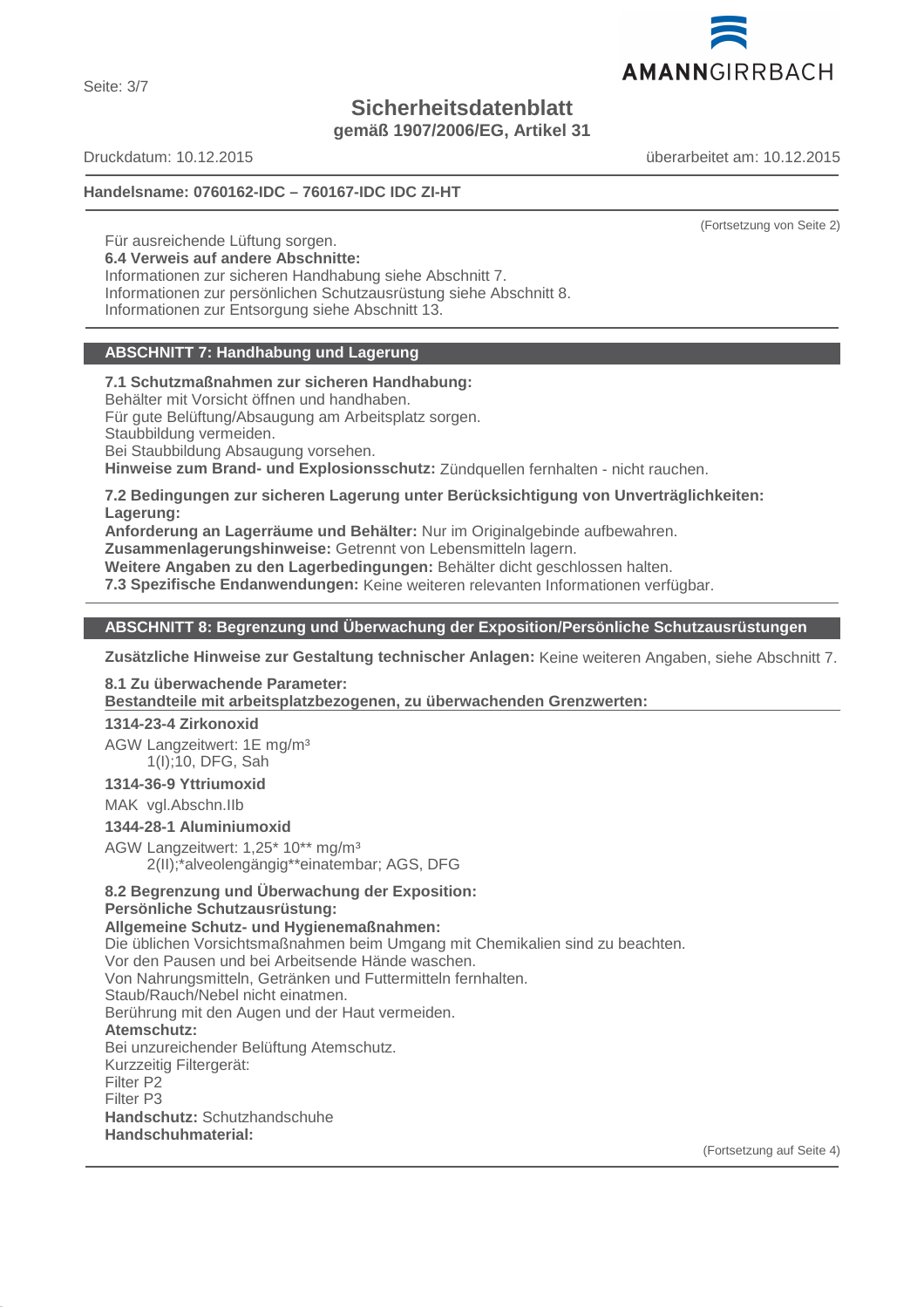

# **Sicherheitsdatenblatt gemäß 1907/2006/EG, Artikel 31**

# **Handelsname: 0760162-IDC – 760167-IDC IDC ZI-HT**

Druckdatum: 10.12.2015 überarbeitet am: 10.12.2015

(Fortsetzung von Seite 3)

Die Auswahl eines geeigneten Handschuhs ist nicht nur vom Material, sondern auch von weiteren Qualitätsmerkmalen abhängig und von Hersteller zu Hersteller unterschiedlich. Da das Produkt eine Zubereitung aus mehreren Stoffen darstellt, ist die Beständigkeit von Handschuhmaterialen nicht vorausberechenbar und muß deshalb vor dem Einsatz überprüft werden.

# **Durchdringungszeit des Handschuhmaterials:**

Die genaue Durchbruchzeit ist beim Schutzhandschuhhersteller zu erfahren und einzuhalten. **Für den Dauerkontakt sind Handschuhe aus folgenden Materialien geeignet:** Nitrilkautschuk **Augenschutz:** Dichtschließende Schutzbrille

# **ABSCHNITT 9: Physikalische und chemische Eigenschaften**

| 9.1 Angaben zu den grundlegenden physikalischen und chemischen Eigenschaften<br><b>Allgemeine Angaben:</b><br>Aussehen:<br>Form:<br>Farbe:<br>Geruch:<br>Geruchsschwelle: | Pulver<br>Weiß<br>Geruchlos<br>Nicht bestimmt.                                             |  |
|---------------------------------------------------------------------------------------------------------------------------------------------------------------------------|--------------------------------------------------------------------------------------------|--|
| pH-Wert:                                                                                                                                                                  | Nicht anwendbar.                                                                           |  |
| Zustandsänderung:<br>Schmelzpunkt/Schmelzbereich:<br>Siedepunkt/Siedebereich:                                                                                             | Nicht bestimmt.<br>Nicht bestimmt.                                                         |  |
| Flammpunkt:                                                                                                                                                               | Nicht anwendbar.                                                                           |  |
| Entzündlichkeit (fest, gasförmig):                                                                                                                                        | Nicht anwendbar.                                                                           |  |
| Zündtemperatur:                                                                                                                                                           |                                                                                            |  |
| Zersetzungstemperatur:                                                                                                                                                    | Nicht bestimmt.                                                                            |  |
| Selbstentzündlichkeit:                                                                                                                                                    | Das Produkt ist nicht selbstentzündlich.                                                   |  |
| <b>Explosionsgefahr:</b>                                                                                                                                                  | Das Produkt ist nicht explosionsgefährlich.                                                |  |
| <b>Explosionsgrenzen:</b><br>Untere:<br>Obere:                                                                                                                            | Nicht bestimmt.<br>Nicht bestimmt.                                                         |  |
| Dampfdruck:                                                                                                                                                               | Nicht bestimmt.                                                                            |  |
| Dichte:<br><b>Relative Dichte:</b><br>Dampfdichte:<br>Verdampfungsgeschwindigkeit:                                                                                        | Nicht bestimmt.<br>Nicht bestimmt.<br>Nicht bestimmt.<br>Nicht anwendbar.                  |  |
| Löslichkeit in / Mischbarkeit mit<br>Wasser:                                                                                                                              | Nicht bzw. wenig mischbar.                                                                 |  |
| Verteilungskoeffizient (n-Octanol/Wasser): Nicht bestimmt.                                                                                                                |                                                                                            |  |
| Viskosität:<br>Dynamisch:<br>Kinematisch:<br>9.2 Sonstige Angaben:                                                                                                        | Nicht anwendbar.<br>Nicht anwendbar.<br>Keine weiteren relevanten Informationen verfügbar. |  |

# **ABSCHNITT 10: Stabilität und Reaktivität:**

**10.1 Reaktivität:** Keine weiteren relevanten Informationen verfügbar.

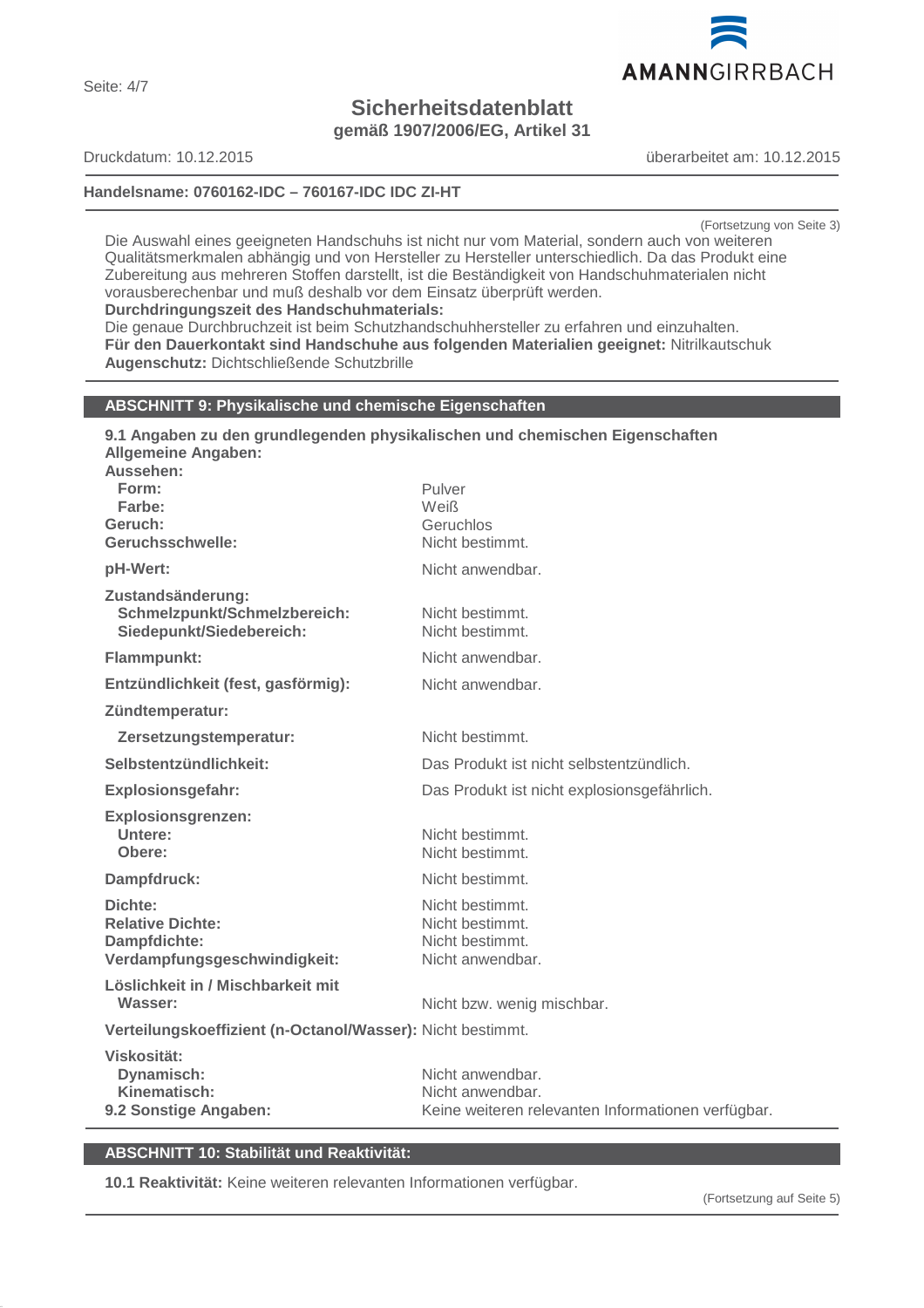Seite: 5/7

# **Sicherheitsdatenblatt**

**gemäß 1907/2006/EG, Artikel 31**

Druckdatum: 10.12.2015 überarbeitet am: 10.12.2015

# **Handelsname: 0760162-IDC – 760167-IDC IDC ZI-HT**

**10.2 Chemische Stabilität:**

**Thermische Zersetzung / zu vermeidende Bedingungen:**

Keine Zersetzung bei bestimmungsgemäßer Verwendung.

**10.3 Möglichkeit gefährlicher Reaktionen:** Keine gefährlichen Reaktionen bekannt.

**10.4 Zu vermeidende Bedingungen:** Keine weiteren relevanten Informationen verfügbar.

**10.5 Unverträgliche Materialien:** Keine weiteren relevanten Informationen verfügbar.

**10.6 Gefährliche Zersetzungsprodukte:** Keine gefährlichen Zersetzungsprodukte bekannt.

# **ABSCHNITT 11: Toxikologische Angaben**

**11.1 Angaben zu toxikologischen Wirkungen:**

**Akute Toxizität** Aufgrund der verfügbaren Daten sind die Einstufungskriterien nicht erfüllt. **Einstufungsrelevante LD/LC50-Werte:** 

# **1314-23-4 Zirkonoxid**

Oral LD50 > 5000 mg/kg (rat)

# **1314-36-9 Yttriumoxid**

Oral LD50 > 5000 mg/kg (rat)

**1344-28-1 Aluminiumoxid**

Oral LD50 15900 mg/kg (rat)

**Primäre Reizwirkung:**

**Ätz-/Reizwirkung auf die Haut** Aufgrund der verfügbaren Daten sind die Einstufungskriterien nicht erfüllt. **Schwere Augenschädigung/-reizung**

Aufgrund der verfügbaren Daten sind die Einstufungskriterien nicht erfüllt.

**Sensibilisierung der Atemwege/Haut**

Aufgrund der verfügbaren Daten sind die Einstufungskriterien nicht erfüllt.

**CMR-Wirkungen (krebserzeugende, erbgutverändernde und fortpflanzungsgefährdende Wirkung): Keimzell-Mutagenität** Aufgrund der verfügbaren Daten sind die Einstufungskriterien nicht erfüllt.

**Karzinogenität** Aufgrund der verfügbaren Daten sind die Einstufungskriterien nicht erfüllt.

**Reproduktionstoxizität** Aufgrund der verfügbaren Daten sind die Einstufungskriterien nicht erfüllt.

# **Spezifische Zielorgan-Toxizität bei einmaliger Exposition**

Aufgrund der verfügbaren Daten sind die Einstufungskriterien nicht erfüllt.

**Spezifische Zielorgan-Toxizität bei wiederholter Exposition**

Aufgrund der verfügbaren Daten sind die Einstufungskriterien nicht erfüllt.

**Aspirationsgefahr** Aufgrund der verfügbaren Daten sind die Einstufungskriterien nicht erfüllt.

# **ABSCHNITT 12: Umweltbezogene Angaben**

# **12.1 Toxizität**

**Aquatische Toxizität:** Keine weiteren relevanten Informationen verfügbar.

**12.2 Persistenz und Abbaubarkeit:** Keine weiteren relevanten Informationen verfügbar.

**12.3 Bioakkumulationspotenzial:** Keine weiteren relevanten Informationen verfügbar.

**12.4 Mobilität im Boden:** Keine weiteren relevanten Informationen verfügbar.

# **Weitere ökologische Hinweise:**

# **Allgemeine Hinweise:**

Wassergefährdungsklasse 1 (Selbsteinstufung): schwach wassergefährdend

Nicht unverdünnt bzw. in größeren Mengen in das Grundwasser, in Gewässer oder in die Kanalisation gelangen lassen.

# **12.5 Ergebnisse der PBT- und vPvB-Beurteilung:**

**PBT:** Nicht anwendbar.

**vPvB:** Nicht anwendbar.

**12.6 Andere schädliche Wirkungen:** Keine weiteren relevanten Informationen verfügbar.

(Fortsetzung auf Seite 6)



(Fortsetzung von Seite 4)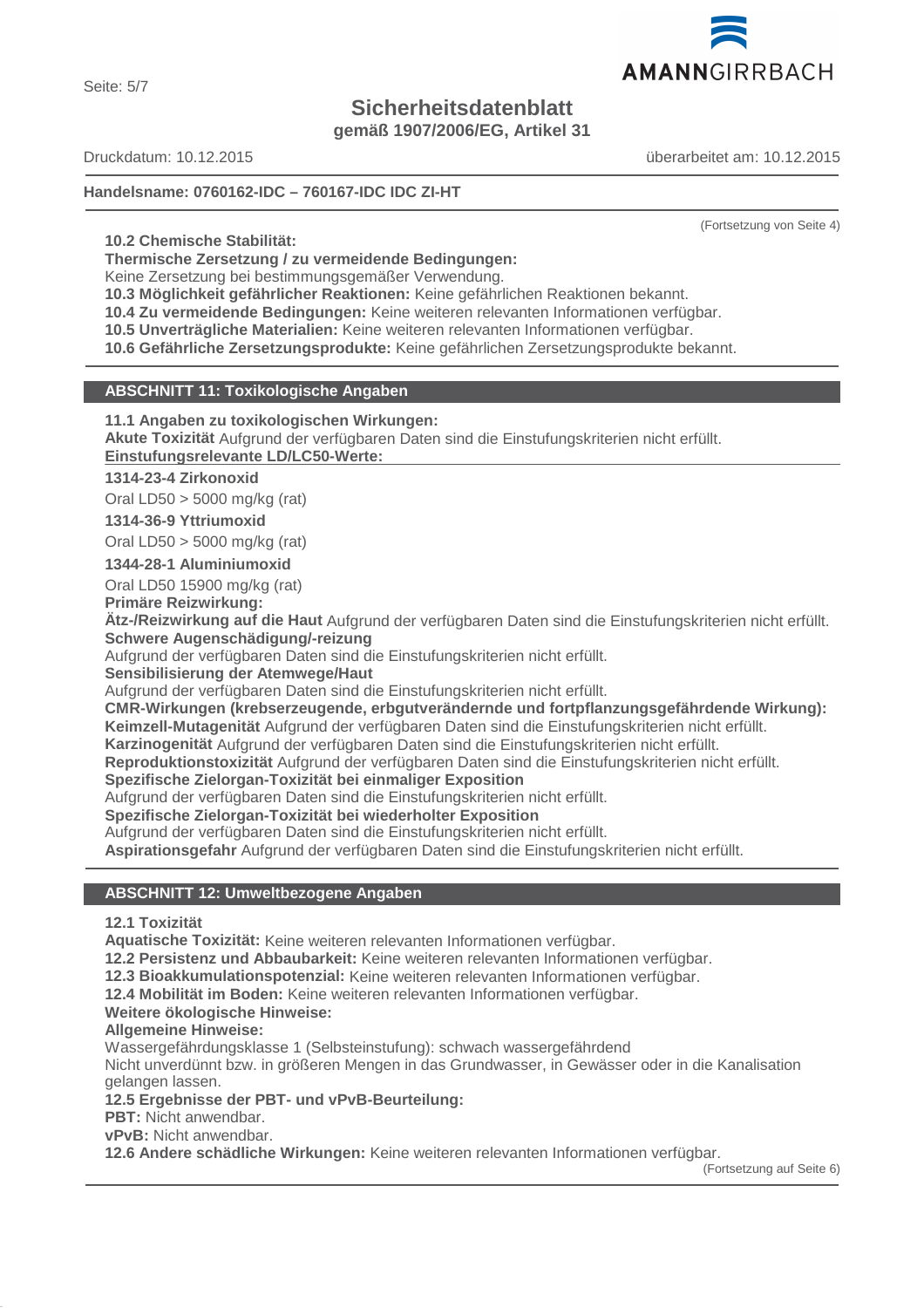

# **Sicherheitsdatenblatt**

**gemäß 1907/2006/EG, Artikel 31**

Druckdatum: 10.12.2015 überarbeitet am: 10.12.2015

Seite: 6/7

# **Handelsname: 0760162-IDC – 760167-IDC IDC ZI-HT**

(Fortsetzung von Seite 5)

# **ABSCHNITT 13: Hinweise zur Entsorgung**

**13.1 Verfahren der Abfallbehandlung:**

**Empfehlung:**

Darf nicht zusammen mit Hausmüll entsorgt werden. Nicht in die Kanalisation gelangen lassen.

**Europäisches Abfallverzeichnis:**

Entsorgung des Inhalts / des Behälters gemäß den örtlichen / regionalen / nationalen/ internationalen Vorschriften.

**Ungereinigte Verpackungen: Empfehlung:** Entsorgung gemäß den behördlichen Vorschriften.

# **ABSCHNITT 14: Angaben zum Transport**

| 14.1 UN-Nummer<br>ADR, ADN, IMDG, IATA<br>14.2 Ordnungsgemäße UN-Versandbezeichnung<br>ADR, ADN, IMDG, IATA<br>14.3 Transportgefahrenklassen | entfällt<br>entfällt         |
|----------------------------------------------------------------------------------------------------------------------------------------------|------------------------------|
| ADR, ADN, IMDG, IATA                                                                                                                         |                              |
| <b>Klasse</b>                                                                                                                                | entfällt                     |
| 14.4 Verpackungsgruppe                                                                                                                       |                              |
| ADR, IMDG, IATA                                                                                                                              | entfällt                     |
| 14.5 Umweltgefahren:                                                                                                                         |                              |
| <b>Marine pollutant:</b>                                                                                                                     | <b>Nein</b>                  |
| 14.6 Besondere Vorsichtsmaßnahmen für den<br>Verwender<br>14.7 Massengutbeförderung gemäß Anhang II                                          | Nicht anwendbar.             |
| des MARPOL-Übereinkommens und gemäß IBC-<br>Code<br><b>UN "Model Regulation":</b>                                                            | Nicht anwendbar.<br>entfällt |
|                                                                                                                                              |                              |

# **ABSCHNITT 15: Rechtsvorschriften**

**15.1 Vorschriften zu Sicherheit, Gesundheits- und Umweltschutz/spezifische Rechtsvorschriften für den Stoff oder das Gemisch:**

**Nationale Vorschriften:**

**Wassergefährdungsklasse:** WGK 1 (Selbsteinstufung): schwach wassergefährdend. **15.2 Stoffsicherheitsbeurteilung:** Eine Stoffsicherheitsbeurteilung wurde nicht durchgeführt.

# **ABSCHNITT 16: Sonstige Angaben**

Die Angaben stützen sich auf den heutigen Stand unserer Kenntnisse, sie stellen jedoch keine Zusicherung von Produkteigenschaften dar und begründen kein vertragliches Rechtsverhältnis.

# **Schulungshinweise:**

Unterweisungen über Gefahren und Schutzmaßnahmen anhand der Betriebsanweisung (TRGS 555). Die Unterweisungen müssen vor Beginn der Beschäftigung und danach mindestens einmal jährlich erfolgen.

# **Datenblatt ausstellender Bereich:**

ADEEGO GmbH Wildsteig 4A D-42113 Wuppertal Tel. +49 (0) 202 2575700 Fax. +49 (0) 202 2575701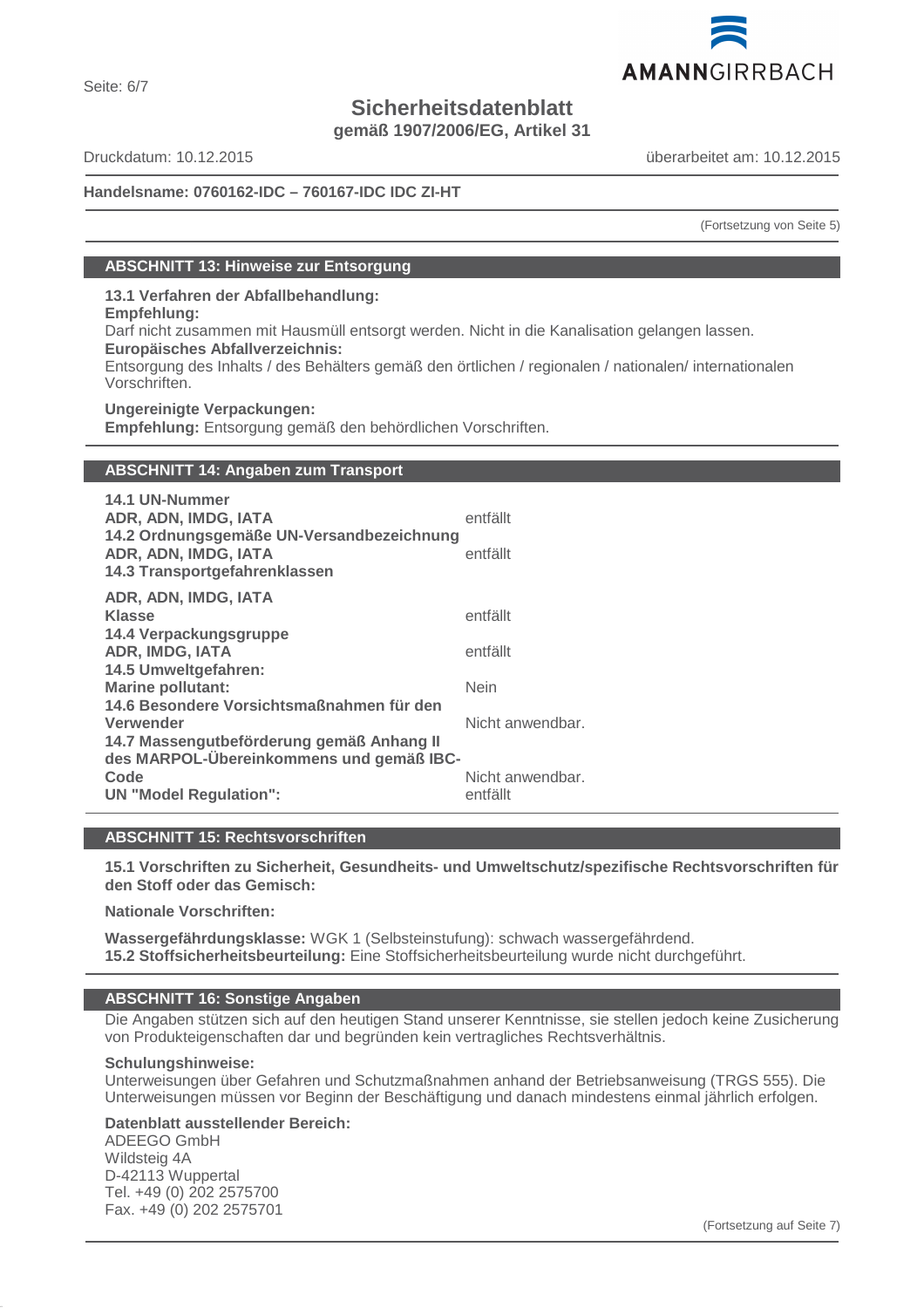Seite: 7/7

# **Sicherheitsdatenblatt gemäß 1907/2006/EG, Artikel 31**

Druckdatum: 10.12.2015 überarbeitet am: 10.12.2015

# **Handelsname: 0760162-IDC – 760167-IDC IDC ZI-HT**

(Fortsetzung von Seite 6)

Email: mail@adeego.de www.adeego.de **Ansprechpartner:** Dr. Axel Deeg **Abkürzungen und Akronyme:** ADR: Accord européen sur le transport des marchandises dangereuses par Route (European Agreement concerning the International Carriage of Dangerous Goods by Road) IMDG: International Maritime Code for Dangerous Goods IATA: International Air Transport Association GHS: Globally Harmonised System of Classification and Labelling of Chemicals EINECS: European Inventory of Existing Commercial Chemical Substances ELINCS: European List of Notified Chemical Substances CAS: Chemical Abstracts Service (division of the American Chemical Society) LC50: Lethal concentration, 50 percent LD50: Lethal dose, 50 percent PBT: Persistent, Bioaccumulative and Toxic vPvB: very Persistent and very Bioaccumulative

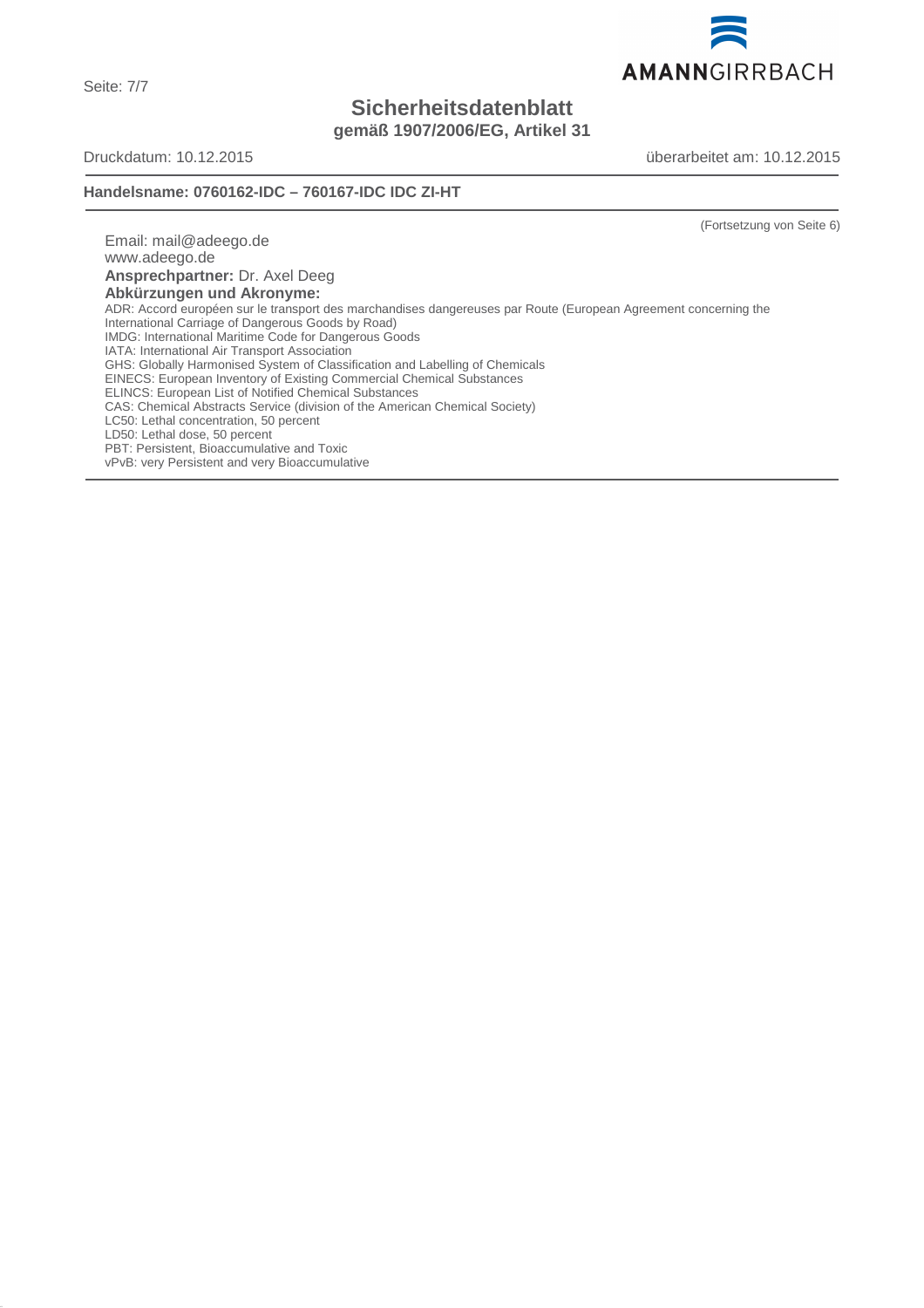# **Ficha de datos de seguridad**

**según 1907/2006/CE, Artículo 31**

# fecha de impresión 10.12.2015 Revisión: 10.12.2015

AMANNGIRRBACH

#### **SECCIÓN 1: Identificación de la sustancia o la mezcla y de la sociedad o la empresa**

**1.1 Identificador del producto**

**Nombre comercial: 0760162-IDC – 760167-IDC IDC ZI-HT**

**1.2 Usos pertinentes identificados de la sustancia o de la mezcla y usos desaconsejados** No existen más datos relevantes disponibles.

**Utilización del producto / de la elaboración** Agente auxiliar para tecnología dental

**1.3 Datos del proveedor de la ficha de datos de seguridad Fabricante/distribuidor:**

Firmenbezeichnung Amann Girrbach AG Herrschaftswiesen 1 A-6842 Koblach Telefon: 0043 5523 623330 Fax: 0043 5523 55990 Email: austria@amanngirrbach.com Internet: www.amanngirrbach.com

Inverkehrbringer Amann Girrbach GmbH Duerrenweg 40 D-75177 Pforzheim Telefon: 0049 7231 957100 Fax: 0049 7231 957129 Email: germany@amanngirrbach.com Internet: www.amanngirrbach.com

**Área de información:** Amann Girrbach GmbH **1.4 Teléfono de emergencia:** Giftinformationszentrum-Nord / GIZ-Nord Poisons Centre Telefon / Phone +49 (0) 551/19240 24h / 7d

# **SECCIÓN 2: Identificación de los peligros**

**2.1 Clasificación de la sustancia o de la mezcla Clasificación con arreglo al Reglamento (CE) n° 1272/2008** El producto no se ha clasificado de conformidad con el reglamento CLP.

**2.2 Elementos de la etiqueta Etiquetado con arreglo al Reglamento (CE) n° 1272/2008** suprimido **Pictogramas de peligro** suprimido **Palabra de advertencia** suprimido **Indicaciónes de peligro** suprimido **2.3 Otros peligros Resultados de la valoración PBT y mPmB PBT:** No aplicable. **mPmB:** No aplicable.

# **SECCIÓN 3: Composición/información sobre los componentes**

# **3.2 Caracterización química: Mezclas**

**Descripción:**

Mezcla formada por las substancias especificadas a continuación con adiciones no peligrosas.

( se continua en página 2 )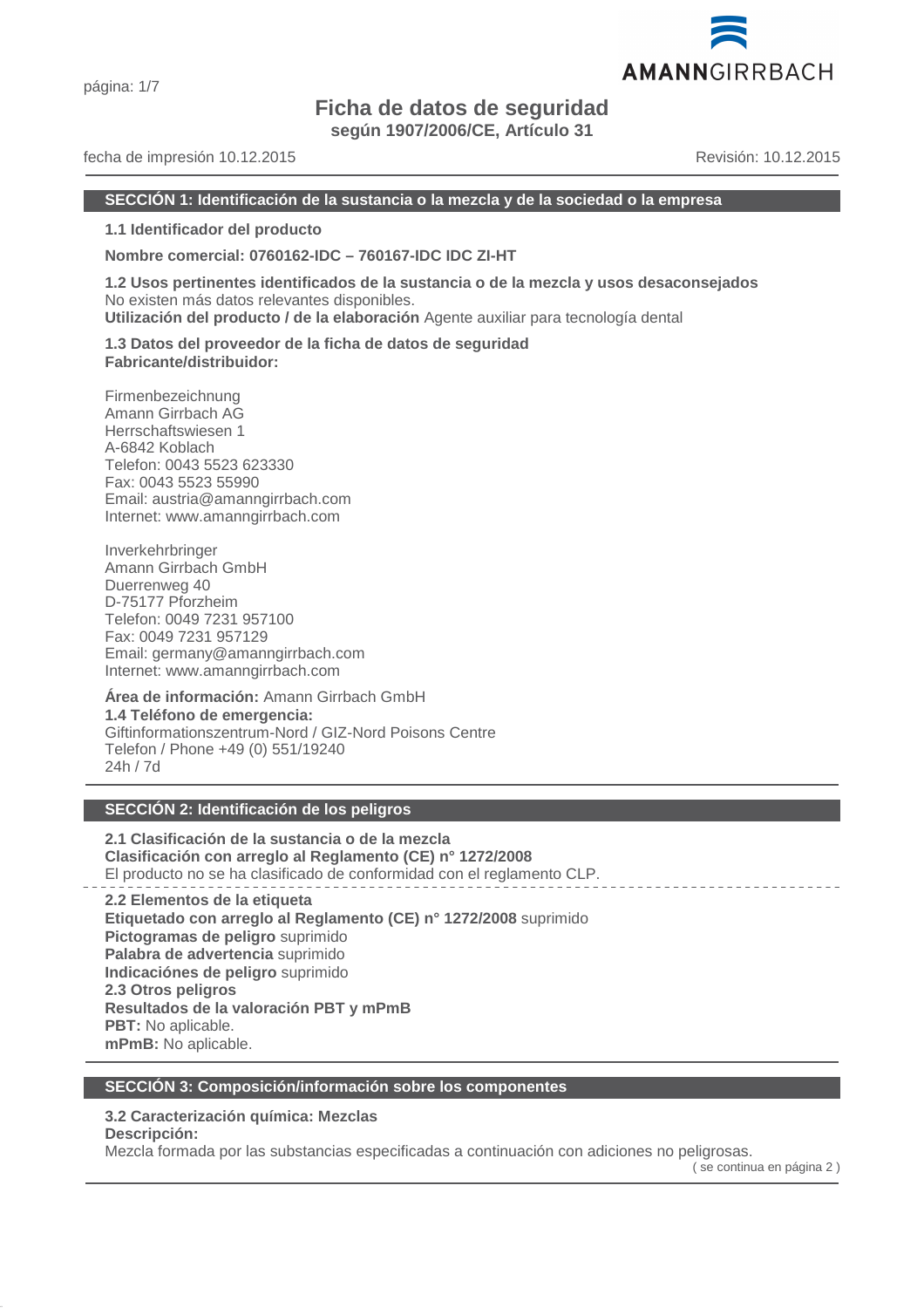

# página: 2/7

# **Ficha de datos de seguridad**

**según 1907/2006/CE, Artículo 31**

fecha de impresión 10.12.2015 Revisión: 10.12.2015

# **Nombre comercial: 0760162-IDC – 760167-IDC IDC ZI-HT**

( se continua en página 1 )

| <b>Componentes peligrosos:</b> |                                                                                                              |                      |  |
|--------------------------------|--------------------------------------------------------------------------------------------------------------|----------------------|--|
| CAS: 1314-23-4                 | dióxido de circonio                                                                                          | $> 88,00 - 596,00\%$ |  |
|                                | EINECS: 215-227-2 sustancia a la que se aplica un límite comunitario de exposición en<br>el lugar de trabajo |                      |  |
| CAS: 1314-36-9                 | oxido de itrio                                                                                               | $> 5.00 - < 10.00\%$ |  |
|                                | EINECS: 215-233-5 sustancia a la que se aplica un límite comunitario de exposición en<br>el lugar de trabajo |                      |  |
| CAS: 1344-28-1                 | óxido de aluminio                                                                                            | $< 1,00\%$           |  |
|                                | EINECS: 215-691-6 sustancia a la que se aplica un límite comunitario de exposición en<br>el lugar de trabajo |                      |  |
| CAS: 12055-23-1                | dióxido de hafnio                                                                                            | $< 5\%$              |  |
|                                | EINECS: 235-013-2 sustancia a la que se aplica un límite comunitario de exposición en<br>el lugar de trabajo |                      |  |
| Indicaciones adicionales:      |                                                                                                              |                      |  |
|                                | El texto de los posibles riesgos aquí indicados se puede consultar en el capítulo 16.                        |                      |  |

# **SECCIÓN 4: Primeros auxilios**

# **4.1 Descripción de los primeros auxilios**

**Instrucciones generales:**

Llevar las personas afectadas al aire libre.

No dejar sin observación a las personas afectadas.

**En caso de inhalación del producto:** Suministrar aire fresco. En caso de trastornos, consultar al médico.

**En caso de contacto con la piel:** Lavar inmediatamente con agua y jabón y enjuagar bien.

# **En caso de con los ojos:**

Limpiar los ojos abiertos durante varios minutos con agua corriente.

Recurrir a un médico inmediatamente.

**En caso de ingestión:** Avisar inmediatamente al médico.

**4.2 Principales síntomas y efectos, agudos y retardados** No existen más datos relevantes disponibles. **4.3 Indicación de toda atención médica y de los tratamientos especiales que deban dispensarse inmediatamente**

No existen más datos relevantes disponibles.

# **SECCIÓN 5: Medidas de lucha contra incendios**

# **5.1 Medios de extinción**

# **Sustancias extintoras apropiadas:**

CO2, polvo extintor o chorro de agua rociada. Combatir incendios mayores con chorro de agua rociada o espuma resistente al alcohol.

**Sustancias extintoras inapropiadas por razones de seguridad:** Agua a pleno chorro

# **5.2 Peligros específicos derivados de la sustancia o la mezcla**

Posible formación de gases tóxicos en caso de calentamiento o incendio.

**5.3 Recomendaciones para el personal de lucha contra incendios**

**Equipo especial de protección:** No aspirar los gases provocados por el incendio o explosión.

# **Indicaciones adicionales**

El agua de extinción contaminada debe recogerse por separado y no debe ser vertida al alcantarillado.

# **SECCIÓN 6: Medidas en caso de vertido accidental**

# **6.1 Precauciones personales, equipo de protección y procedimientos de emergencia**

Llevar puesto equipo de protección. Mantener alejadas las personas sin protección.

# Asegurarse de que haya suficiente ventilación.

Evitar la formación de polvo.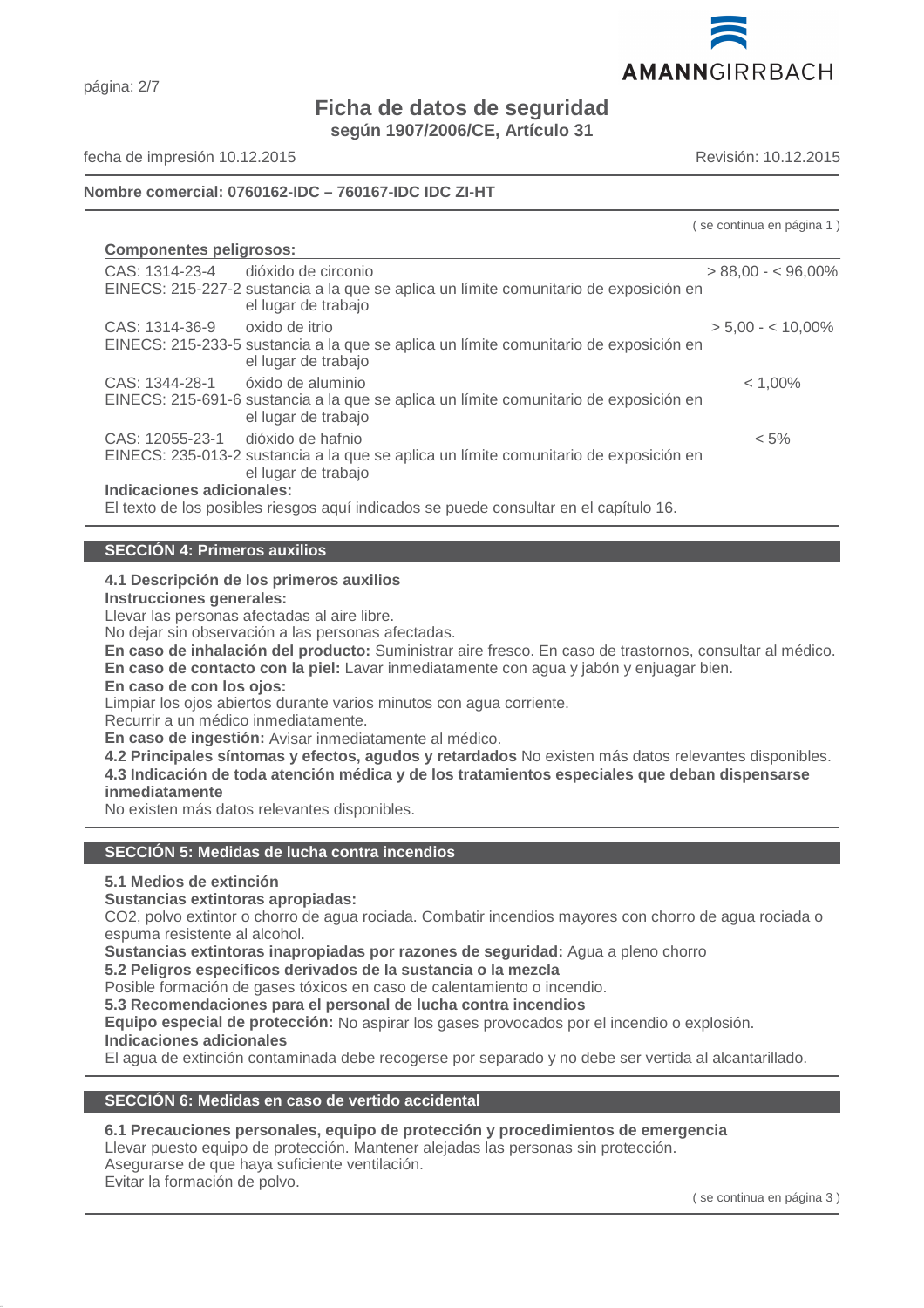página: 3/7

# **Ficha de datos de seguridad**

**según 1907/2006/CE, Artículo 31**

fecha de impresión 10.12.2015 Revisión: 10.12.2015

# **Nombre comercial: 0760162-IDC – 760167-IDC IDC ZI-HT**

Ante la presencia de vapores /polvo /aerosoles, utilizar protección respiratoria. **6.2 Precauciones relativas al medio ambiente:**

No dejar que se introduzca en el alcantarillado ni que contamine las aguas.

**6.3 Métodos y material de contención y de limpieza:**

Recoger mecánicamente.

Asegurar suficiente ventilación.

# **6.4 Referencia a otras secciones**

Ver capítulo 7 para mayor información sobre una manipulación segura.

Ver capítulo 8 para mayor información sobre el equipo personal de protección. Para mayor información sobre cómo desechar el producto, ver capítulo 13.

# **SECCIÓN 7: Manipulación y almacenamiento**

# **7.1 Precauciones para una manipulación segura**

Abrir y manejar el recipiente con cuidado.

Asegurar suficiente ventilación /aspiración en el puesto de trabajo.

Evitar la formación de polvo.

En caso de formación de polvo, prever un sistema de aspiración.

**Prevención de incendios y explosiones:** Mantener alejadas las fuentes de encendido. No fumar.

# **7.2 Condiciones de almacenamiento seguro, incluidas posibles incompatibilidades Almacenamiento:**

**Exigencias con respecto al almacén y los recipientes:** Conservar sólo en el envase original. **Normas en caso de un almacenamiento conjunto:** No almacenar junto con alimentos.

**Indicaciones adicionales sobre las condiciones de almacenamiento:**

Mantener el recipiente cerrado herméticamente.

**7.3 Usos específicos finales** No existen más datos relevantes disponibles.

# **SECCIÓN 8: Controles de exposición/protección individual**

**Instrucciones adicionales para el acondicionamiento de instalaciones técnicas:**

Sin datos adicionales, ver punto 7.

# **8.1 Parámetros de control**

**Componentes con valores límite admisibles que deben controlarse en el puesto de trabajo:** 

# **1314-23-4 dióxido de circonio**

LEP Valor de corta duración: 10 mg/m<sup>3</sup> Valor de larga duración: 5 mg/m<sup>3</sup> como Zr

# **1314-36-9 oxido de itrio**

LEP Valor de larga duración: 1 mg/m<sup>3</sup> como Y

# **12055-23-1 dióxido de hafnio**

LEP Valor de larga duración: 0,5 mg/m<sup>3</sup> como Hf

# **1344-28-1 óxido de aluminio**

LEP Valor de larga duración: 10 mg/m<sup>3</sup>

# **8.2 Controles de la exposición**

# **Equipo de protección individual:**

# **Medidas generales de protección e higiene:**

Se deben observar las medidas de seguridad para el manejo de productos químicos.

Lavarse las manos antes de las pausas y al final del trabajo.

Mantener alejado de alimentos, bebidas y alimentos para animales.

No respirar el polvo /humo /neblina.



( se continua en página 2 )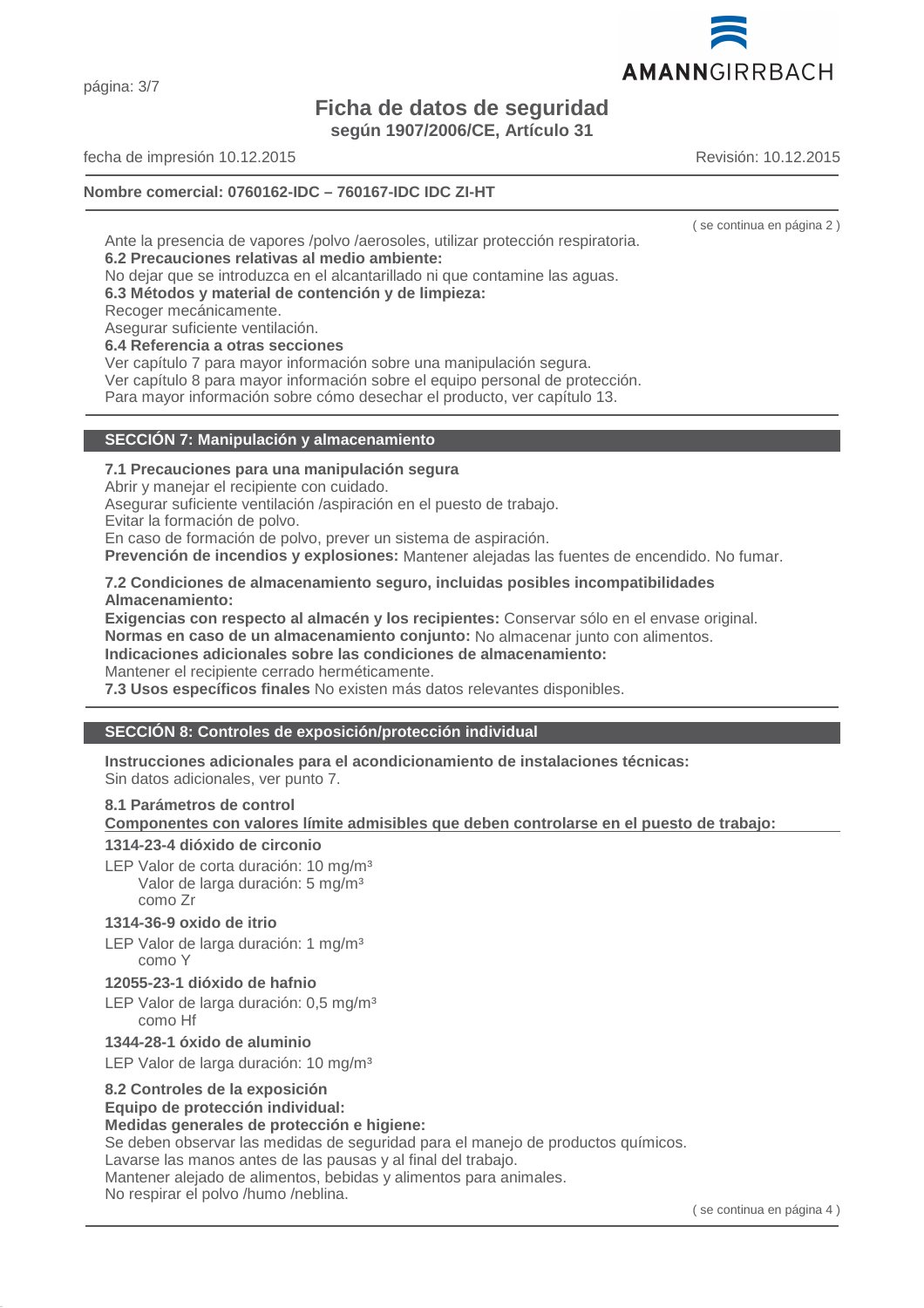página: 4/7

# **Ficha de datos de seguridad**

**según 1907/2006/CE, Artículo 31**

fecha de impresión 10.12.2015 Revisión: 10.12.2015

# **Nombre comercial: 0760162-IDC – 760167-IDC IDC ZI-HT**

( se continua en página 3 ) Evitar el contacto con los ojos y la piel. **Protección respiratoria:** Si la ventilación es insuficiente, usar protección respiratoria. Aparato filtrador para uso breve: Filtro P2 Filtro P3 **Protección de manos:** Guantes de protección **Material de los guantes** La elección del guante adecuado no depende únicamente del material, sino también de otras características de calidad, que pueden variar de un fabricante a otro. Teniendo en cuenta que el producto está fabricado a partir de diferentes materiales, su calidad no puede ser avaluada de antemano, de modo que los guantes deberán ser controlados antes de su utilización. **Tiempo de penetración del material de los guantes** El tiempo de resistencia a la penetración exacto deberá ser pedido al fabricante de los guantes. Este tiempo debe ser respetado.

**Para el contacto permanente son adecuados los guantes compuestos por los siguientes materiales:**

Caucho nitrílico

**Protección de ojos:** Gafas de protección herméticas

# **SECCIÓN 9: Propiedades físicas y químicas**

| 9.1 Información sobre propiedades físicas y químicas básicas<br>Datos generales                                   |                                                                       |     |
|-------------------------------------------------------------------------------------------------------------------|-----------------------------------------------------------------------|-----|
| Aspecto:<br>Forma:<br>Color:<br>Olor:<br><b>Umbral olfativo:</b>                                                  | En polvo<br><b>Blanco</b><br>Inodoro<br>No determinado.               |     |
| valor pH:                                                                                                         | No aplicable.                                                         |     |
| Cambio de estado<br>Punto de fusión /campo de fusión:<br>Punto de ebullición /campo de ebullición: Indeterminado. | Indeterminado.                                                        |     |
| Punto de inflamación:                                                                                             | No aplicable.                                                         |     |
| Inflamabilidad (sólido, gaseiforme):                                                                              | No aplicable.                                                         |     |
| Temperatura de ignición:                                                                                          |                                                                       |     |
| Temperatura de descomposición:                                                                                    | No determinado.                                                       |     |
| Autoinflamabilidad:                                                                                               | El producto no es autoinflamable.                                     |     |
| Peligro de explosión:                                                                                             | El producto no es explosivo.                                          |     |
| Límites de explosión:<br>Inferior:<br><b>Superior:</b>                                                            | No determinado.<br>No determinado.                                    |     |
| Presión de vapor:                                                                                                 | No determinado.                                                       |     |
| Densidad:<br>Densidad relativa<br>Densidad de vapor<br>Velocidad de evaporación                                   | Indeterminado.<br>No determinado.<br>No determinado.<br>No aplicable. | (se |



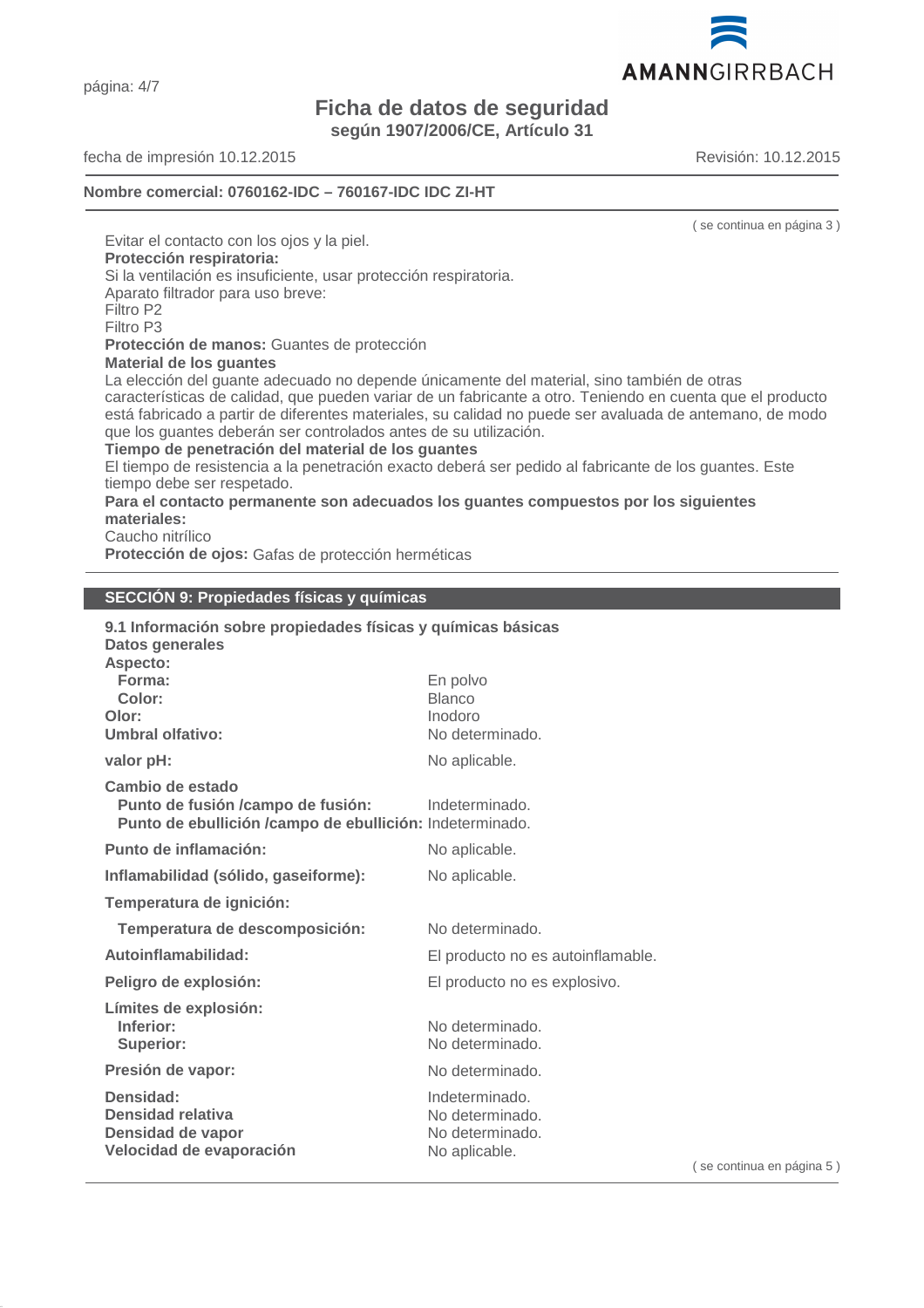# **Ficha de datos de seguridad**

**según 1907/2006/CE, Artículo 31**

fecha de impresión 10.12.2015 Revisión: 10.12.2015

#### **Nombre comercial: 0760162-IDC – 760167-IDC IDC ZI-HT**

|                                                            | _______________________                                                        |
|------------------------------------------------------------|--------------------------------------------------------------------------------|
| Solubilidad en / miscibilidad con<br>agua:                 | Poco o no mezclable.                                                           |
| Coeficiente de reparto (n-octanol/agua):                   | No determinado.                                                                |
| Viscosidad:<br>Dinámica:<br>Cinemática:<br>9.2 Otros datos | No aplicable.<br>No aplicable.<br>No existen más datos relevantes disponibles. |
|                                                            |                                                                                |

# **SECCIÓN 10: Estabilidad y reactividad**

**10.1 Reactividad** No existen más datos relevantes disponibles.

**10.2 Estabilidad química**

**Descomposición térmica / condiciones que deben evitarse:**

No se descompone al emplearse adecuadamente.

**10.3 Posibilidad de reacciones peligrosas** No se conocen reacciones peligrosas.

**10.4 Condiciones que deben evitarse** No existen más datos relevantes disponibles.

**10.5 Materiales incompatibles:** No existen más datos relevantes disponibles.

**10.6 Productos de descomposición peligrosos:**

No se conocen productos de descomposición peligrosos.

#### **SECCIÓN 11: Información toxicológica**

**11.1 Información sobre los efectos toxicológicos**

**Toxicidad aguda** A la vista de los datos disponibles, no se cumplen los criterios de clasificación. Valores LD/LC50 (dosis letal /dosis letal = 50%) relevantes para la clasificación:

**1344-28-1 óxido de aluminio**

Oral LD50 15900 mg/kg (rat)

**Efecto estimulante primario:**

**Corrosión o irritación cutáneas**

A la vista de los datos disponibles, no se cumplen los criterios de clasificación.

**Lesiones o irritación ocular graves**

A la vista de los datos disponibles, no se cumplen los criterios de clasificación.

**Sensibilización respiratoria o cutánea**

A la vista de los datos disponibles, no se cumplen los criterios de clasificación.

**Efectos CMR (carcinogenicidad, mutagenicidad y toxicidad para la reproducción) Mutagenicidad en células germinales**

A la vista de los datos disponibles, no se cumplen los criterios de clasificación.

**Carcinogenicidad** A la vista de los datos disponibles, no se cumplen los criterios de clasificación. **Toxicidad para la reproducción**

A la vista de los datos disponibles, no se cumplen los criterios de clasificación.

**Toxicidad específica en determinados órganos (STOT) – exposición única**

A la vista de los datos disponibles, no se cumplen los criterios de clasificación.

**Toxicidad específica en determinados órganos (STOT) – exposición repetida**

A la vista de los datos disponibles, no se cumplen los criterios de clasificación.

**Peligro de aspiración** A la vista de los datos disponibles, no se cumplen los criterios de clasificación.

#### **SECCIÓN 12: Información ecológica**

# **12.1 Toxicidad**

**Toxicidad acuática:** No existen más datos relevantes disponibles.

**12.2 Persistencia y degradabilidad** No existen más datos relevantes disponibles.

**12.3 Potencial de bioacumulación** No existen más datos relevantes disponibles.

( se continua en página 6 )



( se continua en página 4 )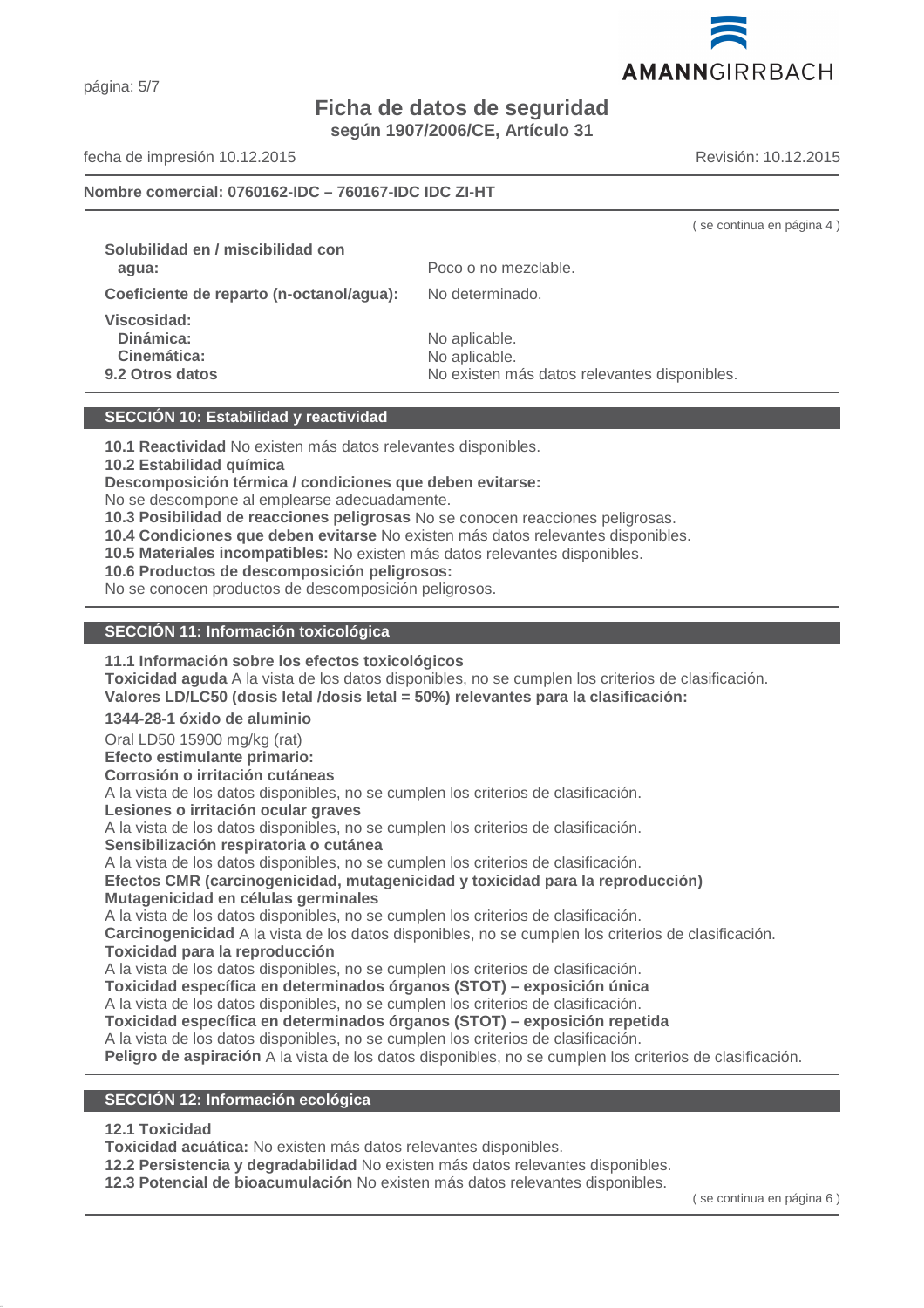página: 6/7

# **Ficha de datos de seguridad**

**según 1907/2006/CE, Artículo 31**

fecha de impresión 10.12.2015 Revisión: 10.12.2015

# **Nombre comercial: 0760162-IDC – 760167-IDC IDC ZI-HT**

( se continua en página 5 )

**12.4 Movilidad en el suelo** No existen más datos relevantes disponibles. **Indicaciones medioambientales adicionales: Indicaciones generales:** Nivel de riesgo para el agua 1 (autoclasificación): escasamente peligroso para el agua En estado no diluido o no neutralizado, no dejar que se infiltre en aguas subterráneas, aguas superficiales o en alcantarillados. **12.5 Resultados de la valoración PBT y mPmB PBT:** No aplicable. **mPmB:** No aplicable. **12.6 Otros efectos adversos** No existen más datos relevantes disponibles.

# **SECCIÓN 13: Consideraciones relativas a la eliminación**

**13.1 Métodos para el tratamiento de residuos**

**Recomendación:** No debe desecharse con la basura doméstica. No debe llegar al alcantarillado. **Catálogo europeo de residuos**

Eliminar el contenido o el recipiente conforme a la reglamentación local/regional/nacional/internacional.

**Embalajes sin limpiar: Recomendación:** Eliminar conforme a las disposiciones oficiales.

# **SECCIÓN 14: Información relativa al transporte**

| 14.1 Número ONU                                                |               |
|----------------------------------------------------------------|---------------|
| ADR, ADN, IMDG, IATA                                           | suprimido     |
| 14.2 Designación oficial de transporte de las Naciones Unidas  |               |
| ADR, ADN, IMDG, IATA                                           | suprimido     |
| 14.3 Clase(s) de peligro para el transporte                    |               |
| ADR, ADN, IMDG, IATA                                           |               |
| Clase                                                          | suprimido     |
| 14.4 Grupo de embalaje                                         |               |
| <b>ADR, IMDG, IATA</b>                                         | suprimido     |
| 14.5 Peligros para el medio ambiente:                          |               |
| <b>Contaminante marino:</b>                                    | No            |
| 14.6 Precauciones particulares para los usuarios No aplicable. |               |
| 14.7 Transporte a granel con arregio al anexo II               |               |
| del Convenio MARPOL y el Código IBC                            | No aplicable. |
| "Reglamentación Modelo" de la UNECE:                           | suprimido     |

# **SECCIÓN 15: Información reglamentaria**

**15.1 Reglamentación y legislación en materia de seguridad, salud y medio ambiente específicas para la sustancia o la mezcla**

**Directiva 2012/18/UE**

**Sustancias peligrosas nominadas - ANEXO I** ninguno de los componentes está incluido en una lista **15.2 Evaluación de la seguridad química:**

Una evaluación de la seguridad química no se ha llevado a cabo.

# **SECCIÓN 16: Otra información**

Los datos se fundan en el estado actual de nuestros conocimientos, pero no constituyen garantía alguna de cualidades del producto y no generan ninguna relación jurídica contratual.

# **Persona de contacto:**

ADEEGO GmbH Wildsteig 4A

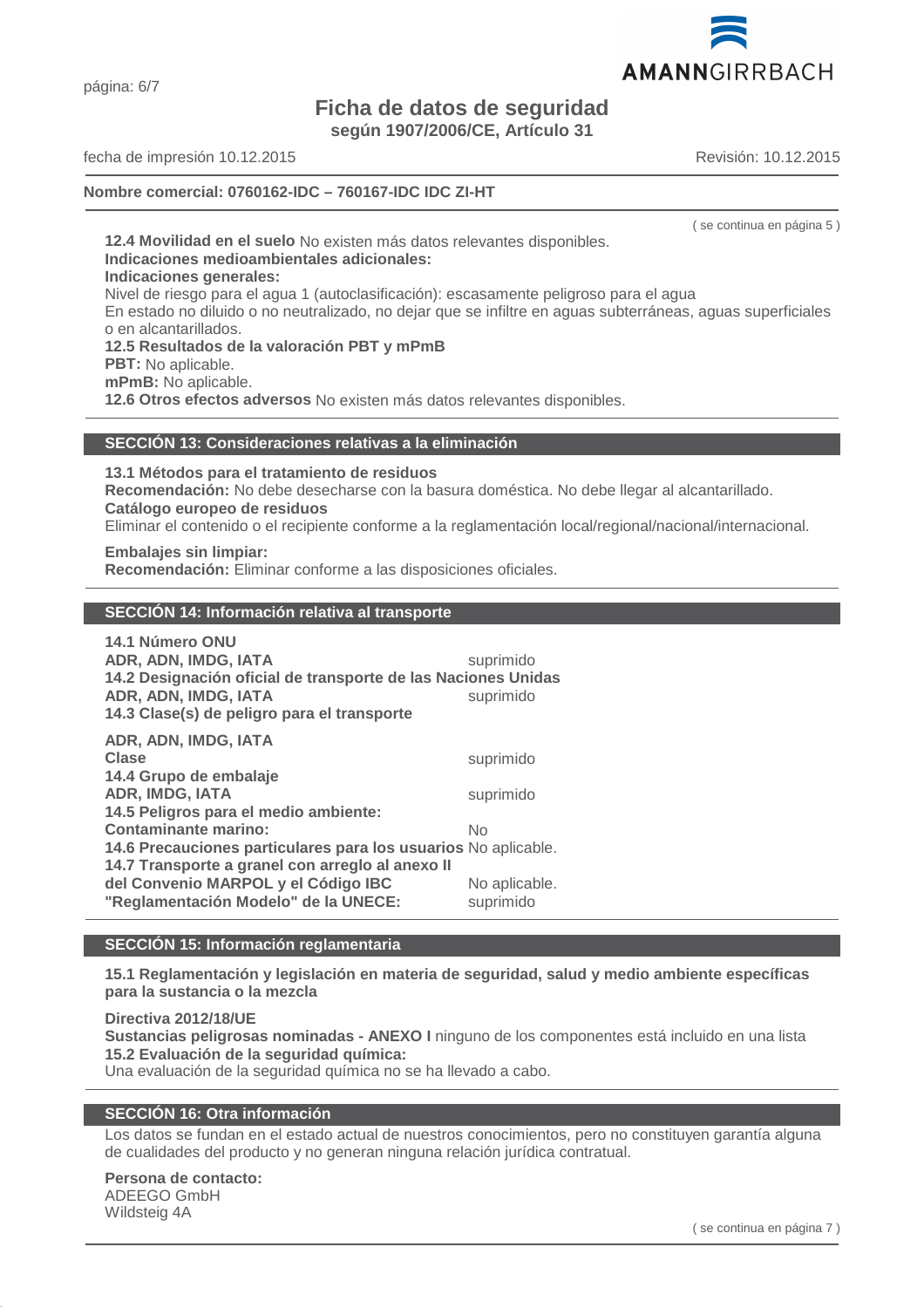página: 7/7

# **Ficha de datos de seguridad según 1907/2006/CE, Artículo 31**

fecha de impresión 10.12.2015 Revisión: 10.12.2015

# **Nombre comercial: 0760162-IDC – 760167-IDC IDC ZI-HT**

( se continua en página 6 )

D-42113 Wuppertal Tel. +49 (0) 202 2575700 Fax. +49 (0) 202 2575701 Email: mail@adeego.de www.adeego.de **Interlocutor:** Dr. Axel Deeg **Abreviaturas y acrónimos:** ADR: Accord européen sur le transport des marchandises dangereuses par Route (European Agreement concerning the International Carriage of Dangerous Goods by Road) IMDG: International Maritime Code for Dangerous Goods IATA: International Air Transport Association GHS: Globally Harmonised System of Classification and Labelling of Chemicals EINECS: European Inventory of Existing Commercial Chemical Substances ELINCS: European List of Notified Chemical Substances CAS: Chemical Abstracts Service (division of the American Chemical Society) LC50: Lethal concentration, 50 percent LD50: Lethal dose, 50 percent PBT: Persistent, Bioaccumulative and Toxic

vPvB: very Persistent and very Bioaccumulative

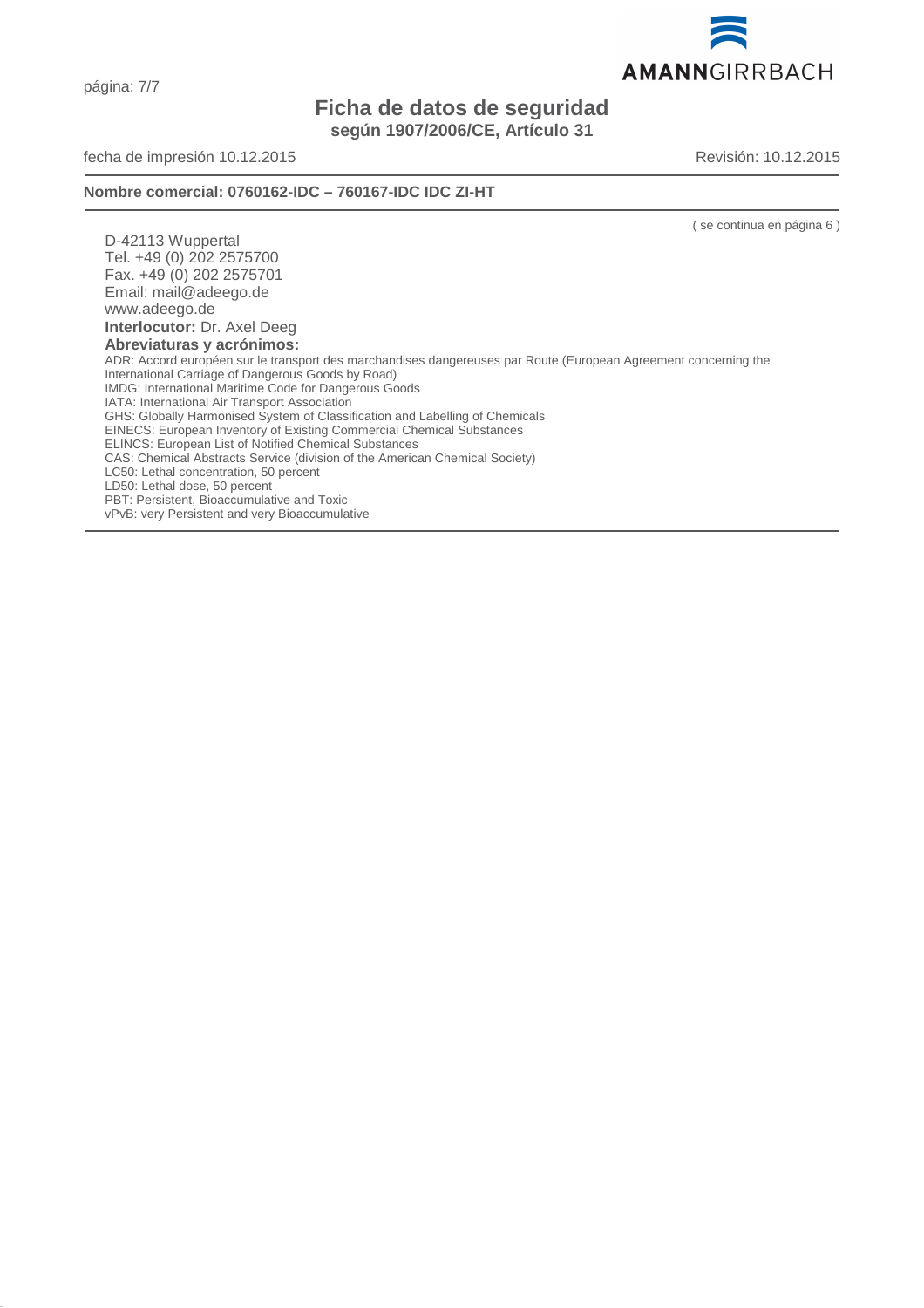Page : 1/6

# **Fiche de données de sécurité**

**selon 1907/2006/CE, Article 31**

Date d'impression : 10.12.2015 Révision: 10.12.2015

AMANNGIRRBACH

# **RUBRIQUE 1: Identification de la substance/du mélange et de la société/l'entreprise**

**1.1 Identificateur de produit**

**Nom du produit: 0760162-IDC – 760167-IDC IDC ZI-HT**

**1.2 Utilisations identifiées pertinentes de la substance ou du mélange et utilisations déconseillées** Pas d'autres informations importantes disponibles.

**Emploi de la substance / de la préparation** Matériel aide pour la technique dentaire

**1.3 Renseignements concernant le fournisseur de la fiche de données de sécurité Producteur/fournisseur:**

Firmenbezeichnung Amann Girrbach AG Herrschaftswiesen 1 A-6842 Koblach Telefon: 0043 5523 623330 Fax: 0043 5523 55990 Email: austria@amanngirrbach.com Internet: www.amanngirrbach.com

Inverkehrbringer Amann Girrbach GmbH Duerrenweg 40 D-75177 Pforzheim Telefon: 0049 7231 957100 Fax: 0049 7231 957129 Email: germany@amanngirrbach.com Internet: www.amanngirrbach.com

**Service chargé des renseignements:** Amann Girrbach GmbH **1.4 Numéro d'appel d'urgence:** Giftinformationszentrum-Nord / GIZ-Nord Poisons Centre Telefon / Phone +49 (0) 551/19240 24h / 7d

# **RUBRIQUE 2: Identification des dangers**

**2.1 Classification de la substance ou du mélange Classification selon le règlement (CE) n° 1272/2008** Le produit n'est pas classifié selon le règlement CLP.

**2.2 Éléments d'étiquetage Etiquetage selon le règlement (CE) n° 1272/2008** néant **Pictogrammes de danger** néant **Mention d'avertissement** néant **Mentions de danger** néant **2.3 Autres dangers Résultats des évaluations PBT et vPvB PBT:** Non applicable. **vPvB:** Non applicable.

#### **RUBRIQUE 3: Composition/informations sur les composants**

# **3.2 Caractérisation chimique: Mélanges**

**Description:** Mélange des substances mentionnées à la suite avec des additifs non dangereux.

(suite page 2)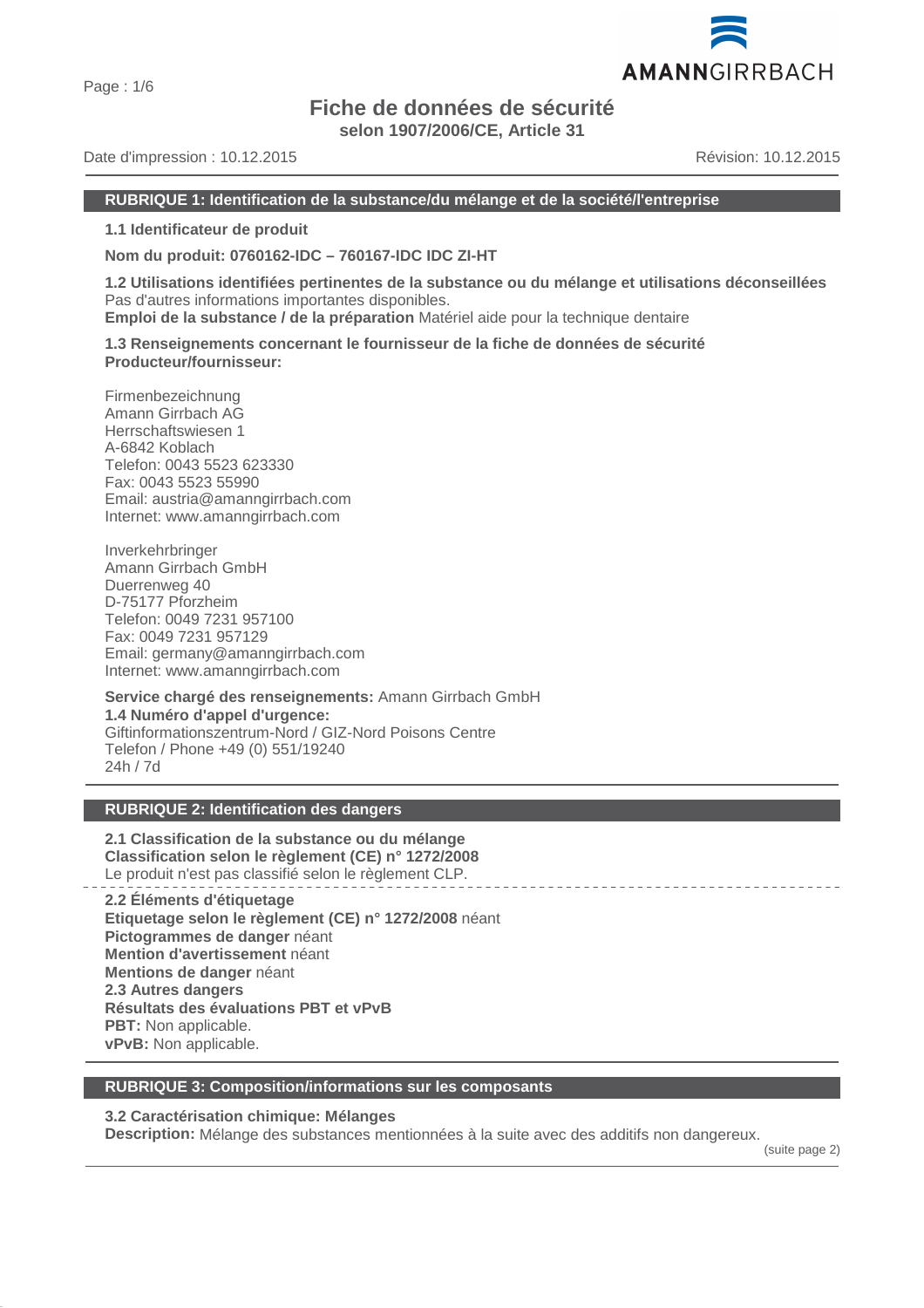Page : 2/6

# **Fiche de données de sécurité selon 1907/2006/CE, Article 31**

Date d'impression : 10.12.2015 Révision: 10.12.2015

# **Nom du produit: 0760162-IDC – 760167-IDC IDC ZI-HT**

# **Composants dangereux:**

CAS: 1344-28-1 oxyde d'aluminium

EINECS: 215-691-6 substance pour laquelle il existe, en vertu des dispositions communautaires, des limites d'exposition sur le lieu de travail

**Indications complémentaires:** Pour le libellé des phrases de risque citées, se référer au chapitre 16.

# **RUBRIQUE 4: Premiers secours**

# **4.1 Description des premiers secours**

**Remarques générales:**

Amener les sujets à l'air frais.

Ne pas laisser les sujets sans surveillance.

**Après inhalation:** Donner de l'air frais, consulter un médecin en cas de troubles.

**Après contact avec la peau:** Laver immédiatement à l'eau et au savon et bien rincer.

#### **Après contact avec les yeux:**

Rincer les yeux, sous l'eau courante, pendant plusieurs minutes, en écartant bien les paupières.

Envoyer immédiatement chercher un médecin.

**Après ingestion:** Envoyer immédiatement chercher un médecin.

**4.2 Principaux symptômes et effets, aigus et différés**

Pas d'autres informations importantes disponibles.

**4.3 Indication des éventuels soins médicaux immédiats et traitements particuliers nécessaires** Pas d'autres informations importantes disponibles.

# **RUBRIQUE 5: Mesures de lutte contre l'incendie**

# **5.1 Moyens d'extinction**

# **Moyens d'extinction:**

CO2, poudre d'extinction ou eau pulvérisée. Combattre les foyers importants avec de l'eau pulvérisée ou de la mousse résistant à l'alcool.

**Produits extincteurs déconseillés pour des raisons de sécurité:** Jet d'eau à grand débit

**5.2 Dangers particuliers résultant de la substance ou du mélange**

Possibilité de formation de gaz toxiques en cas d'échauffement ou d'incendie.

**5.3 Conseils aux pompiers**

**Equipement spécial de sécurité:** Ne pas inhaler les gaz d'explosion et les gaz d'incendie. **Autres indications**

Récupérer à part l'eau d'extinction contaminée. Ne pas l'évacuer dans les canalisations.

# **RUBRIQUE 6: Mesures à prendre en cas de dispersion accidentelle**

# **6.1 Précautions individuelles, équipement de protection et procédures d'urgence**

Porter un équipement de sécurité. Eloigner les personnes non protégées.

Veiller à une aération suffisante.

Eviter la formation de poussière.

Utiliser un appareil de protection respiratoire contre les effets de vapeurs/poussière/aérosol.

**6.2 Précautions pour la protection de l'environnement:**

Ne pas rejeter à l'égout, ni dans le milieu naturel.

**6.3 Méthodes et matériel de confinement et de nettoyage:**

Recueillir par moyen mécanique.

Assurer une aération suffisante.

**6.4 Référence à d'autres rubriques**

Afin d'obtenir des informations pour une manipulation sûre, consulter le chapitre 7.

Afin d'obtenir des informations sur les équipements de protection personnels, consulter le chapitre 8.

(suite page 3)



(suite de la page 1)

 $< 1.00\%$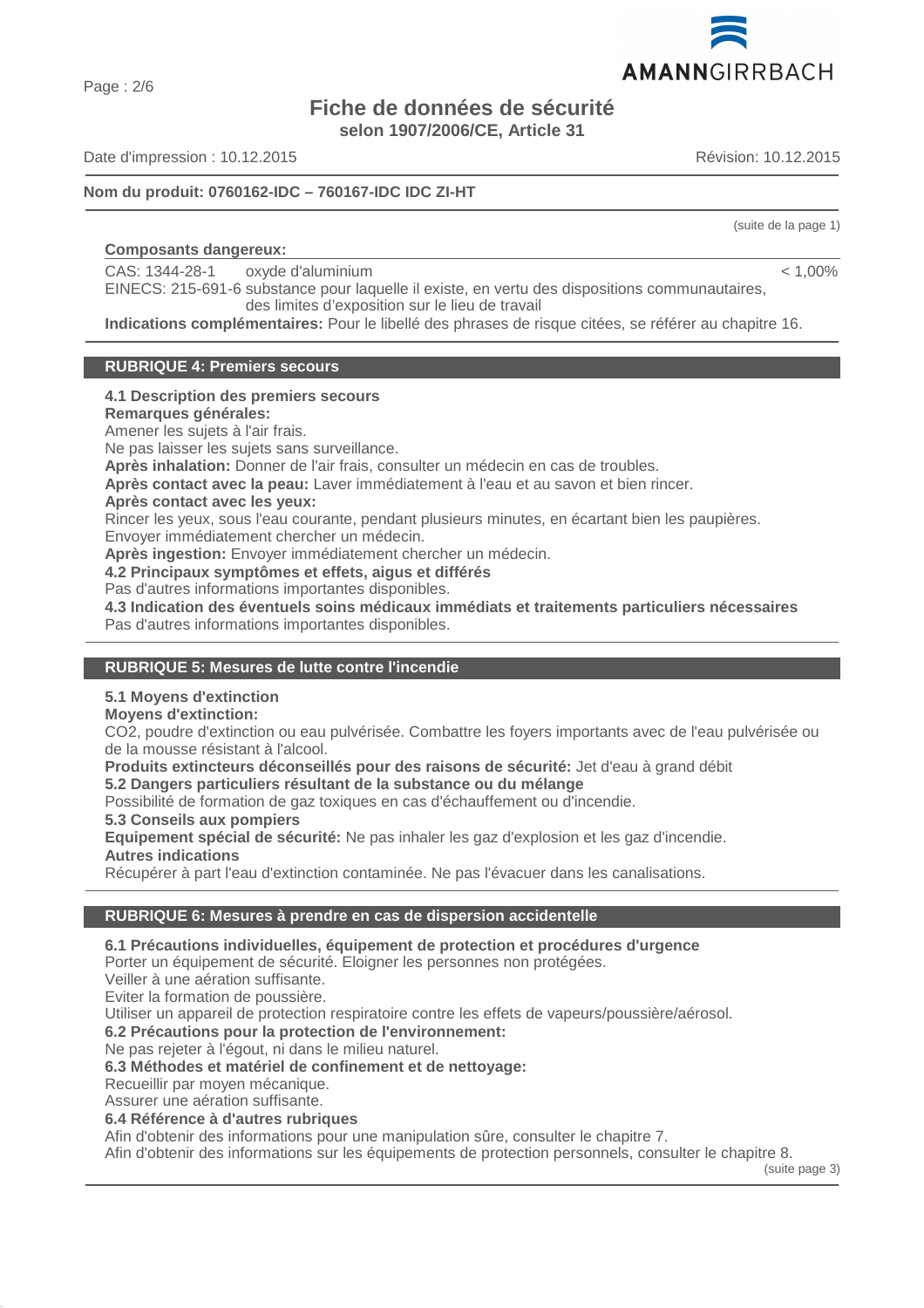# **Fiche de données de sécurité selon 1907/2006/CE, Article 31**

Date d'impression : 10.12.2015 Révision: 10.12.2015

# **Nom du produit: 0760162-IDC – 760167-IDC IDC ZI-HT**

Afin d'obtenir des informations sur l'élimination, consulter le chapitre 13.

# **RUBRIQUE 7: Manipulation et stockage**

# **7.1 Précautions à prendre pour une manipulation sans danger**

Ouvrir et manipuler les récipients avec précaution.

Veiller à une bonne ventilation/aspiration du poste de travail.

Eviter la formation de poussière.

En cas de formation de poussière, prévoir une aspiration.

**Préventions des incendies et des explosions:** Tenir à l'abri des sources d'inflammation - ne pas fumer.

#### **7.2 Conditions d'un stockage sûr, y compris d'éventuelles incompatibilités Stockage:**

**Exigences concernant les lieux et conteneurs de stockage:** Ne conserver que dans le fût d'origine. **Indications concernant le stockage commun:** Ne pas stocker avec les aliments.

**Autres indications sur les conditions de stockage:** Tenir les emballages hermétiquement fermés. **7.3 Utilisation(s) finale(s) particulière(s)** Pas d'autres informations importantes disponibles.

# **RUBRIQUE 8: Contrôles de l'exposition/protection individuelle**

**Indications complémentaires pour l'agencement des installations techniques:** Sans autre indication, voir point 7.

# **8.1 Paramètres de contrôle**

Composants présentant des valeurs-seuil à surveiller par poste de travail:

#### **1344-28-1 oxyde d'aluminium**

VME Valeur à long terme: 10 mg/m³

# **8.2 Contrôles de l'exposition**

**Equipement de protection individuel:**

# **Mesures générales de protection et d'hygiène:**

Respecter les mesures de sécurité usuelles pour l'utilisation de produits chimiques.

Se laver les mains avant les pauses et en fin de travail.

Tenir à l'écart des produits alimentaires, des boissons et de la nourriture pour animaux.

Ne pas inhaler la poussière, la fumée, le nuage.

Eviter tout contact avec les yeux et avec la peau.

#### **Protection respiratoire:**

Utiliser un appareil de protection respiratoire si la ventilation est insuffisante.

Filtre provisoire:

Filtre P2

Filtre P3

**Protection des mains:** Gants de protection

# **Matériau des gants**

Le choix de gants appropriés dépend non seulement du matériau, mais aussi d'autres critères de qualité qui peuvent varier d'un fabricant à l'autre. Puisque le produit représente une préparation composée de plusieurs substances, la résistance des matériaux des gants ne peut pas être calculée à l'avance et doit, alors, être contrôlée avant l'utilisation.

#### **Temps de pénétration du matériau des gants**

Le temps de pénétration exact est à déterminer par le fabricant des gants de protection et à respecter. **Pour le contact permanent, des gants dans les matériaux suivants sont appropriés:** Caoutchouc nitrile

**Protection des yeux:** Lunettes de protection hermétiques





(suite de la page 2)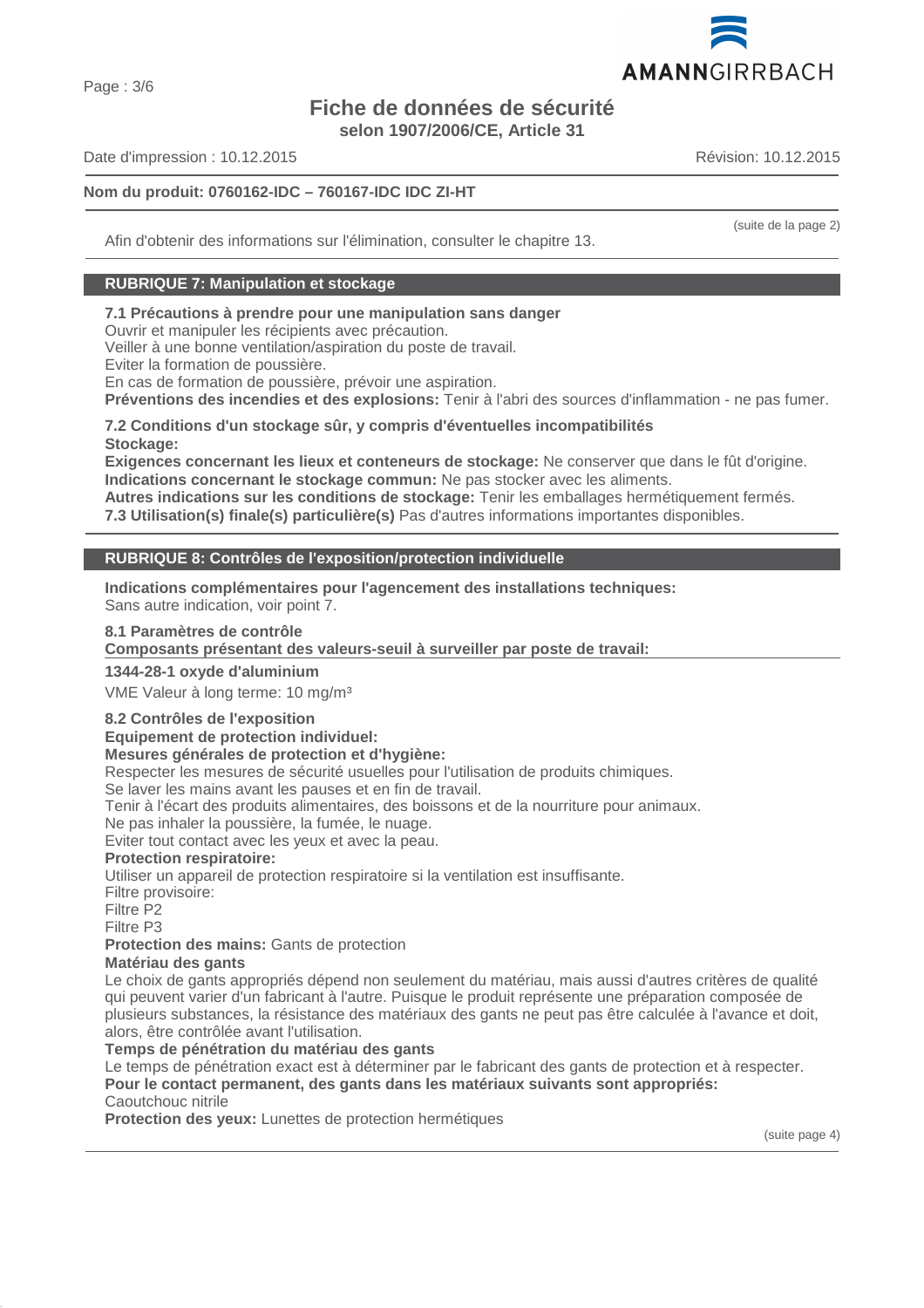# **Fiche de données de sécurité selon 1907/2006/CE, Article 31**

Date d'impression : 10.12.2015 Révision: 10.12.2015

# **Nom du produit: 0760162-IDC – 760167-IDC IDC ZI-HT**

(suite de la page 3)

# **RUBRIQUE 9: Propriétés physiques et chimiques**

| 9.1 Informations sur les propriétés physiques et chimiques essentielles<br>Indications générales |                                                    |  |
|--------------------------------------------------------------------------------------------------|----------------------------------------------------|--|
| Aspect:                                                                                          |                                                    |  |
| Forme:                                                                                           | Poudre                                             |  |
| Couleur:                                                                                         | <b>Blanc</b>                                       |  |
| Odeur:                                                                                           | Inodore                                            |  |
| Seuil olfactif:                                                                                  | Non déterminé.                                     |  |
| valeur du pH:                                                                                    | Non applicable.                                    |  |
| <b>Changement d'état</b>                                                                         |                                                    |  |
| Point de fusion:                                                                                 | Non déterminé.                                     |  |
| Point d'ébullition:                                                                              | Non déterminé.                                     |  |
| Point d'éclair                                                                                   | Non applicable.                                    |  |
| Inflammabilité (solide, gazeux):                                                                 | Non applicable.                                    |  |
| Température d'inflammation:                                                                      |                                                    |  |
| Température de décomposition:                                                                    | Non déterminé.                                     |  |
| Auto-inflammation:                                                                               | Le produit ne s'enflamme pas spontanément.         |  |
| Danger d'explosion:                                                                              | Le produit n'est pas explosif.                     |  |
| <b>Limites d'explosion:</b>                                                                      |                                                    |  |
| Inférieure:                                                                                      | Non déterminé.                                     |  |
| Supérieure:                                                                                      | Non déterminé.                                     |  |
| <b>Pression de vapeur:</b>                                                                       | Non déterminé.                                     |  |
| Densité:                                                                                         | Non déterminée.                                    |  |
| Densité relative                                                                                 | Non déterminé.                                     |  |
| Densité de vapeur.                                                                               | Non déterminé.                                     |  |
| Vitesse d'évaporation                                                                            | Non applicable.                                    |  |
| Solubilité dans/miscibilité avec                                                                 |                                                    |  |
| l'eau:                                                                                           | Pas ou peu miscible                                |  |
| Coefficient de partage (n-octanol/eau): Non déterminé.                                           |                                                    |  |
| Viscosité:                                                                                       |                                                    |  |
| Dynamique:                                                                                       | Non applicable.                                    |  |
| Cinématique:                                                                                     | Non applicable.                                    |  |
| 9.2 Autres informations                                                                          | Pas d'autres informations importantes disponibles. |  |

# **RUBRIQUE 10: Stabilité et réactivité**

**10.1 Réactivité** Pas d'autres informations importantes disponibles.

**10.2 Stabilité chimique**

**Décomposition thermique/conditions à éviter:** Pas de décomposition en cas d'usage conforme.

**10.3 Possibilité de réactions dangereuses** Aucune réaction dangereuse connue.

**10.4 Conditions à éviter** Pas d'autres informations importantes disponibles.

**10.5 Matières incompatibles:** Pas d'autres informations importantes disponibles.

**10.6 Produits de décomposition dangereux:** Pas de produits de décomposition dangereux connus

(suite page 5)

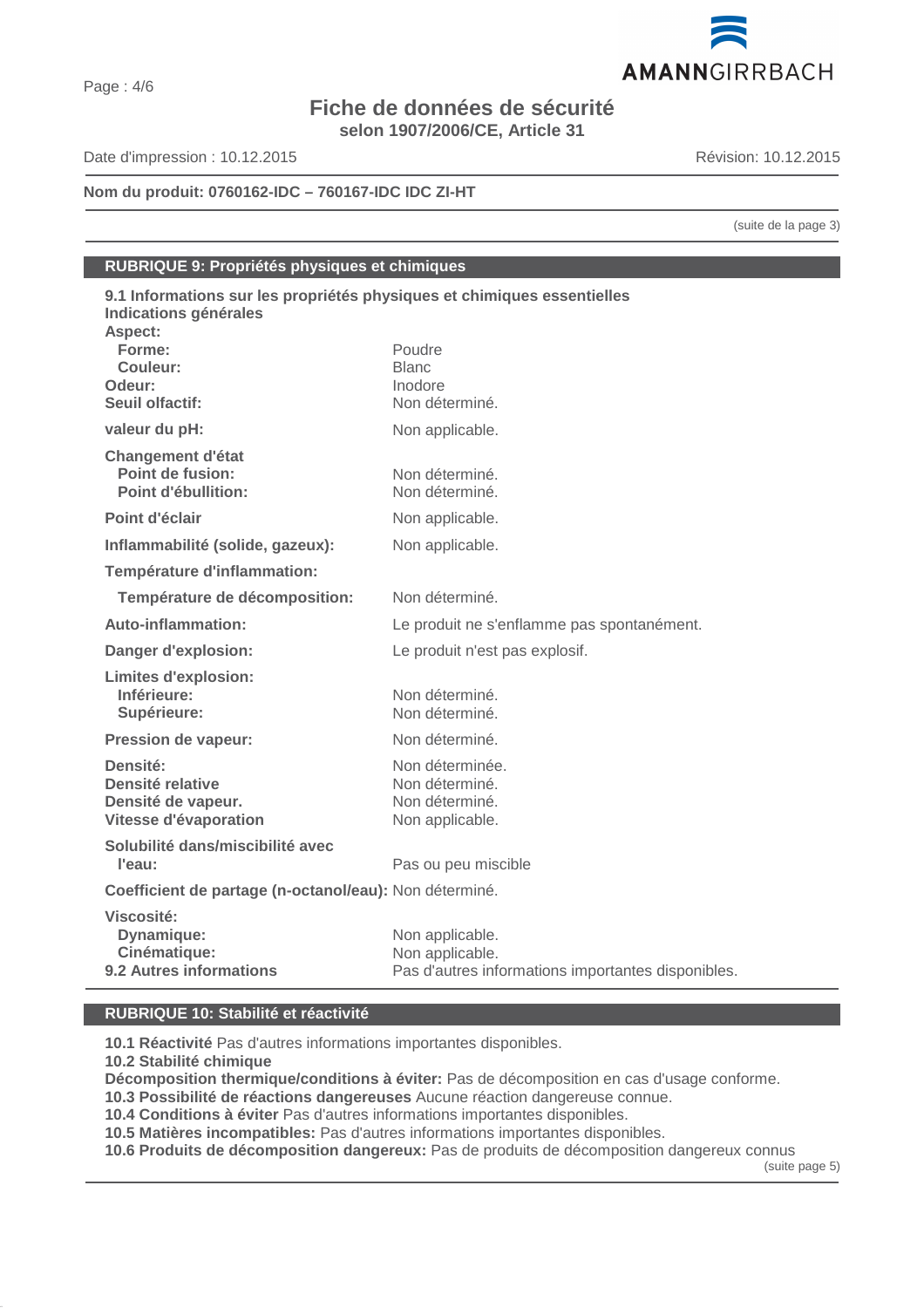# **Fiche de données de sécurité**

**selon 1907/2006/CE, Article 31**

Date d'impression : 10.12.2015 Révision: 10.12.2015

# **Nom du produit: 0760162-IDC – 760167-IDC IDC ZI-HT**

(suite de la page 4)

# **RUBRIQUE 11: Informations toxicologiques**

# **11.1 Informations sur les effets toxicologiques**

**Toxicité aiguë** Compte tenu des données disponibles, les critères de classification ne sont pas remplis. Valeurs LD/LC50 déterminantes pour la classification:

**1344-28-1 oxyde d'aluminium**

Oral LD50 15900 mg/kg (rat)

**Effet primaire d'irritation:**

**Corrosion cutanée/irritation cutanée**

Compte tenu des données disponibles, les critères de classification ne sont pas remplis.

**Lésions oculaires graves/irritation oculaire**

Compte tenu des données disponibles, les critères de classification ne sont pas remplis.

**Sensibilisation respiratoire ou cutanée**

Compte tenu des données disponibles, les critères de classification ne sont pas remplis.

# **Effets CMR (cancérogène, mutagène et toxique pour la reproduction)**

**Mutagénicité sur les cellules germinales**

Compte tenu des données disponibles, les critères de classification ne sont pas remplis.

**Cancérogénicité** Compte tenu des données disponibles, les critères de classification ne sont pas remplis. **Toxicité pour la reproduction**

Compte tenu des données disponibles, les critères de classification ne sont pas remplis.

**Toxicité spécifique pour certains organes cibles - exposition unique**

Compte tenu des données disponibles, les critères de classification ne sont pas remplis.

**Toxicité spécifique pour certains organes cibles - exposition répétée**

Compte tenu des données disponibles, les critères de classification ne sont pas remplis. **Danger par aspiration**

Compte tenu des données disponibles, les critères de classification ne sont pas remplis.

# **RUBRIQUE 12: Informations écologiques**

**12.1 Toxicité**

**Toxicité aquatique:** Pas d'autres informations importantes disponibles.

**12.2 Persistance et dégradabilité** Pas d'autres informations importantes disponibles.

**12.3 Potentiel de bioaccumulation** Pas d'autres informations importantes disponibles.

**12.4 Mobilité dans le sol** Pas d'autres informations importantes disponibles.

# **Autres indications écologiques:**

**Indications générales:**

Catégorie de pollution des eaux 1 (D) (Classification propre): peu polluant

Ne pas laisser le produit, non dilué ou en grande quantité, pénétrer la nappe phréatique, les eaux ou les canalisations.

**12.5 Résultats des évaluations PBT et VPVB**

**PBT:** Non applicable.

**vPvB:** Non applicable.

**12.6 Autres effets néfastes** Pas d'autres informations importantes disponibles.

# **RUBRIQUE 13: Considérations relatives à l'élimination**

# **13.1 Méthodes de traitement des déchets**

**Recommandation:**

Ne doit pas être évacué avec les ordures ménagères. Ne pas laisser pénétrer dans les égouts.

**Catalogue européen des déchets**

Éliminer le contenu/récipient conformément à la réglementation locale/régionale/nationale/internationale.

(suite page 6)

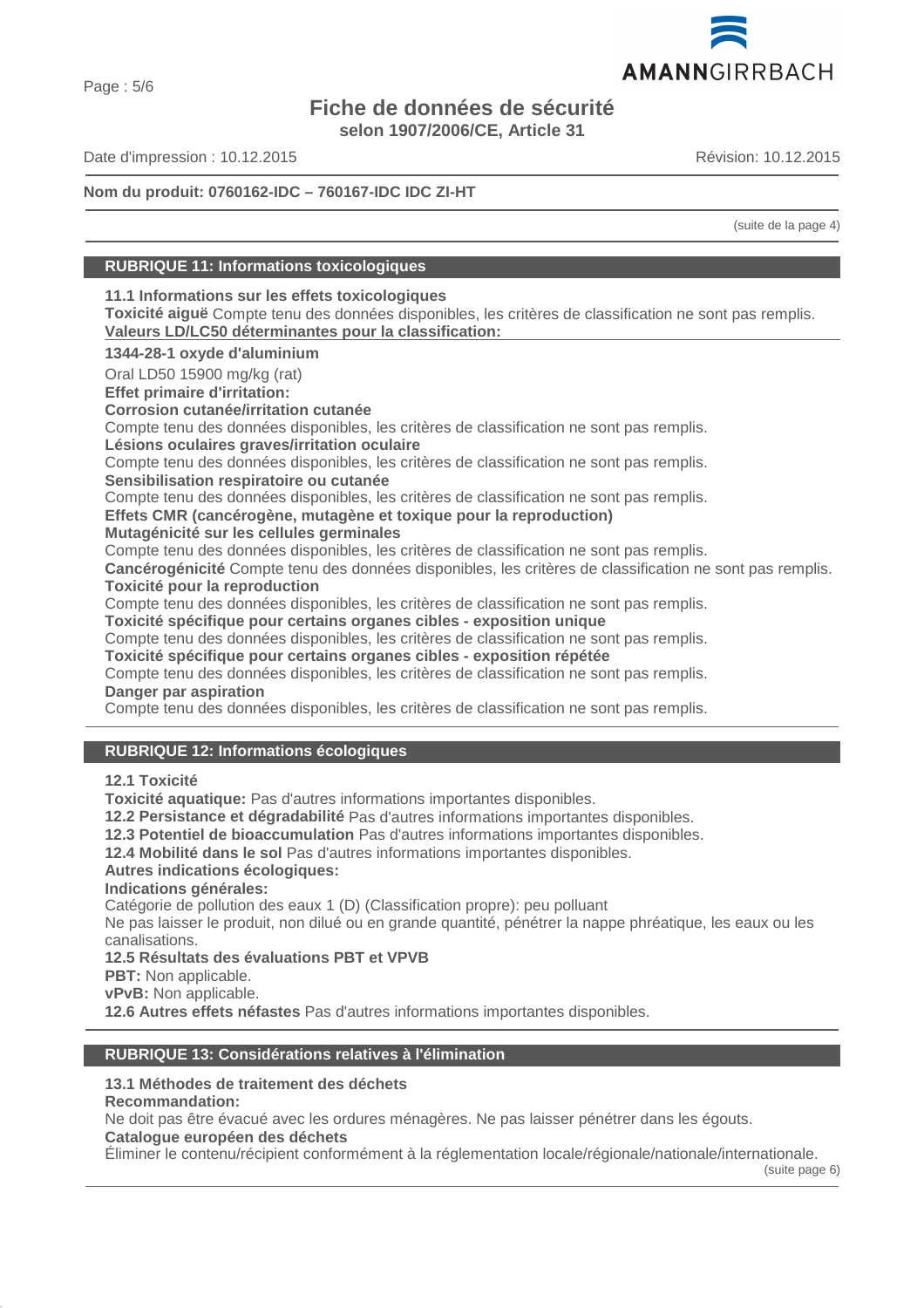Page : 6/6

# **Fiche de données de sécurité selon 1907/2006/CE, Article 31**

Date d'impression : 10.12.2015 Révision: 10.12.2015

# **Nom du produit: 0760162-IDC – 760167-IDC IDC ZI-HT**

**Emballages non nettoyés: Recommandation:** Evacuation conformément aux prescriptions légales.

# **RUBRIQUE 14: Informations relatives au transport**

| 14.1 Numéro ONU<br>ADR, ADN, IMDG, IATA<br>14.2 Désignation officielle de transport de l'ONU<br>ADR, ADN, IMDG, IATA<br>14.3 Classe(s) de danger pour le transport | néant<br>néant           |
|--------------------------------------------------------------------------------------------------------------------------------------------------------------------|--------------------------|
| ADR, ADN, IMDG, IATA                                                                                                                                               |                          |
| <b>Classe</b>                                                                                                                                                      | néant                    |
| 14.4 Groupe d'emballage                                                                                                                                            |                          |
| <b>ADR, IMDG, IATA</b>                                                                                                                                             | néant                    |
| 14.5 Dangers pour l'environnement:                                                                                                                                 |                          |
| <b>Marine Pollutant:</b>                                                                                                                                           | Non                      |
| 14.6 Précautions particulières à prendre par                                                                                                                       |                          |
| l'utilisateur                                                                                                                                                      | Non applicable.          |
| 14.7 Transport en vrac conformément à l'annexe<br>Il de la convention Marpol et au recueil IBC<br>"Règlement type" de l'ONU:                                       | Non applicable.<br>néant |

# **RUBRIQUE 15: Informations relatives à la réglementation**

**15.1 Réglementations/législation particulières à la substance ou au mélange en matière de sécurité, de santé et d'environnement**

# **Directive 2012/18/UE Substances dangereuses désignées - ANNEXE I** Aucun des composants n'est compris. **15.2 Évaluation de la sécurité chimique:** Une évaluation de la sécurité chimique n'a pas été réalisée.

# **RUBRIQUE 16: Autres informations**

Ces indications sont fondées sur l'état actuel de nos connaissances, mais ne constituent pas une garantie quant aux propriétés du produit et ne donnent pas lieu à un rapport juridique contractuel.

**Service établissant la fiche technique:** ADEEGO GmbH Wildsteig 4A D-42113 Wuppertal Tel. +49 (0) 202 2575700 Fax. +49 (0) 202 2575701 Email: mail@adeego.de www.adeego.de **Contact:** Dr. Axel Deeg **Acronymes et abréviations:** ADR: Accord européen sur le transport des marchandises dangereuses par Route IMDG: International Maritime Code for Dangerous Goods IATA: International Air Transport Association GHS: Globally Harmonised System of Classification and Labelling of Chemicals EINECS: European Inventory of Existing Commercial Chemical Substances ELINCS: European List of Notified Chemical Substances CAS: Chemical Abstracts Service (division of the American Chemical Society) LC50: Lethal concentration, 50 percent LD50: Lethal dose, 50 percent PBT: Persistent, Bioaccumulative and Toxic vPvB: very Persistent and very Bioaccumulative



(suite de la page 5)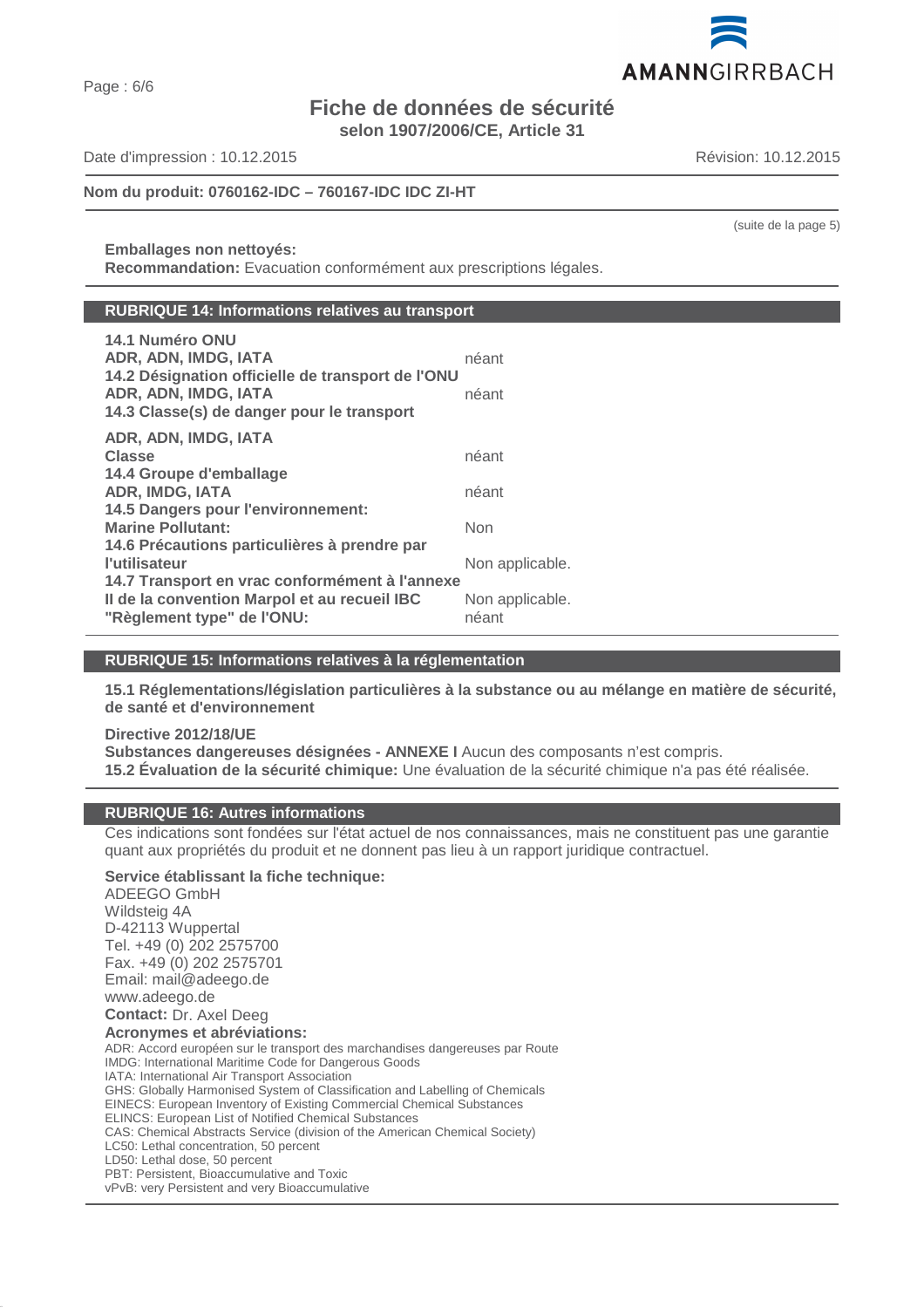

**ai sensi del regolamento 1907/2006/CE, Articolo 31**

Stampato il: 10.12.2015 Revisione: 10.12.2015

**SEZIONE 1: Identificazione della sostanza o della miscela e della società/impresa**

**1.1 Identificatore del prodotto**

**Denominazione commerciale: 0760162-IDC – 760167-IDC IDC ZI-HT**

**1.2 Usi identificati pertinenti della sostanza o della miscela e usi sconsigliati** Non sono disponibili altre informazioni. **Utilizzazione della Sostanza / del Preparato** Ausiliario per tecnica dentale

**1.3 Informazioni sul fornitore della scheda di dati di sicurezza Produttore/fornitore:**

Firmenbezeichnung Amann Girrbach AG Herrschaftswiesen 1 A-6842 Koblach Telefon: 0043 5523 623330 Fax: 0043 5523 55990 Email: austria@amanngirrbach.com Internet: www.amanngirrbach.com

Inverkehrbringer Amann Girrbach GmbH Duerrenweg 40 D-75177 Pforzheim Telefon: 0049 7231 957100 Fax: 0049 7231 957129 Email: germany@amanngirrbach.com Internet: www.amanngirrbach.com

**Informazioni fornite da:** Amann Girrbach GmbH **1.4 Numero telefonico di emergenza:** Giftinformationszentrum-Nord / GIZ-Nord Poisons Centre Telefon / Phone +49 (0) 551/19240 24h / 7d

# **SEZIONE 2: Identificazione dei pericoli**

**2.1 Classificazione della sostanza o della miscela Classificazione secondo il regolamento (CE) n. 1272/2008** Il prodotto non è classificato conformemente al regolamento CLP.

**2.2 Elementi dell'etichetta Etichettatura secondo il regolamento (CE) n. 1272/2008** non applicabile **Pittogrammi di pericolo** non applicabile **Avvertenza** non applicabile **Indicazioni di pericolo** non applicabile **2.3 Altri pericoli Risultati della valutazione PBT e vPvB PBT:** Non applicabile. **vPvB:** Non applicabile.

#### **SEZIONE 3: Composizione/informazioni sugli ingredienti**

# **3.2 Caratteristiche chimiche: Miscele**

**Descrizione:** Miscela delle seguenti sostanze con additivi non pericolosi.

(continua a pagina 2)

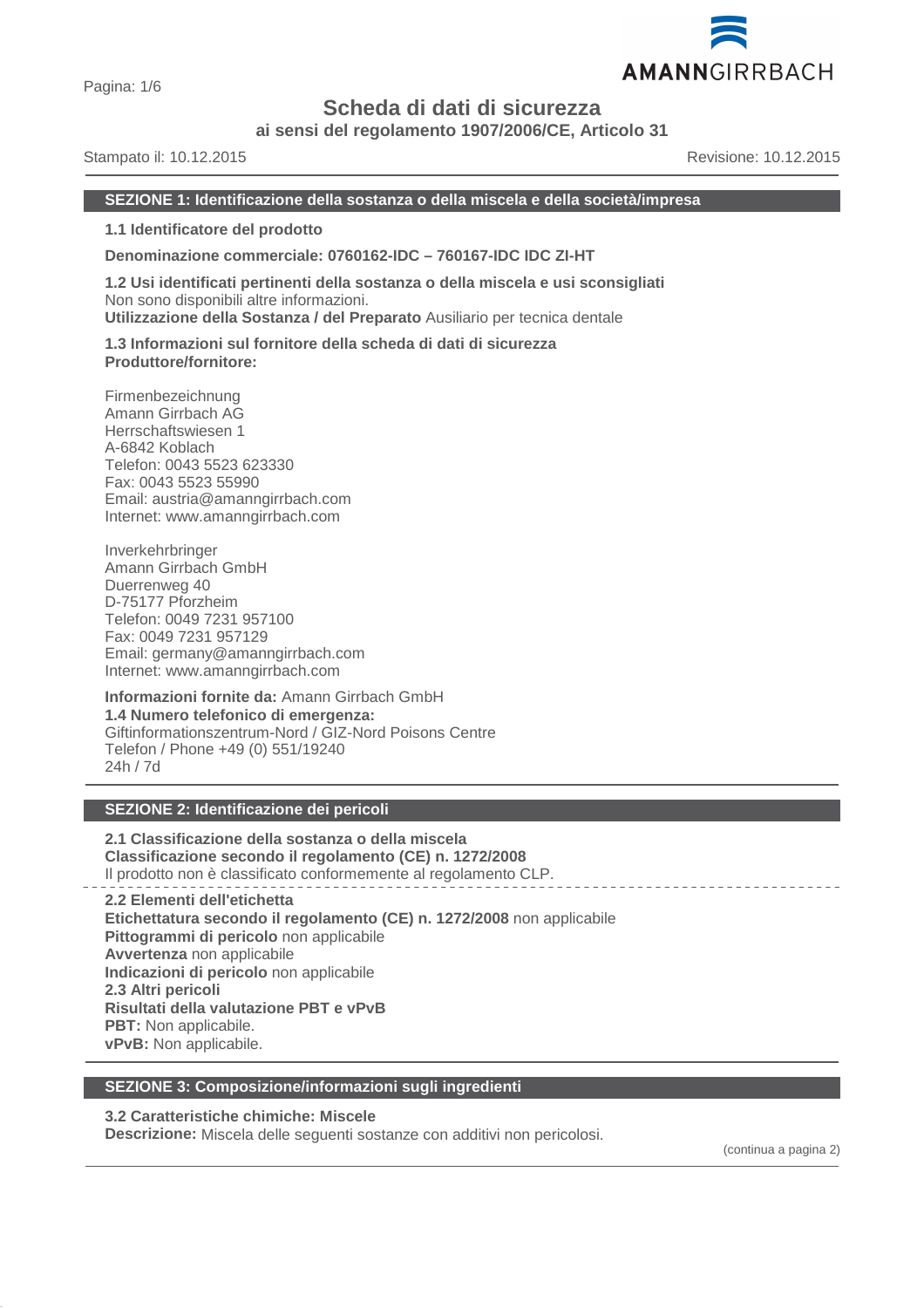

Pagina: 2/6

**Scheda di dati di sicurezza**

**ai sensi del regolamento 1907/2006/CE, Articolo 31**

Stampato il: 10.12.2015 Revisione: 10.12.2015

# **Denominazione commerciale: 0760162-IDC – 760167-IDC IDC ZI-HT**

# **Sostanze pericolose:**

CAS: 1344-28-1 ossido di alluminio

EINECS: 215-691-6 sostanza con un limite comunitario di esposizione sul posto di lavoro **Ulteriori indicazioni:** Il testo dell'avvertenza dei pericoli citati può essere appreso dal capitolo 16

# **SEZIONE 4: Misure di primo soccorso**

#### **4.1 Descrizione delle misure di primo soccorso Indicazioni generali:**

Portare le persone da soccorrere all'aria aperta.

Tenere sotto sorveglianza le persone da soccorrere.

**Inalazione:** Portare in zona ben areata, in caso di disturbi consultare il medico.

**Contatto con la pelle:** Lavare immediatamente con acqua e sapone sciacquando accuratamente. **Contatto con gli occhi:**

Lavare con acqua corrente per alcuni minuti tenendo le palpebre ben aperte.

Chiamare immediatamente il medico. **Ingestione:** Chiamare immediatamente il medico.

**4.2 Principali sintomi ed effetti, sia acuti che ritardati** Non sono disponibili altre informazioni.

**4.3 Indicazione dell'eventuale necessità di consultare immediatamente un medico e di trattamenti speciali**

Non sono disponibili altre informazioni.

# **SEZIONE 5: Misure antincendio**

# **5.1 Mezzi di estinzione**

# **Mezzi di estinzione idonei:**

CO2, polvere o acqua nebulizzata. Estinguere gli incendi di grosse dimensioni con acqua nebulizzata o con schiuma resistente all'alcool.

**Mezzi di estinzione inadatti per motivi di sicurezza:** Getti d'acqua

**5.2 Pericoli speciali derivanti dalla sostanza o dalla miscela**

Se riscaldato o in caso di incendio il prodotto può sviluppare fumi tossici.

**5.3 Raccomandazioni per gli addetti all'estinzione degli incendi**

**Mezzi protettivi specifici:** Non inalare i gas derivanti da esplosioni e incendi.

# **Altre indicazioni**

Raccogliere l'acqua contaminata usata per lo spegnimento, non convogliarla assolutamente nel sistema fognario.

# **SEZIONE 6: Misure in caso di rilascio accidentale**

# **6.1 Precauzioni personali, dispositivi di protezione e procedure in caso di emergenza**

Indossare equipaggiamento protettivo. Allontanare le persone non equipaggiate.

Garantire una ventilazione sufficiente.

Evitare la formazione di polvere.

In caso di vapori/polvere/aerosol adottare protezioni respiratorie.

**6.2 Precauzioni ambientali:** Impedire l'entrata del prodotto nelle fognature o nei corpi d'acqua.

# **6.3 Metodi e materiali per il contenimento e per la bonifica:**

Raccogliere con mezzi meccanici.

Provvedere ad una sufficiente areazione.

**6.4 Riferimento ad altre sezioni**

Per informazioni relative ad un manipolazione sicura, vedere capitolo 7.

Per informazioni relative all'equipaggiamento protettivo ad uso personale vedere Capitolo 8.

Per informazioni relative allo smaltimento vedere Capitolo 13.

(continua a pagina 3)

(Segue da pagina 1)

 $< 1,00\%$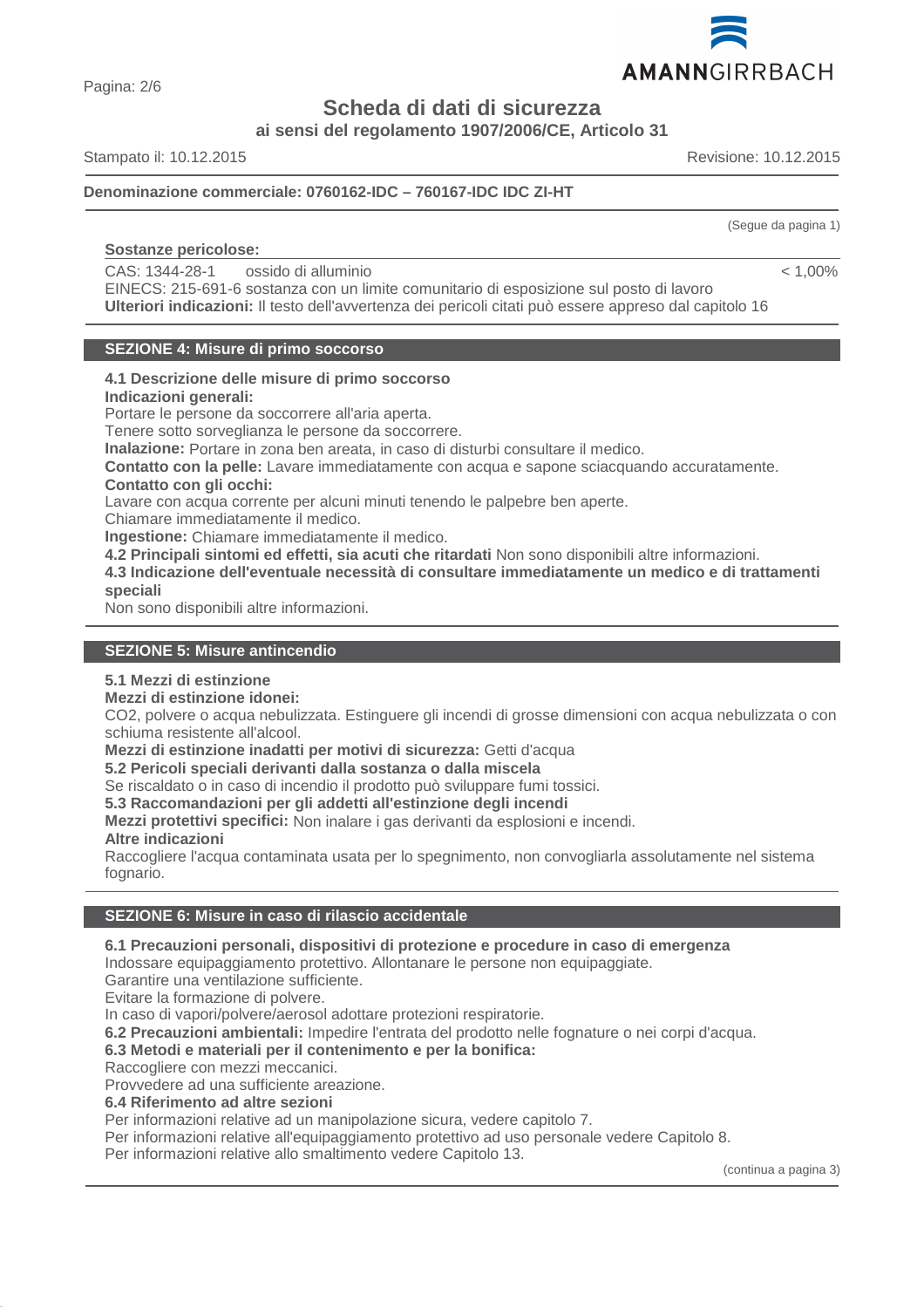

**ai sensi del regolamento 1907/2006/CE, Articolo 31**

Stampato il: 10.12.2015 Revisione: 10.12.2015

# **Denominazione commerciale: 0760162-IDC – 760167-IDC IDC ZI-HT**

(Segue da pagina 2)

# **SEZIONE 7: Manipolazione e immagazzinamento**

**7.1 Precauzioni per la manipolazione sicura**

Aprire e manipolare i recipienti con cautela.

Accurata ventilazione/aspirazione nei luoghi di lavoro.

Evitare la formazione di polvere.

In caso di formazione di polvere procedere all'aspirazione.

**Indicazioni in caso di incendio ed esplosione:** Tenere lontano da fonti di calore, non fumare.

**7.2 Condizioni per lo stoccaggio sicuro, comprese eventuali incompatibilità Stoccaggio:**

**Requisiti dei magazzini e dei recipienti:** Conservare solo nei fusti originali.

**Indicazioni sullo stoccaggio misto:** Non conservare a contatto con alimenti.

**Ulteriori indicazioni relative alle condizioni di immagazzinamento:**

Mantenere i recipienti ermeticamente chiusi.

**7.3 Usi finali particolari** Non sono disponibili altre informazioni.

# **SEZIONE 8: Controllo dell'esposizione/protezione individuale**

**Ulteriori indicazioni sulla struttura di impianti tecnici:** Nessun dato ulteriore, vedere punto 7.

# **8.1 Parametri di controllo**

**Componenti i cui valori limite devono essere tenuti sotto controllo negli ambienti di lavoro:** 

# **1344-28-1 ossido di alluminio**

TWA Valore a lungo termine: 10 mg/m<sup>3</sup> A4 (e)

# **8.2 Controlli dell'esposizione**

# **Mezzi protettivi individuali:**

# **Norme generali protettive e di igiene del lavoro:**

Osservare le misure di sicurezza usuali nella manipolazione di sostanze chimiche.

Lavarsi le mani prima dell'intervallo o a lavoro terminato.

Tenere lontano da cibo, bevande e foraggi.

Non inalare polvere/fumo/nebbia.

Evitare il contatto con gli occhi e la pelle.

# **Maschera protettiva:**

In ambienti non sufficientemente ventilati utilizzare la maschera protettiva.

Apparecchio di filtraggio temporaneo:

Filtro P2

Filtro P3

# **Guanti protettivi:** Guanti protettivi

**Materiale dei guanti**

La scelta dei guanti adatti non dipende soltanto dal materiale bensí anche da altre caratteristiche di qualità variabili da un produttore a un altro. Poiché il prodotto rappresenta una formulazione di più sostanze, la stabilità dei materiali dei guanti non è calcolabile in anticipo e deve essere testata prima dell'impiego

# **Tempo di permeazione del materiale dei guanti**

Richiedere dal fornitore dei guanti il tempo di passaggio preciso il quale deve essere rispettato. **Per il contatto continuo sono adatti dei guanti costituiti dai materiali seguenti:** Gomma nitrilica **Occhiali protettivi:** Occhiali protettivi a tenuta

(continua a pagina 4)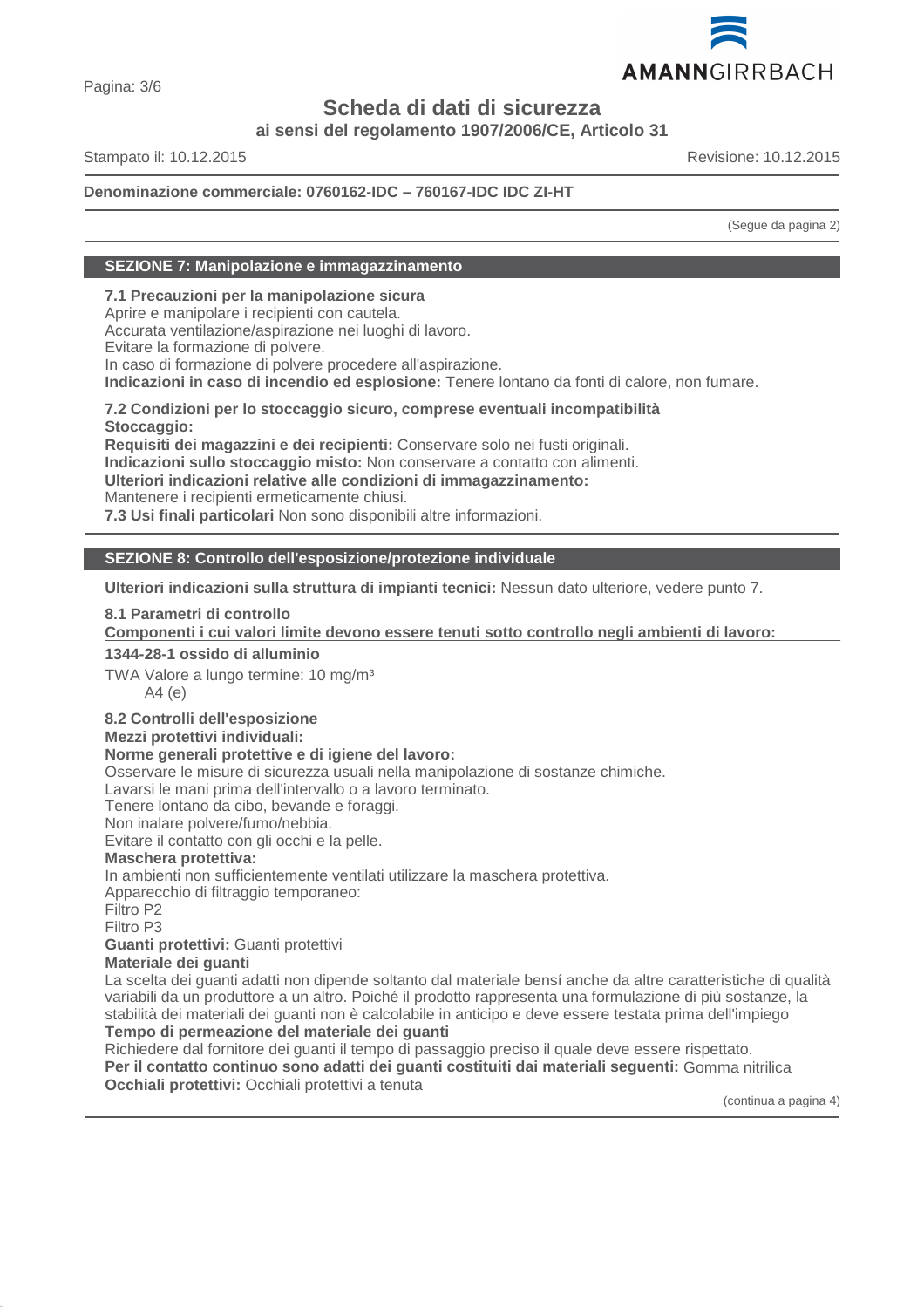

**ai sensi del regolamento 1907/2006/CE, Articolo 31**

Stampato il: 10.12.2015 Revisione: 10.12.2015

**Denominazione commerciale: 0760162-IDC – 760167-IDC IDC ZI-HT**

(Segue da pagina 3)

# **SEZIONE 9: Proprietà fisiche e chimiche**

| 9.1 Informazioni sulle proprietà fisiche e chimiche fondamentali<br>Indicazioni generali<br>Aspetto:      |                                          |
|-----------------------------------------------------------------------------------------------------------|------------------------------------------|
| Forma:                                                                                                    | Polvere                                  |
| Colore:                                                                                                   | <b>Bianco</b>                            |
| Odore:<br>Soglia olfattiva:                                                                               | Inodore<br>Non definito.                 |
|                                                                                                           |                                          |
| valori di pH:                                                                                             | Non applicabile.                         |
| Cambiamento di stato<br>Temperatura di fusione/ambito di fusione:<br>Temperatura di ebollizione/ambito di | Non definito.                            |
| ebollizione:                                                                                              | Non definito.                            |
| Punto di infiammabilità:                                                                                  | Non applicabile.                         |
| Infiammabilità (solido, gassoso):                                                                         | Non applicabile.                         |
| Temperatura di accensione:                                                                                |                                          |
| Temperatura di decomposizione:                                                                            | Non definito                             |
| Autoaccensione:                                                                                           | Prodotto non autoinfiammabile.           |
| Pericolo di esplosione:                                                                                   | Prodotto non esplosivo.                  |
| Limiti di infiammabilità:                                                                                 |                                          |
| Inferiore:                                                                                                | Non definito.                            |
| <b>Superiore:</b>                                                                                         | Non definito.                            |
| Tensione di vapore:                                                                                       | Non definito.                            |
| Densità:                                                                                                  | Non definito.                            |
| Densità relativa                                                                                          | Non definito.                            |
| Densità del vapore<br>Velocità di evaporazione                                                            | Non definito.<br>Non applicabile.        |
| Solubilità in/Miscibilità con                                                                             |                                          |
| acqua:                                                                                                    | Poco e/o non miscibile.                  |
| Coefficiente di distribuzione (n-Octanol/acqua): Non definito.                                            |                                          |
| Viscosità:                                                                                                |                                          |
| Dinamica:                                                                                                 | Non applicabile.                         |
| Cinematica:                                                                                               | Non applicabile.                         |
| 9.2 Altre informazioni                                                                                    | Non sono disponibili altre informazioni. |

# **SEZIONE 10: Stabilità e reattività**

**10.1 Reattività** Non sono disponibili altre informazioni.

**10.2 Stabilità chimica**

**Decomposizione termica/ condizioni da evitare:**

Il prodotto non si decompone se utilizzato secondo le norme.

**10.3 Possibilità di reazioni pericolose** Non sono note reazioni pericolose.

**10.4 Condizioni da evitare** Non sono disponibili altre informazioni.

**10.5 Materiali incompatibili:** Non sono disponibili altre informazioni.

(continua a pagina 5)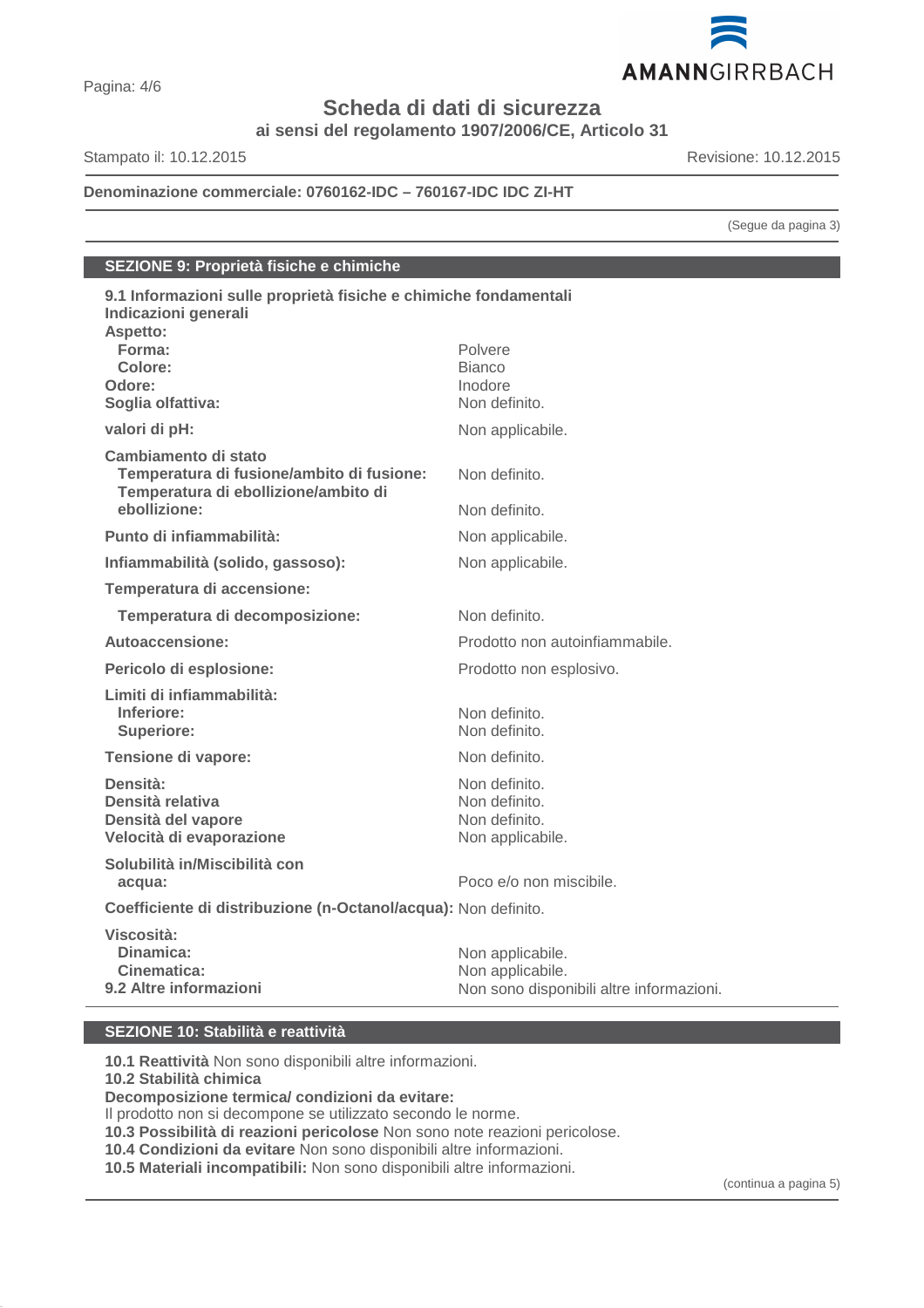

**ai sensi del regolamento 1907/2006/CE, Articolo 31**

Stampato il: 10.12.2015 Revisione: 10.12.2015

# **Denominazione commerciale: 0760162-IDC – 760167-IDC IDC ZI-HT**

(Segue da pagina 4)

**10.6 Prodotti di decomposizione pericolosi:** Non sono noti prodotti di decomposizione pericolosi.

# **SEZIONE 11: Informazioni tossicologiche**

**11.1 Informazioni sugli effetti tossicologici Tossicità acuta** Basandosi sui dati disponibili i criteri di classificazione non sono soddisfatti. **Valori LD/LC50 rilevanti per la classificazione: 1344-28-1 ossido di alluminio** Orale LD50 15900 mg/kg (rat) **Irritabilità primaria: Corrosione/irritazione cutanea** Basandosi sui dati disponibili i criteri di classificazione non sono soddisfatti. **Lesioni oculari gravi/irritazioni oculari gravi** Basandosi sui dati disponibili i criteri di classificazione non sono soddisfatti. **Sensibilizzazione respiratoria o cutanea** Basandosi sui dati disponibili i criteri di classificazione non sono soddisfatti. **Effetti CMR (cancerogenicità, mutagenicità e tossicità per la riproduzione) Mutagenicità delle cellule germinali** Basandosi sui dati disponibili i criteri di classificazione non sono soddisfatti. **Cancerogenicità** Basandosi sui dati disponibili i criteri di classificazione non sono soddisfatti. **Tossicità per la riproduzione** Basandosi sui dati disponibili i criteri di classificazione non sono soddisfatti. **Tossicità specifica per organi bersaglio (STOT) - esposizione singola** Basandosi sui dati disponibili i criteri di classificazione non sono soddisfatti. **Tossicità specifica per organi bersaglio (STOT) - esposizione ripetuta** Basandosi sui dati disponibili i criteri di classificazione non sono soddisfatti. **Pericolo in caso di aspirazione** Basandosi sui dati disponibili i criteri di classificazione non sono soddisfatti.

# **SEZIONE 12: Informazioni ecologiche**

**12.1 Tossicità**

**Tossicità acquatica:** Non sono disponibili altre informazioni.

**12.2 Persistenza e degradabilità** Non sono disponibili altre informazioni.

**12.3 Potenziale di bioaccumulo** Non sono disponibili altre informazioni.

**12.4 Mobilità nel suolo** Non sono disponibili altre informazioni.

# **Ulteriori indicazioni in materia ambientale:**

**Ulteriori indicazioni:**

Pericolosità per le acque classe 1 (D) (Autoclassificazione): poco pericoloso

Non immettere nelle acque freatiche, nei corsi d'acqua o nelle fognature non diluito o in grandi quantità.

# **12.5 Risultati della valutazione PBT e vPvB**

- **PBT:** Non applicabile.
- **vPvB:** Non applicabile.

**12.6 Altri effetti avversi** Non sono disponibili altre informazioni.

# **SEZIONE 13: Considerazioni sullo smaltimento**

#### **13.1 Metodi di trattamento dei rifiuti**

**Consigli:** Non smaltire il prodotto insieme ai rifiuti domestici Non immettere nelle fognature. **Catalogo europeo dei rifiuti**

Smaltire il prodotto/recipiente in conformità con le disposizioni locali / regionali / nazionali / internazionali.

# **Imballaggi non puliti:**

**Consigli:** Smaltimento in conformità con le disposizioni amministrative.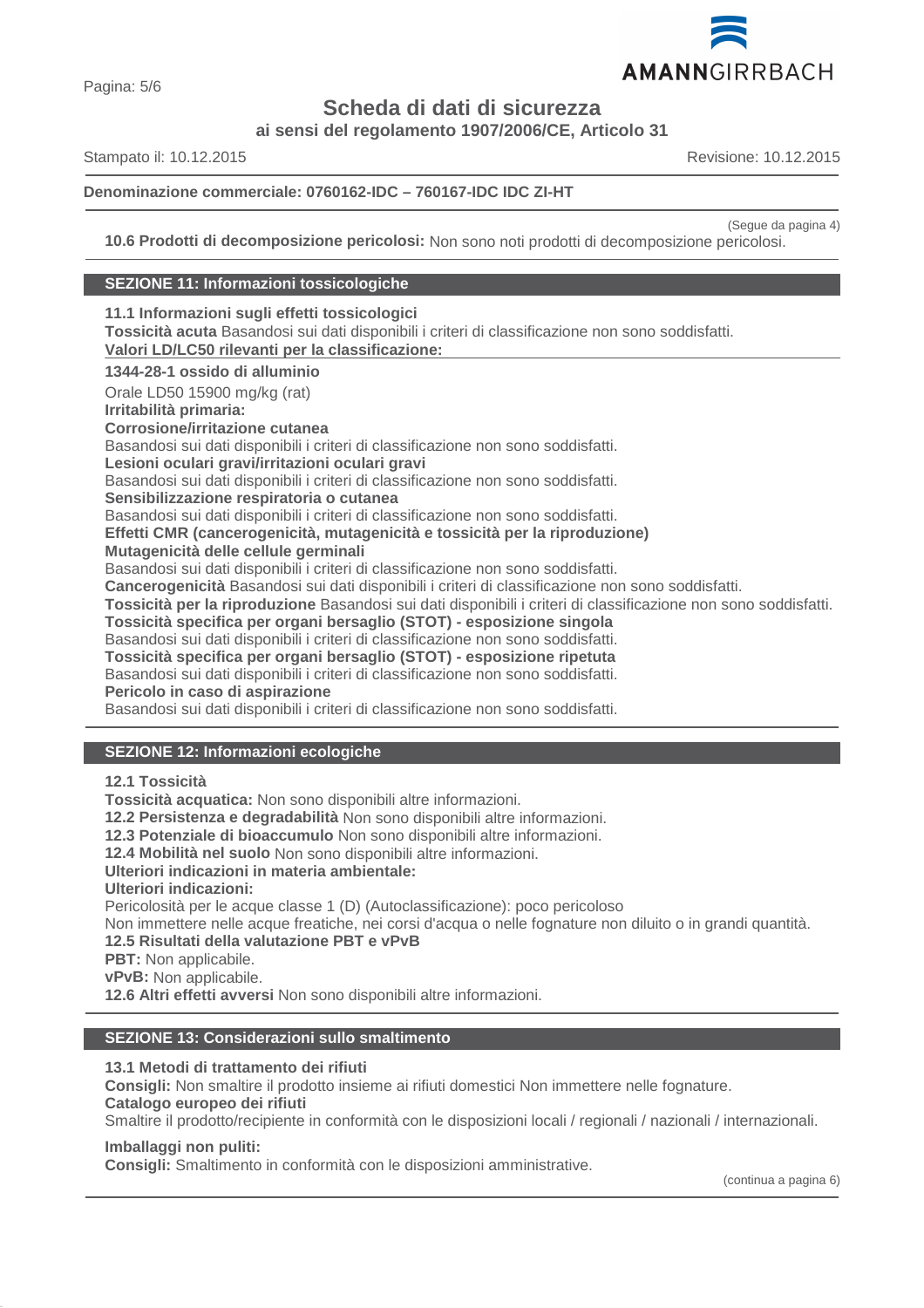

**ai sensi del regolamento 1907/2006/CE, Articolo 31**

Stampato il: 10.12.2015 Revisione: 10.12.2015

# **Denominazione commerciale: 0760162-IDC – 760167-IDC IDC ZI-HT**

(Segue da pagina 5)

| SEZIONE 14: Informazioni sul trasporto |
|----------------------------------------|
|----------------------------------------|

| 14.1 Numero ONU<br>ADR, ADN, IMDG, IATA<br>14.2 Nome di spedizione dell'ONU<br>ADR, ADN, IMDG, IATA<br>14.3 Classi di pericolo connesso al trasporto | non applicabile<br>non applicabile  |
|------------------------------------------------------------------------------------------------------------------------------------------------------|-------------------------------------|
| ADR, ADN, IMDG, IATA<br><b>Classe</b><br>14.4 Gruppo di imballaggio<br><b>ADR, IMDG, IATA</b><br>14.5 Pericoli per l'ambiente:                       | non applicabile<br>non applicabile  |
| <b>Marine pollutant:</b><br>14.6 Precauzioni speciali per gli utilizzatori                                                                           | No.<br>Non applicabile.             |
| 14.7 Trasporto di rinfuse secondo l'allegato II di<br><b>MARPOL ed il codice IBC</b><br><b>UN "Model Regulation":</b>                                | Non applicabile.<br>non applicabile |

# **SEZIONE 15: Informazioni sulla regolamentazione**

**15.1 Disposizioni legislative e regolamentari su salute, sicurezza e ambiente specifiche per la sostanza o la miscela**

**Direttiva 2012/18/UE Sostanze pericolose specificate - ALLEGATO I** Nessuno dei componenti è contenuto. **15.2 Valutazione della sicurezza chimica:** Una valutazione della sicurezza chimica non è stata effettuata.

# **SEZIONE 16: Altre informazioni**

I dati sono riportati sulla base delle nostre conoscenze attuali, non rappresentano tuttavia alcuna garanzia delle caratteristiche del prodotto e non motivano alcun rapporto giuridico contrattuale.

# **Scheda rilasciata da:**

ADEEGO GmbH Wildsteig 4A D-42113 Wuppertal Tel. +49 (0) 202 2575700 Fax. +49 (0) 202 2575701 Email: mail@adeego.de www.adeego.de **Interlocutore:** Dr. Axel Deeg **Abbreviazioni e acronimi:** ADR: Accord européen sur le transport des marchandises dangereuses par Route (European Agreement concerning the International Carriage of Dangerous Goods by Road) IMDG: International Maritime Code for Dangerous Goods IATA: International Air Transport Association GHS: Globally Harmonised System of Classification and Labelling of Chemicals EINECS: European Inventory of Existing Commercial Chemical Substances ELINCS: European List of Notified Chemical Substances CAS: Chemical Abstracts Service (division of the American Chemical Society) LC50: Lethal concentration, 50 percent LD50: Lethal dose, 50 percent PBT: Persistent, Bioaccumulative and Toxic vPvB: very Persistent and very Bioaccumulative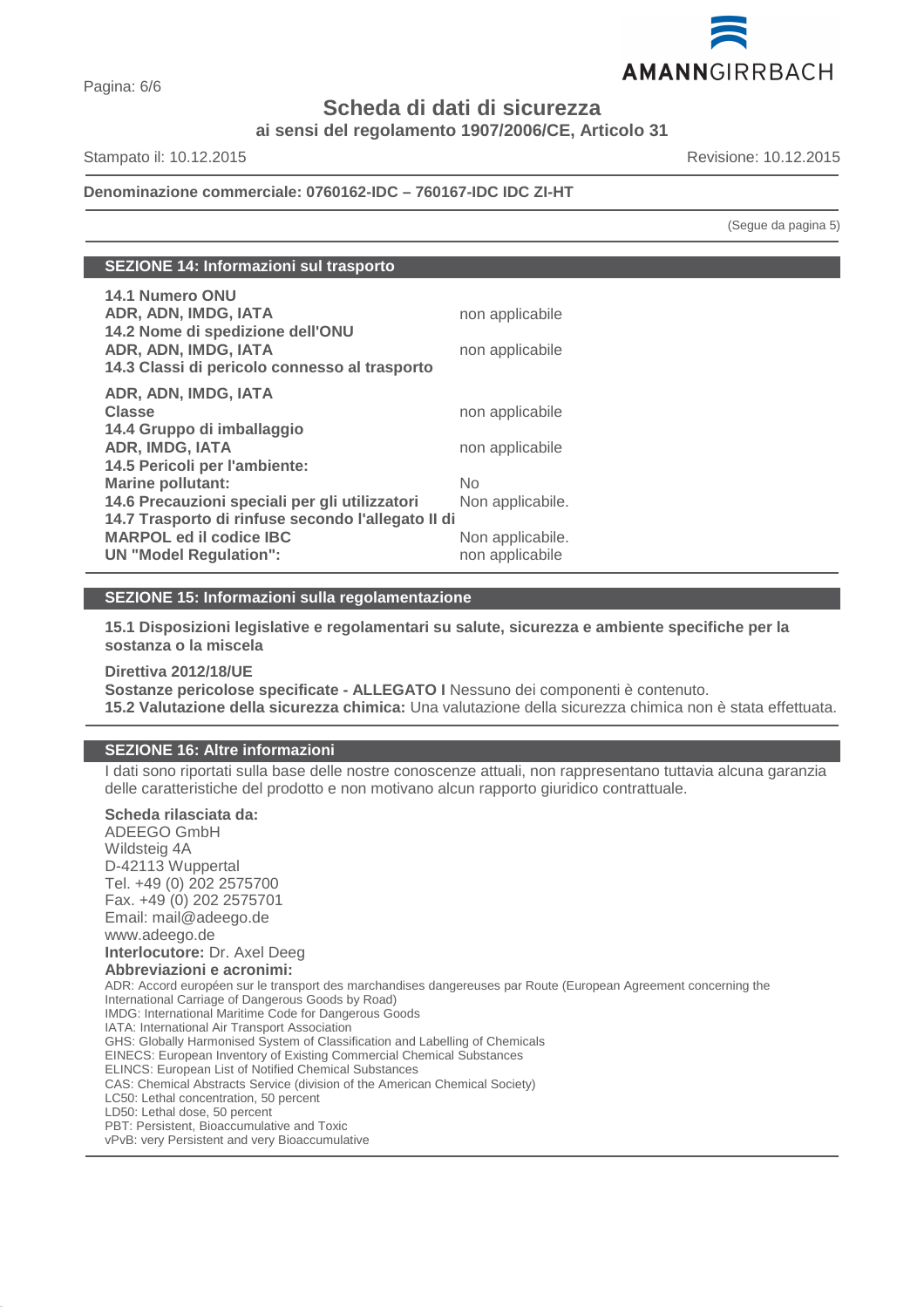

# **Karta charakterystyki**

**zgodnie z 1907/2006/WE, Artykuł 31**

Data druku: 10.12.2015 Aktualizacja: 10.12.2015

# **SEKCJA 1: Identyfikacja substancji/mieszaniny i identyfikacja spółki/przedsiębiorstwa**

**1.1 Identyfikator produktu**

**Nazwa handlowa: 0760162-IDC – 760167-IDC IDC ZI-HT**

**1.2 Istotne zidentyfikowane zastosowania substancji lub mieszaniny oraz zastosowania odradzane** Brak dostępnych dalszych istotnych danych **Zastosowanie substancji / preparatu** Środek pomocniczy do techniki dentystycznej

**1.3 Dane dotyczące dostawcy karty charakterystyki Producent/Dostawca:**

Firmenbezeichnung Amann Girrbach AG Herrschaftswiesen 1 A-6842 Koblach Telefon: 0043 5523 623330 Fax: 0043 5523 55990 Email: austria@amanngirrbach.com Internet: www.amanngirrbach.com

Inverkehrbringer Amann Girrbach GmbH Duerrenweg 40 D-75177 Pforzheim Telefon: 0049 7231 957100 Fax: 0049 7231 957129 Email: germany@amanngirrbach.com Internet: www.amanngirrbach.com

**Komórka udzielająca informacji:** Amann Girrbach GmbH **1.4 Numer telefonu alarmowego:** Giftinformationszentrum-Nord / GIZ-Nord Poisons Centre Telefon / Phone +49 (0) 551/19240 24h / 7d

# **SEKCJA 2: Identyfikacja zagrożeń**

**2.1 Klasyfikacja substancji lub mieszaniny Klasyfikacja zgodnie z rozporządzeniem (WE) nr 1272/2008** Produkt nie jest klasyfikowany zgodnie z przepisami CLP.

**2.2 Elementy oznakowania Oznakowanie zgodnie z rozporządzeniem (WE) nr 1272/2008** brak **Piktogramy określające rodzaj zagrożenia** brak **Hasło ostrzegawcze** brak **Zwroty wskazujące rodzaj zagrożenia** brak **2.3 Inne zagrożenia Wyniki oceny właściwości PBT i vPvB PBT:** Nie nadający się do zastosowania. **vPvB:** Nie nadający się do zastosowania.

# **SEKCJA 3: Skład/informacja o składnikach**

# **3.2 Charakterystyka chemiczna: Mieszaniny**

**Opis:** Mieszanka z niżej wymienionych składników z bezpiecznymi domieszkami.

(ciąg dalszy na stronie 2)

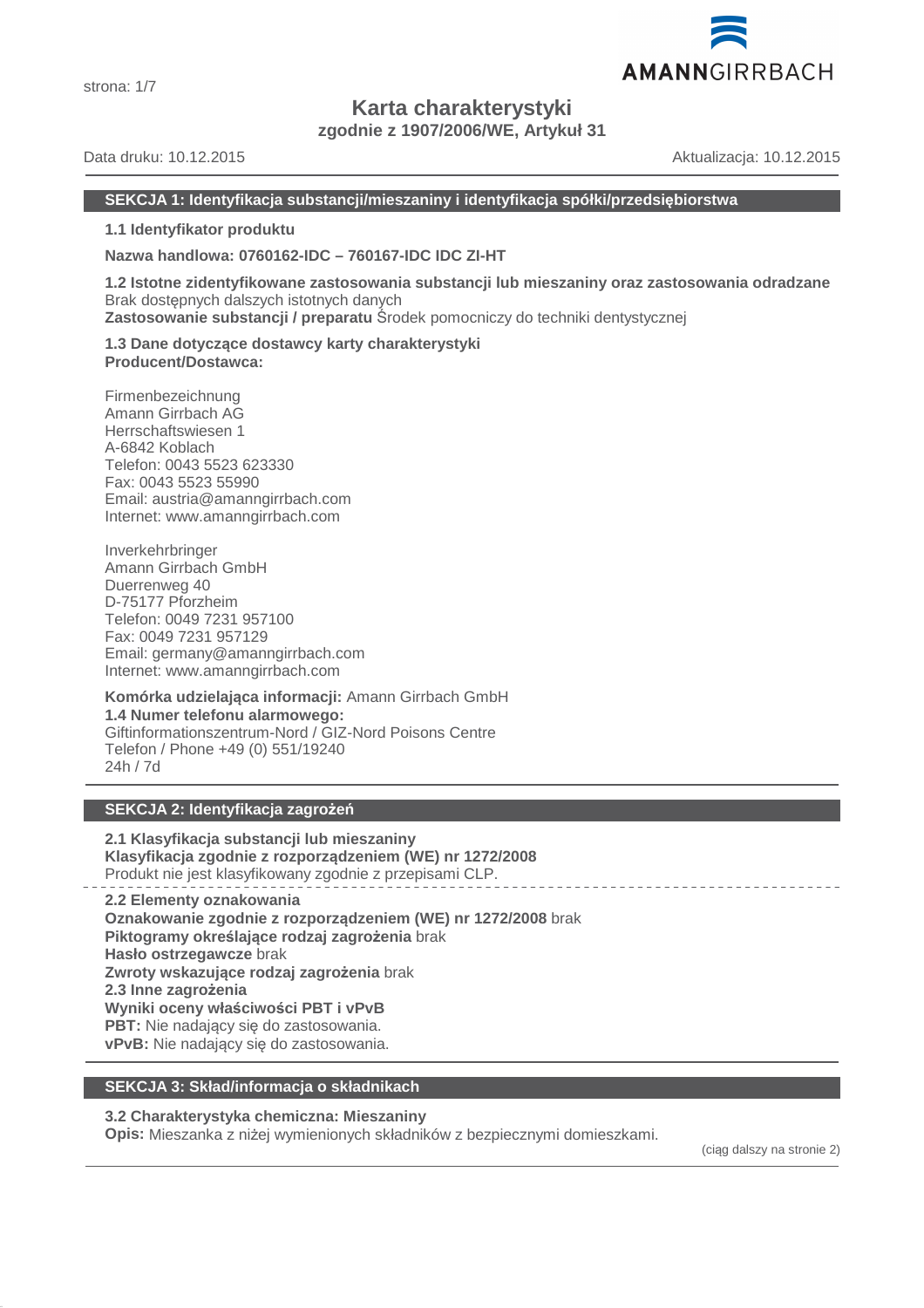

**Karta charakterystyki zgodnie z 1907/2006/WE, Artykuł 31**

strona: 2/7

Data druku: 10.12.2015 Aktualizacja: 10.12.2015

# **Nazwa handlowa: 0760162-IDC – 760167-IDC IDC ZI-HT**

|                                                                                                                                                                           | (ciag dalszy od strony 1) |
|---------------------------------------------------------------------------------------------------------------------------------------------------------------------------|---------------------------|
| Składniki niebezpieczne:                                                                                                                                                  |                           |
| CAS: 1314-23-4<br>zirconium dioxide<br>EINECS: 215-227-2 substancja z określoną na poziomie Wspólnoty wartością<br>najwyższego dopuszczalnego stężenia w środowisku pracy | $> 88,00 - 596,00\%$      |
| CAS: 1314-36-9<br>vttrium oxide<br>EINECS: 215-233-5 substancja z określoną na poziomie Wspólnoty wartością<br>najwyższego dopuszczalnego stężenia w środowisku pracy     | $> 5.00 - < 10.00\%$      |
| CAS: 1344-28-1<br>aluminium oxide<br>EINECS: 215-691-6 substancja z określoną na poziomie Wspólnoty wartością<br>najwyższego dopuszczalnego stężenia w środowisku pracy   | $< 1,00\%$                |
| CAS: 12055-23-1<br>hafnium dioxide<br>EINECS: 235-013-2 substancja z określoną na poziomie Wspólnoty wartością<br>najwyższego dopuszczalnego stężenia w środowisku pracy  | $< 5\%$                   |
| Wskazówki dodatkowe:                                                                                                                                                      |                           |
| Pełna treść przytoczonych wskazówek dotyczących zagrożeń znajduje się w rozdziale 16.                                                                                     |                           |

# **SEKCJA 4: Środki pierwszej pomocy**

# **4.1 Opis środków pierwszej pomocy**

**Wskazówki ogólne:**

Osoby porażone należy wynieść na świeże powietrze.

Nie pozostawiać osób porażonych bez nadzoru.

**Po wdychaniu:** Dostarczyć świeże powietrze, w razie dolegliwości wezwać lekarza.

**Po styczności ze skórą:** Natychmiast zmyć wodą i mydłem i dobrze spłukać.

#### **Po styczności z okiem:**

Płukać oczy z otwartą powieką przez kilka minut pod bieżącą wodą.

Natychmiast wezwać lekarza.

**Po przełknięciu:** Natychmiast sprowadzić lekarza.

**4.2 Najważniejsze ostre i opóźnione objawy oraz skutki narażenia**

Brak dostępnych dalszych istotnych danych

**4.3 Wskazania dotyczące wszelkiej natychmiastowej pomocy lekarskiej i szczególnego postępowania z poszkodowanym**

Brak dostępnych dalszych istotnych danych

# **SEKCJA 5: Postępowanie w przypadku pożaru**

# **5.1 Środki gaśnicze**

**Przydatne środki gaśnicze:**

CO2, proszek gaśniczy lub strumień wody. Większy pożar zwalczać strumieniem wody lub pianą odporną na działanie alkoholu.

**Środki gaśnicze nieprzydatne ze względów bezpieczeństwa:** Woda pełnym strumieniem

**5.2 Szczególne zagrożenia związane z substancją lub mieszaniną**

Przy ogrzewaniu lub w wypadku pożaru możliwe jest tworzenie się trujących gazów.

**5.3 Informacje dla straży pożarnej**

**Specjalne wyposażenie ochronne:** Nie wdychać gazów powstających podczas eksplozji i pożarów. **Inne dane** Wodę skażoną należy zbierać oddzielnie, nie może ona dostać się do kanalizacji.

# **SEKCJA 6: Postępowanie w przypadku niezamierzonego uwolnienia do środowiska**

**6.1 Indywidualne środki ostrożności, sprzęt ochronny i procedury w sytuacjach awaryjnych** Nosić ubranie ochronne. Osoby nie zabezpieczone przenieść w bezpieczne miejsce. Zadbać o wystarczające wietrzenie. Unikać kurzu.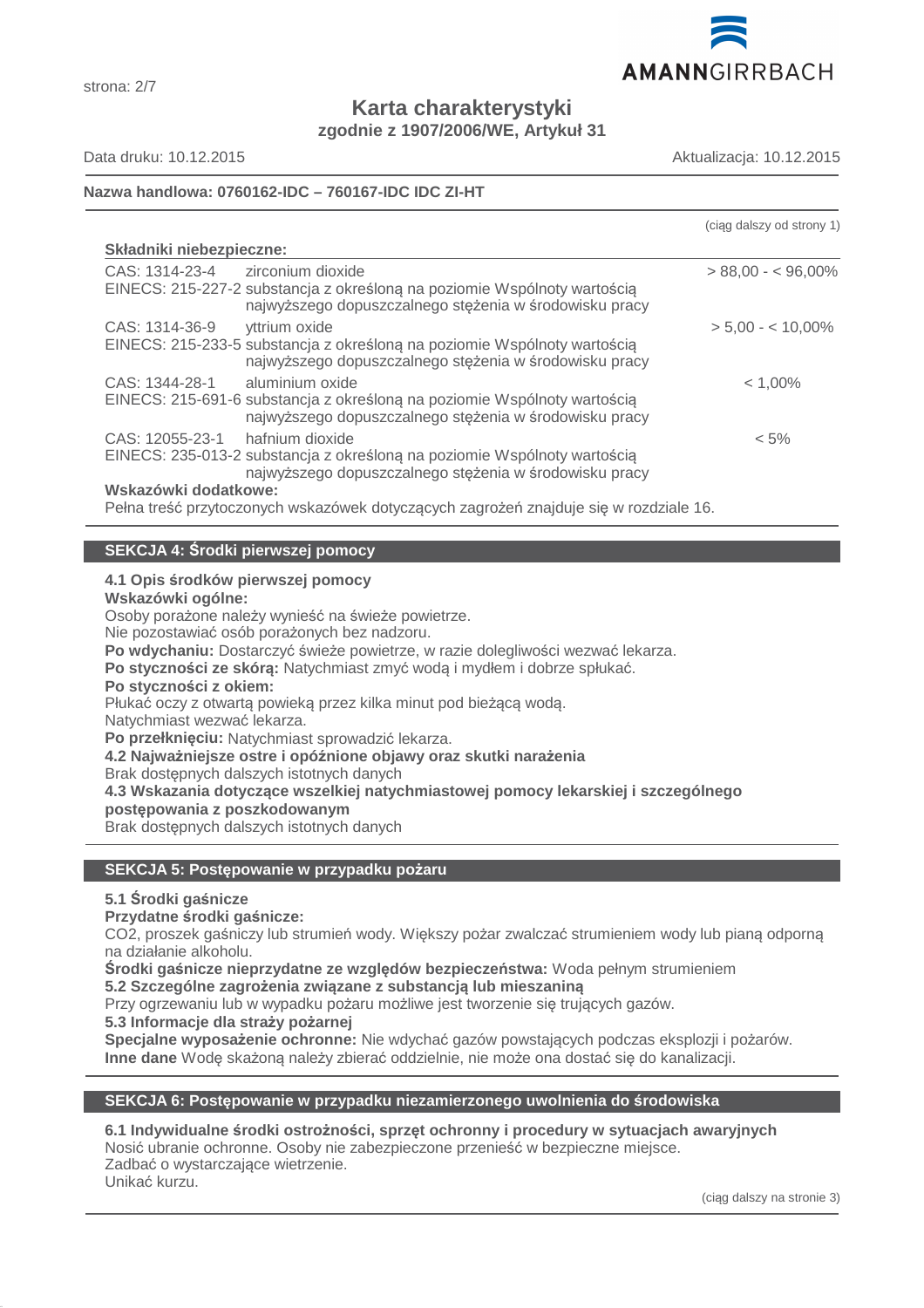(ciąg dalszy na stronie 4)

**Karta charakterystyki**

**zgodnie z 1907/2006/WE, Artykuł 31**

Data druku: 10.12.2015 Aktualizacja: 10.12.2015

strona: 3/7

# **Nazwa handlowa: 0760162-IDC – 760167-IDC IDC ZI-HT**

W przypadku działania pary (pyłu) aerozolu zastosować ochronę dróg oddechowych. **6.2 Środki ostrożności w zakresie ochrony środowiska:** Nie dopuścić do przedostania się do kanalizacji lub zbiorników wodnych. **6.3 Metody i materiały zapobiegające rozprzestrzenianiu się skażenia i służące do usuwania skażenia:** Zdjąć mechanicznie. Zadbać o wystarczające przewietrzenie. **6.4 Odniesienia do innych sekcji** Informacje na temat bezpiecznej obsługi patrz rozdział 7. Informacje na temat osobistego wyposażenia ochronnego patrz rozdział 8. Informacje na temat utylizacji patrz rozdział 13.

# **SEKCJA 7: Postępowanie z substancjami i mieszaninami oraz ich magazynowanie**

**7.1 Środki ostrożności dotyczące bezpiecznego postępowania** Zbiorniki otwierać i obchodzić się z nimi ostrożnie. Zadbać o dobry nawiew /odsysanie w miejscu pracy. Unikać zapylania W przypadku zapylenia przewidzieć odsysanie. **Wskazówki dla ochrony przeciwpożarowej i przeciwwybuchowej:** Źródła zapłonu trzymać z daleka - nie palić tytoniu.

**7.2 Warunki bezpiecznego magazynowania, w tym informacje dotyczące wszelkich wzajemnych niezgodności**

**Składowanie:**

**Wymagania w stosunku do pomieszczeń składowych i zbiorników:**

Przechowywać tylko w oryginalnych beczkach.

**Wskazówki odnośnie wspólnego składowania:** Nie składować w styczności ze środkami spożywczymi. **Dalsze wskazówki odnośnie warunków składowania:** Zbiornik trzymać szczelnie zamknięty. **7.3 Szczególne zastosowanie(-a) końcowe** Brak dostępnych dalszych istotnych danych

# **SEKCJA 8: Kontrola narażenia/środki ochrony indywidualnej**

**Dodatkowe wskazówki dla wykonania urządzeń technicznych:** Brak dalszych danych, patrz punkt 7.

**8.1 Parametry dotyczące kontroli Składniki wraz z kontrolowanymi warto ściami granicznymi zale żnymi od miejsca pracy: 1314-23-4 zirconium dioxide**

NDS NDSCh: 10 mg/m<sup>3</sup>  $NDS: 5$  mg/m<sup>3</sup> w przeliczeniu na Zr

# **1314-36-9 yttrium oxide**

NDS NDS: 1 mg/m<sup>3</sup> w przeliczeniu na Y

# **12055-23-1 hafnium dioxide**

NDS NDS: 0,5 mg/m<sup>3</sup> w przeliczeniu na Hf

# **1344-28-1 aluminium oxide**

NDS NDS: 2,5\* 1,2\*\* mg/m<sup>3</sup>

frakcja \*wdychalna, \*\*respirabilna

#### **8.2 Kontrola narażenia Osobiste wyposażenie ochronne:**

**Ogólne środki ochrony i higieny:**

Należy przestrzegać zwyczajne środki ostrożności przy obchodzeniu się z chemikaliami.



(ciąg dalszy od strony 2)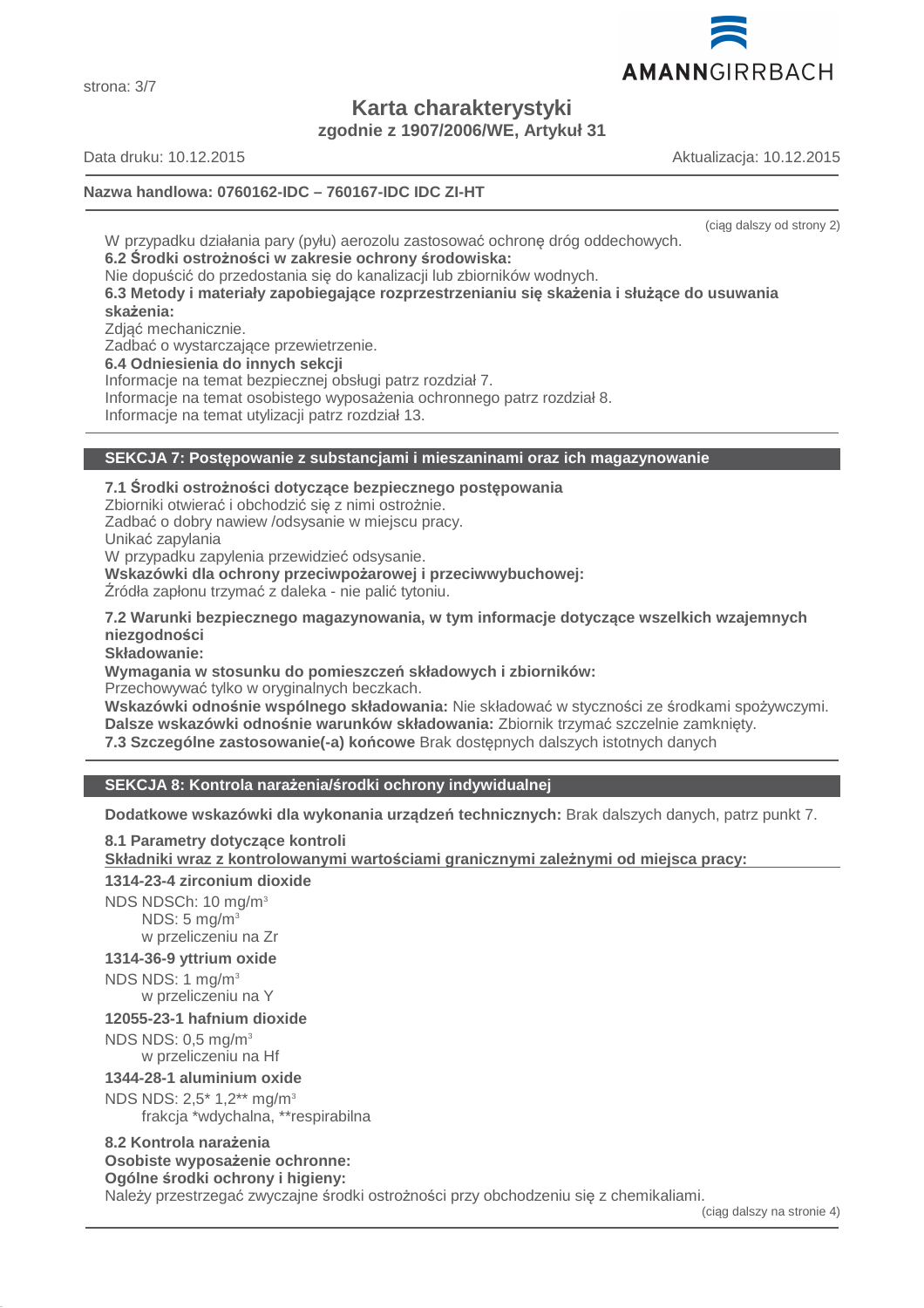AMANNGIRRBACH

**Karta charakterystyki zgodnie z 1907/2006/WE, Artykuł 31**

strona: 4/7

Data druku: 10.12.2015 Aktualizacja: 10.12.2015

# **Nazwa handlowa: 0760162-IDC – 760167-IDC IDC ZI-HT**

(ciąg dalszy od strony 3)

Myć ręce przed przerwą i przed końcem pracy.

Trzymać z dala od środków spożywczych napojów i pasz.

Nie wdychać pyłu/ dymu/ mgły.

Unikać styczności z oczami i skórą.

# **Ochrona dróg oddechowych:**

Przy niewystarczającej wentylacji ochrona dróg oddechowych.

Urządzenie filtrujące na krótki czas:

Filtr P2

Filtr P3

#### **Ochrona rąk:** Rękawice ochronne

**Materiał, z którego wykonane są rękawice**

Wybór odpowiednich rękawic nie zależy tylko od materiału, lecz także od innych cech jakościowych i zmienia się od producenta do producenta. Ponieważ produkt jest preparatem składającym się z kilku substancji, to odporności materiałów, z których wykonano rękawice nie można wcześniej wyliczyć i dlatego też musi być ona sprawdzona przed zastosowaniem.

**Czas penetracji dla materiału, z którego wykonane są rękawice**

Od producenta rękawic należy uzyskać informację na temat dokładnego czasu przebicia i go przestrzegać. **Do długotrwałego kontaktu nadają się rękawice z następującego materiału:** Kauczuk nitrylowy **Ochrona oczu:** Okulary ochronne szczelnie zamknięte

# **SEKCJA 9: Właściwości fizyczne i chemiczne**

| 9.1 Informacje na temat podstawowych właściwości fizycznych i chemicznych<br>Ogólne dane<br>Wygląd: |                                                                                                          |
|-----------------------------------------------------------------------------------------------------|----------------------------------------------------------------------------------------------------------|
| Forma:                                                                                              | Proszek                                                                                                  |
| Kolor:<br>Zapach:                                                                                   | <b>Biały</b><br>Bez zapachu                                                                              |
| Próg zapachu:                                                                                       | Nieokreślone.                                                                                            |
| Wartość pH:                                                                                         | Nie nadający się do zastosowania.                                                                        |
| Zmiana stanu<br>Punkt topnienia/ Zakres topnienia:<br><b>Punkt wrzenia/ Zakres wrzenia:</b>         | Nie jest określony.<br>Nie jest określony.                                                               |
| Punkt zapłonu:                                                                                      | Nie nadający się do zastosowania.                                                                        |
| Łatwopalność (stała gazowa):                                                                        | Nie nadający się do zastosowania.                                                                        |
| Temperatura palenia się:                                                                            |                                                                                                          |
| Temperatura rozkładu:                                                                               | Nieokreślone.                                                                                            |
| Samozapłon:                                                                                         | Produkt nie jest samozapalny.                                                                            |
| Niebezpieczeństwo wybuchu:                                                                          | Produkt nie jest grozi wybuchem.                                                                         |
| Granice niebezpieczeństwa wybuchu:                                                                  |                                                                                                          |
| Dolna:<br>Górna:                                                                                    | Nieokreślone.<br>Nieokreślone.                                                                           |
| Ciśnienie pary:                                                                                     | Nieokreślone.                                                                                            |
| Gestość:<br>Gęstość względna<br>Gęstość par<br>Szybkość parowania                                   | Nie jest określony.<br>Nieokreślone.<br>Nieokreślone.<br>Nie nadający się do zastosowania.<br>(cian dals |

(ciąg dalszy na stronie 5)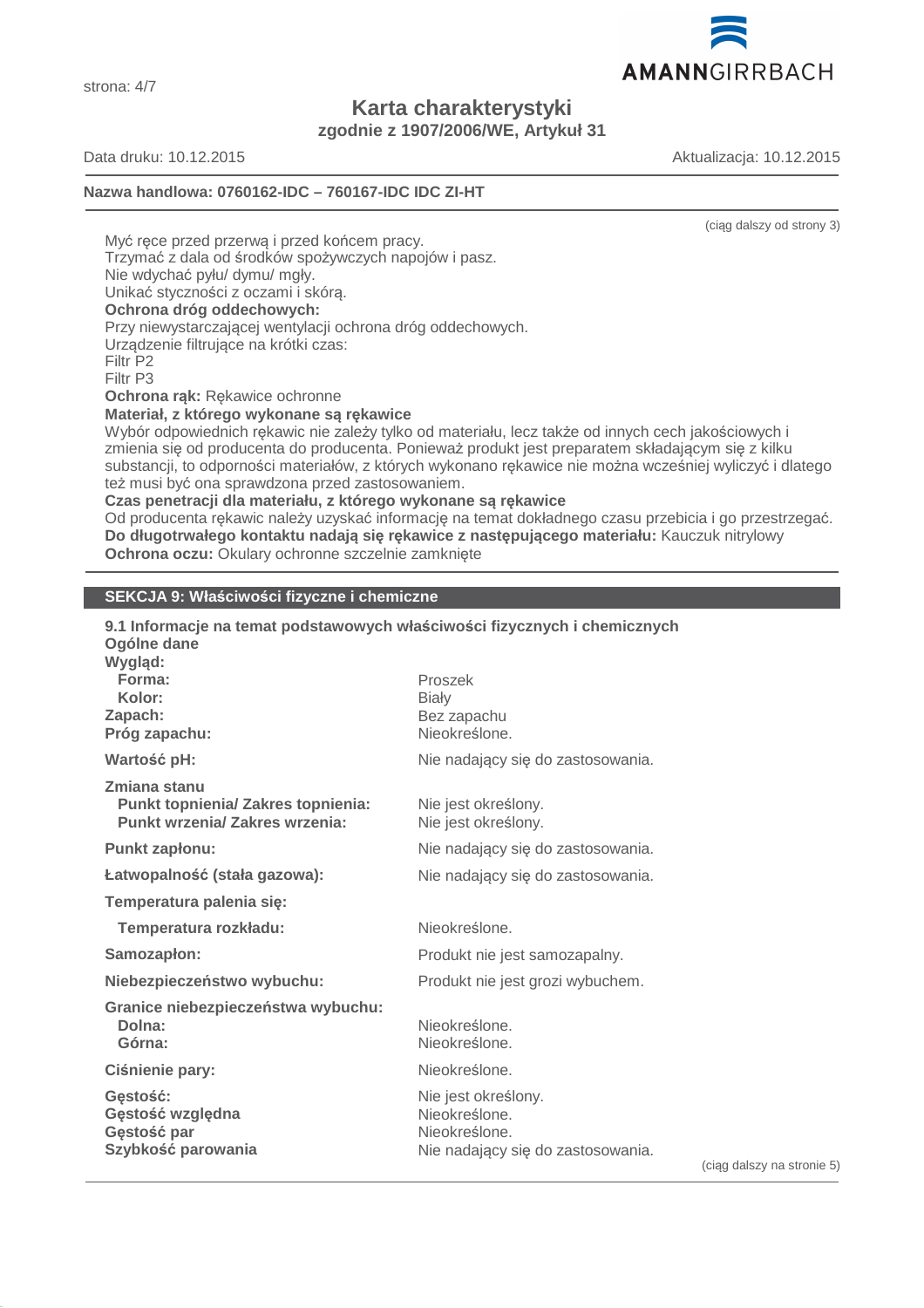

strona: 5/7

**Karta charakterystyki**

**zgodnie z 1907/2006/WE, Artykuł 31**

Data druku: 10.12.2015 Aktualizacja: 10.12.2015

(ciąg dalszy od strony 4)

# **Nazwa handlowa: 0760162-IDC – 760167-IDC IDC ZI-HT**

**Rozpuszczalność w/ mieszalność z**

**Woda:** Nie lub mało mieszalny.

**Współczynnik podziału (n-oktanol/ woda):** Nieokreślone.

**Lepkość:**

Dynamiczna: **Nie nadający się do zastosowania.** Nie nadający się do zastosowania. **Kinetyczna:** Nie nadający się do zastosowania. **9.2 Inne informacje Brak dostępnych dalszych istotnych danych** 

# **SEKCJA 10: Stabilność i reaktywność**

**10.1 Reaktywność** Brak dostępnych dalszych istotnych danych

**10.2 Stabilność chemiczna**

**Rozkład termiczny/ warunki których należy unikać:**

Brak rozkładu przy użyciu zgodnym z przeznaczeniem.

**10.3 Możliwość występowania niebezpiecznych reakcji** Reakcje niebezpieczne nie są znane.

**10.4 Warunki, których należy unikać** Brak dostępnych dalszych istotnych danych

**10.5 Materiały niezgodne:** Brak dostępnych dalszych istotnych danych

**10.6 Niebezpieczne produkty rozkładu:** Niebezpieczne produkty rozkładu nie są znane.

# **SEKCJA 11: Informacje toksykologiczne**

**11.1 Informacje dotyczące skutków toksykologicznych**

**Toksyczność ostra** W oparciu o dostępne dane, kryteria klasyfikacji nie są spełnione.

**Istotne sklasyfikowane wartości LD/LC50:** 

# **1344-28-1 aluminium oxide**

Ustne LD50 15900 mg/kg (rat)

**Pierwotne działanie drażniące: Działanie Gatunek Metoda:**

**Działanie żrące/drażniące na skórę** W oparciu o dostępne dane, kryteria klasyfikacji nie są spełnione.

# **Poważne uszkodzenie oczu/działanie drażniące na oczy**

W oparciu o dostępne dane, kryteria klasyfikacji nie są spełnione.

**Działanie uczulające na drogi oddechowe lub skórę**

W oparciu o dostępne dane, kryteria klasyfikacji nie są spełnione.

**Działanie rakotwórcze, działanie mutagenne i szkodliwe działanie na rozrodczość (CMR)**

# **Działanie mutagenne na komórki rozrodcze**

W oparciu o dostępne dane, kryteria klasyfikacji nie są spełnione.

**Rakotwórczość** W oparciu o dostępne dane, kryteria klasyfikacji nie są spełnione.

**Szkodliwe działanie na rozrodczość** W oparciu o dostępne dane, kryteria klasyfikacji nie są spełnione.

**Działanie toksyczne na narządy docelowe – narażenie jednorazowe**

W oparciu o dostępne dane, kryteria klasyfikacji nie są spełnione.

**Działanie toksyczne na narządy docelowe – narażenie powtarzane**

W oparciu o dostępne dane, kryteria klasyfikacji nie są spełnione.

**Zagrożenie spowodowane aspiracją** W oparciu o dostępne dane, kryteria klasyfikacji nie są spełnione.

# **SEKCJA 12: Informacje ekologiczne**

**12.1 Toksyczność**

**Toksyczność wodna:** Brak dostępnych dalszych istotnych danych

**12.2 Trwałość i zdolność do rozkładu** Brak dostępnych dalszych istotnych danych

**12.3 Zdolność do bioakumulacji** Brak dostępnych dalszych istotnych danych

**12.4 Mobilność w glebie** Brak dostępnych dalszych istotnych danych

(ciąg dalszy na stronie 6)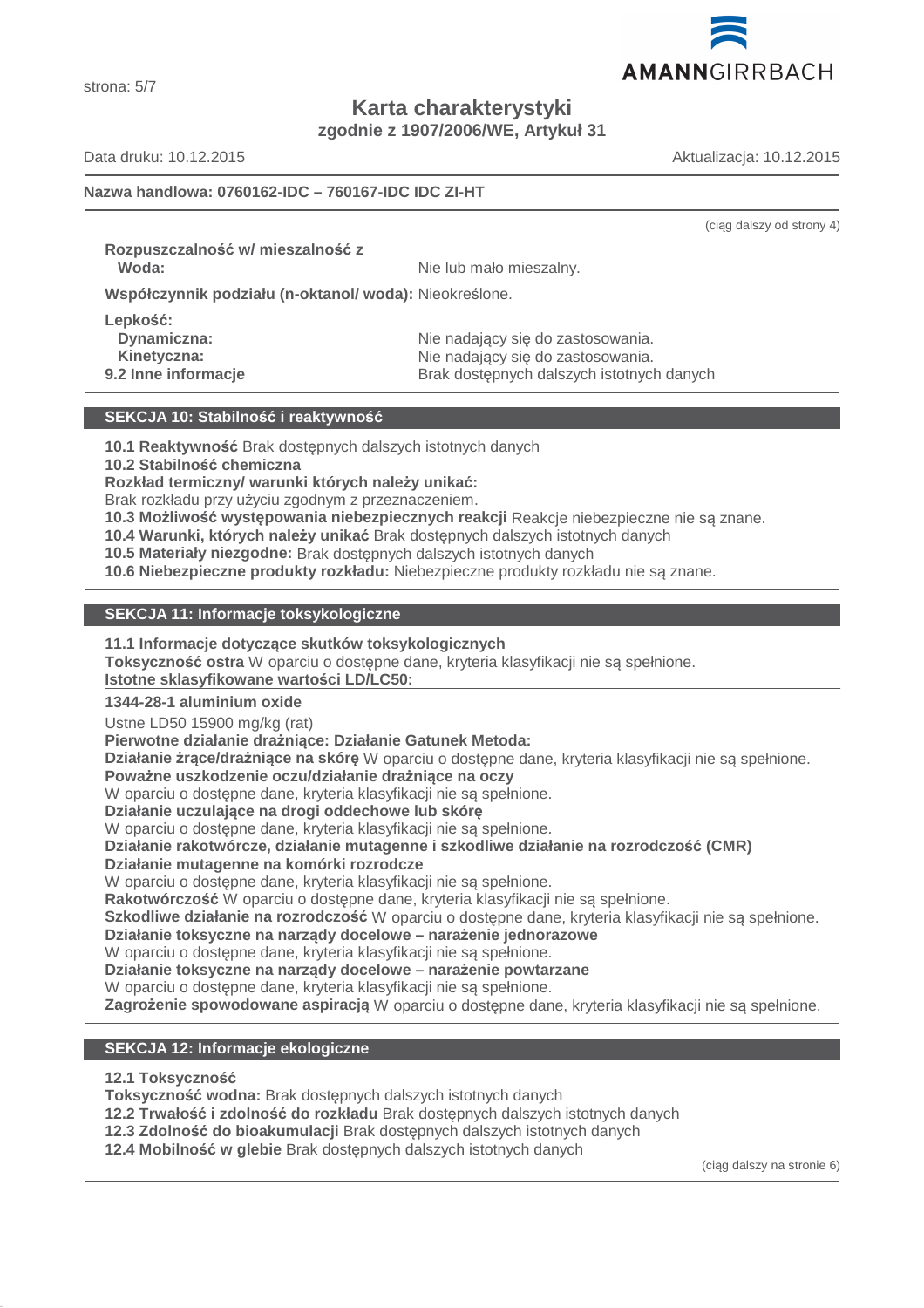

**Karta charakterystyki zgodnie z 1907/2006/WE, Artykuł 31**

strona: 6/7

Data druku: 10.12.2015 Aktualizacja: 10.12.2015

# **Nazwa handlowa: 0760162-IDC – 760167-IDC IDC ZI-HT**

(ciąg dalszy od strony 5)

# **Dalsze wskazówki ekologiczne:**

**Wskazówki ogólne:**

Klasa szkodliwości dla wody 1 (samookreślenie): w ograniczonym stopniu szkodliwy dla wody Nie dopuścić do przedostania się w stanie nierozcieńczonym lub w dużych ilościach do wód gruntowych, wód powierzchniowych bądź do kanalizacji.

**12.5 Wyniki oceny właściwości PBT i vPvB**

**PBT:** Nie nadający się do zastosowania.

**vPvB:** Nie nadający się do zastosowania.

**12.6 Inne szkodliwe skutki działania** Brak dostępnych dalszych istotnych danych

# **SEKCJA 13: Postępowanie z odpadami**

#### **13.1 Metody unieszkodliwiania odpadów**

**Zalecenie:**

Nie może podlegać obróbce wspólnie z odpadkami domowymi. Nie dopuścić do przedostania się do kanalizacji.

#### **Europejski Katalog Odpadów**

Zawartość / pojemnik usuwać zgodnie z przepisami miejscowymi / regionalnymi / narodowymi / międzynarodowymi.

#### **Opakowania nieoczyszczone:**

**Zalecenie:** Usuwanie zgodnie z obowiązującymi przepisami.

# **SEKCJA 14: Informacje dotyczące transportu**

| <b>14.1 Numer UN</b><br>ADR, ADN, IMDG, IATA<br>14.2 Prawidłowa nazwa przewozowa UN | brak                                      |
|-------------------------------------------------------------------------------------|-------------------------------------------|
| ADR, ADN, IMDG, IATA<br>14.3 Klasa(-y) zagrożenia w transporcie                     | brak                                      |
| ADR, ADN, IMDG, IATA                                                                |                                           |
| Klasa                                                                               | brak                                      |
| 14.4 Grupa opakowaniowa                                                             |                                           |
| <b>ADR, IMDG, IATA</b>                                                              | brak                                      |
| 14.5 Zagrożenia dla środowiska:                                                     |                                           |
| Zanieczyszczenia morskie:                                                           | <b>Nie</b>                                |
| 14.6 Szczególne środki ostrożności dla                                              |                                           |
| użytkowników                                                                        | Nie nadający się do zastosowania.         |
| 14.7 Transport luzem zgodnie z załącznikiem II                                      |                                           |
| do konwencji MARPOL i kodeksem IBC<br><b>UN "Model Regulation":</b>                 | Nie nadający się do zastosowania.<br>brak |

# **SEKCJA 15: Informacje dotyczące przepisów prawnych**

**15.1 Przepisy prawne dotyczące bezpieczeństwa, zdrowia i ochrony środowiska specyficzne dla substancji i mieszaniny**

**Rady 2012/18/UE Wskazane substancje niebezpieczne - ZAŁĄCZNIK I** żaden ze składników nie znajduje się na liście **15.2 Ocena bezpieczeństwa chemicznego:**

Ocena Bezpieczeństwa Chemicznego nie została przeprowadzona.

(ciąg dalszy na stronie 7)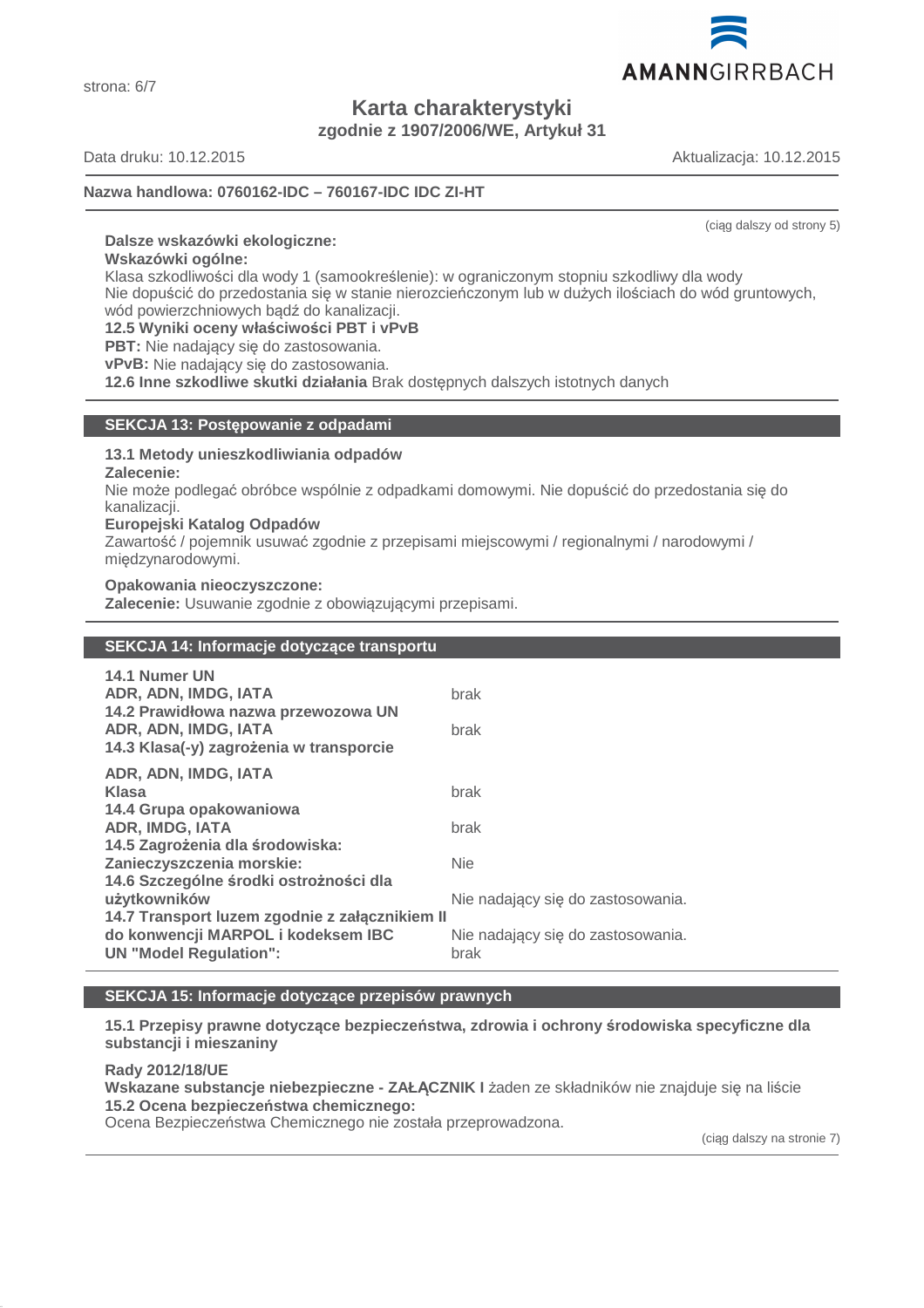

**Karta charakterystyki zgodnie z 1907/2006/WE, Artykuł 31**

Data druku: 10.12.2015 Aktualizacja: 10.12.2015

# **Nazwa handlowa: 0760162-IDC – 760167-IDC IDC ZI-HT**

(ciąg dalszy od strony 6)

# **SEKCJA 16: Inne informacje**

Dane opierają się na dzisiejszym stanie naszej wiedzy, nie określają jednak w sposób ostateczny właściwości produkcyjnych i nie mogą być uzasadnieniem prawomocnych umów.

#### **Wydział sporządzający wykaz danych:** ADEEGO GmbH

Wildsteig 4A D-42113 Wuppertal Tel. +49 (0) 202 2575700 Fax. +49 (0) 202 2575701 Email: mail@adeego.de www.adeego.de **Partner dla kontaktów:** Dr. Axel Deeg **Skróty i akronimy:** ADR: Accord européen sur le transport des marchandises dangereuses par Route (European Agreement concerning the International Carriage of Dangerous Goods by Road) IMDG: International Maritime Code for Dangerous Goods IATA: International Air Transport Association GHS: Globally Harmonised System of Classification and Labelling of Chemicals EINECS: European Inventory of Existing Commercial Chemical Substances ELINCS: European List of Notified Chemical Substances CAS: Chemical Abstracts Service (division of the American Chemical Society) LC50: Lethal concentration, 50 percent LD50: Lethal dose, 50 percent PBT: Persistent, Bioaccumulative and Toxic vPvB: very Persistent and very Bioaccumulative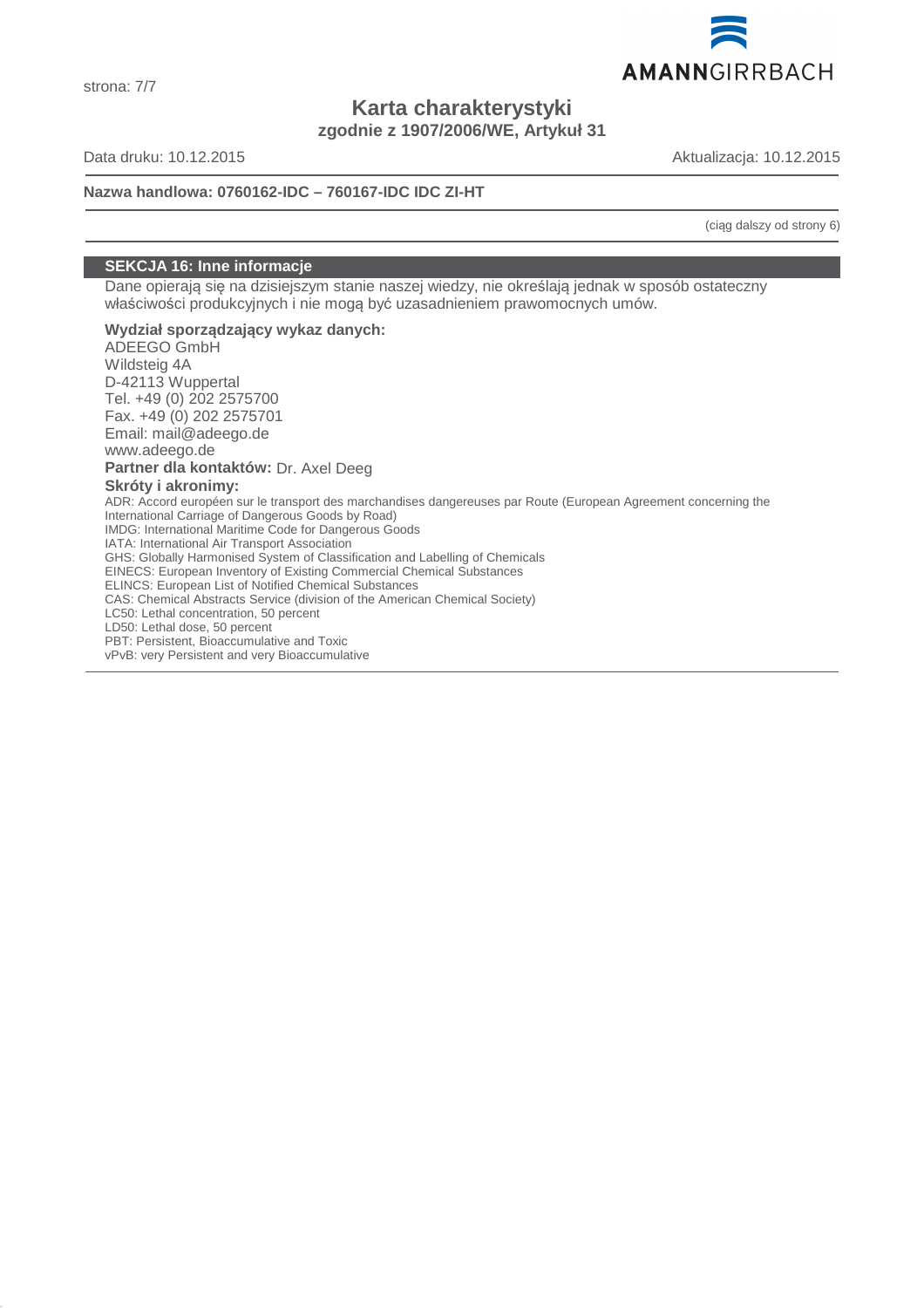

Страница: 1/7

# **Паспорт безопасности.**

**в соответствии с 1907/2006/EC, Статья 31**

Дата печати: 10.12.2015 Дата редактирования: 10.12.2015

# **1 Наименование вещества / препарата и фирмы / предприятия**

**Идентификатор продукта**

**Торговое наименование: 0760162-IDC – 760167-IDC IDC ZI-HT**

**Соответствующие установленные применения вещества или смеси и не рекомендуемые области использования** Отсутствует какая-либо соответствующая информация.

**Применение вещества / препарата** Вспомогательное средство для стомотологической техники

**Подробная информация поставщика паспорта безопасности Производитель / Поставщик:**

Firmenbezeichnung Amann Girrbach AG Herrschaftswiesen 1 A-6842 Koblach Telefon: 0043 5523 623330 Fax: 0043 5523 55990 Email: austria@amanngirrbach.com Internet: www.amanngirrbach.com

Inverkehrbringer Amann Girrbach GmbH Duerrenweg 40 D-75177 Pforzheim Telefon: 0049 7231 957100 Fax: 0049 7231 957129 Email: germany@amanngirrbach.com Internet: www.amanngirrbach.com

**Отдел, предоставляющий информацию:** Amann Girrbach GmbH **Номер телефона экстренной связи:** Giftinformationszentrum-Nord / GIZ-Nord Poisons Centre Telefon / Phone +49 (0) 551/19240 24h / 7d

#### **2 Возможые виды опасности**

#### **Классификация вещества или смеси**

Данный продукт не классифицируется в соответствии с Согласованной на глобальном уровне системой классификации и маркировки химических веществ (GHS).

**Элементы маркировки Элементы маркировки в соответствии с СГС** отпадает **Пиктограммы, обозначающие опасности** отпадает **Сигнальное слово** отпадает **Предупреждения об опасности** отпадает **Другие опасные факторы Результаты оценки PBT (устойчивое биоаккумулятивное токсическое вещество) и vPvB (очень устойчивое биоаккумулятивное вещество) PBT:** Неприменимо. **vPvB:** Неприменимо.

# **3 Состав / Данные по составляющим компонентам**

#### **Химическая характеристика: Смеси**

**Описание:** Смесь из веществ, перечисленных ниже, с неопасными добавками.

(Продолжение на странице 2)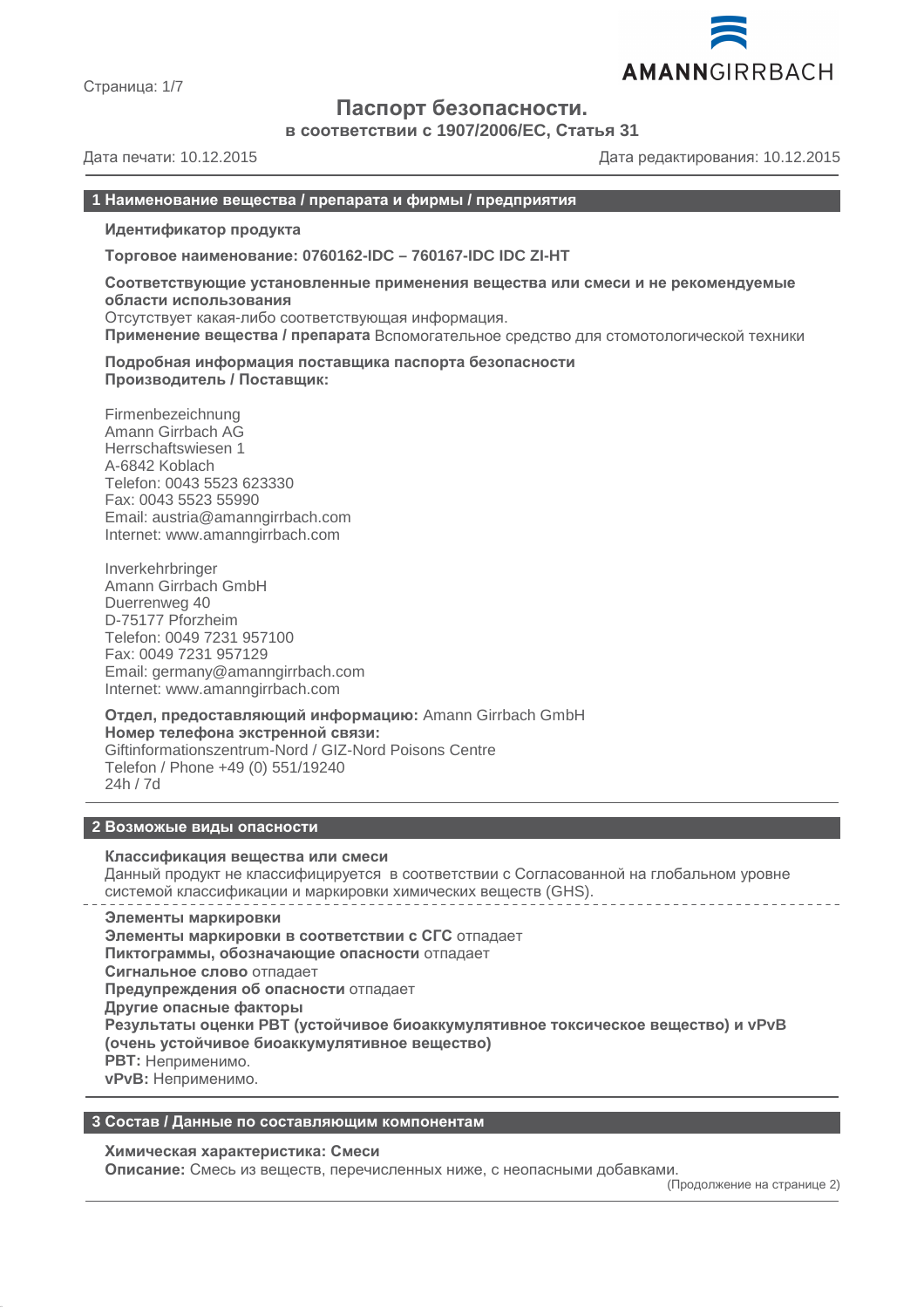

Страница: 2/7

# **Паспорт безопасности.**

**в соответствии с 1907/2006/EC, Статья 31**

Дата печати: 10.12.2015 Дата редактирования: 10.12.2015

# **Торговое наименование: 0760162-IDC – 760167-IDC IDC ZI-HT**

(Продолжение страницы 1)

# **Содержащиеся опасные вещества :**

1314-23-4 zirconium dioxide > 88,00 - < 96,00%

1344-28-1 aluminium oxide < 1,00%

**Дополнительные указания:** Текст приведённых указаний на факторы риска см. в Главе 16.

#### **4 Меры по оказанию первой помощи**

# **Описание мер первой медицинской помощи**

**Общие указания:**

Разместить пострадавших на свежем воздухе.

Не оставлять пострадавших без присмотра.

**После вдыхания:** Обеспечить доступ свежего воздуха, при недомоганиях обратиться к врачу. **После контакта с кожей:** Немедленно промыть с помощью воды и мыла, хорошо сполоснуть. **После контакта с глазами:**

Промыть открытый глаз под проточной водой в течение нескольких минут.

Немедленно вызвать врача.

**После проглатывания:** Немедленно вызвать врача.

**Указания для врача:**

**Наиболее важные симптомы и эффекты, как немедленные, так и проявляющиеся впоследствии**

Отсутствует какая-либо соответствующая информация.

**Указание на необходимость оперативной медицинской помощи и специального режима** Отсутствует какая-либо соответствующая информация.

# **5 Меры по борьбе с пожаром**

# **Средства пожаротушения**

**Надлежащие средства тушения:**

CO2, порошковое средство для тушения или водяная струя мелкого разбрызгивания. При борьбе с крупными пожарами следует применять водяную струю мелкого разбрызгивания или спиртоустойчивую пену.

**Средства тушения, являющиеся непригодными из соображений безопасности:** Полноструйная вода

**Особые опасности, создаваемые веществом или смесью**

При нагревании или в случае пожара возможно образование ядовитых газов.

**Рекомендации для пожарных**

**Защитное оснащение:** Не вдыхать газы, выделяющиеся при взрыве или пожаре.

#### **Дополнительная информация**

Собирать заражённую воду для тушения отдельно. Недопустимо её попадание в канализационную систему.

# **6 Меры при непреднамеренном выделении (утечке)**

#### **Меры по обеспечению личной безопасности, защитное снаряжение и порядок действий в чрезвычайной ситуации**

Надеть защитное снаряжение. Держать на отдалении незащищённых людей.

Обеспечить достаточную вентиляцию.

Избегать образования пыли.

Применять устройство защиты органов дыхания от воздействия паров / пыли / аэрозоля.

**Меры по защите окружающей среды:**

Не допускать попадания продукта в канализационную систему или в водоёмы.

**Методы и материалы для локализации и очистки:**

Собрать механическим образом.

(Продолжение на странице 3)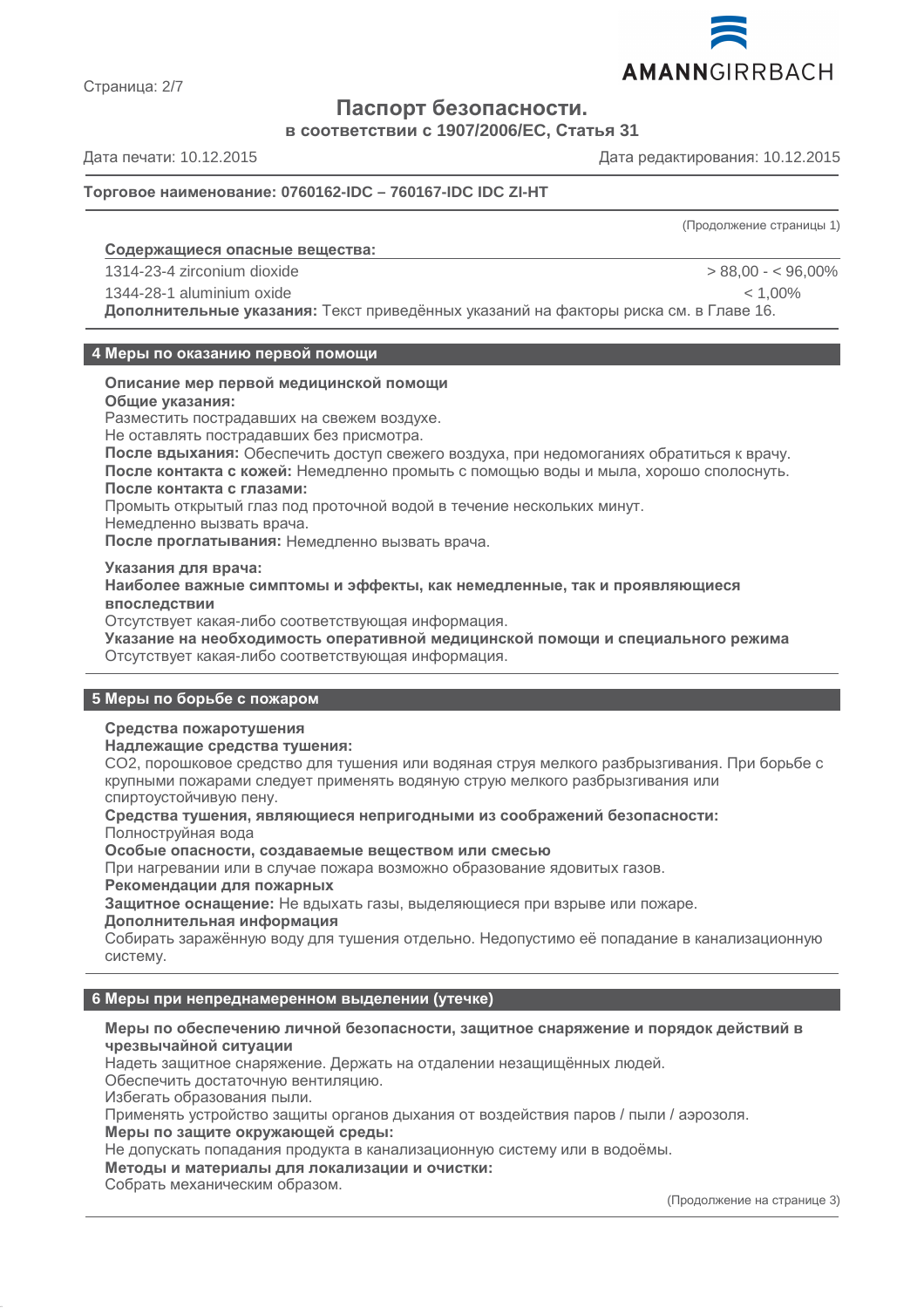

Страница: 3/7

# **Паспорт безопасности.**

**в соответствии с 1907/2006/EC, Статья 31**

Дата печати: 10.12.2015 Дата редактирования: 10.12.2015

# **Торговое наименование: 0760162-IDC – 760167-IDC IDC ZI-HT**

(Продолжение страницы 2)

Обеспечить достаточную вентиляцию. **Ссылки на другие разделы** Информация по безопасному обращению - в Главе 7. Информация по индивидуальному защитному снаряжению - в Главе 8. Информация по утилизации - в Главе 13.

# **7 Обращение с веществом и его хранение**

# **Обращение с веществом:**

# **Меры предосторожности по безопасному обращению**

Соблюдать осторожность при открывании ёмкостей и при обращении с ними.

Обеспечить хорошую вентиляцию / вытяжку на рабочем месте.

Не допускать образования пыли.

При образовании пыли обеспечить её удаление с помощью пылесоса.

**Указания по защите от пожаров и взрывов:**

Держать подальше от источников воспламенения - не курить.

# **Условия безопасного хранения, включая несовместимости Хранение:**

**Требования, предъявляемые к складским помещениям и таре:**

Хранить только в оригинальной таре.

**Указания по совместимости с другими веществами при хранении:**

Хранить отдельно от продуктов питания, напитков и кормов.

**Дальнейшие данные по условиям хранения:** Держать ёмкости плотно закрытыми.

**Характерное конечное применение (или применения)**

Отсутствует какая-либо соответствующая информация.

# **8 Ограничение воздействия вещества и контроль / индивидуальные средства защиты**

**Дополнительные указания по структуре технических устройств:** Никаких дополнительных данных; см. Пункт 7.

# **Параметры контроля**

**Составляющие компоненты с предельными значениями, требующие мониторинга на рабочих местах:**

# **1314-23-4 zirconium dioxide**

PDK Долгосрочное значение: 6 мг/m<sup>3</sup> аэрозоль

# **1344-28-1 aluminium oxide**

PDK Долгосрочное значение: 6 мг/m<sup>3</sup>

аэрозоль

**Требования по охране труда и меры по обеспечению безопасности персонала Средства индивидуальной защиты:**

#### **Общие меры по защите от воздействия и гигиене:**

При обращении с химикатами следует соблюдать стандартные меры предосторожности.

Мыть руки перед перерывами и по окончании работы.

Держать подальше от продуктов питания, напитков и корма для животных.

Не вдыхать пыль / дым / туман.

Избегать контакта с глазами и с кожей.

#### **Защита органов дыхания:**

При недостаточной вентиляции использовать устройство защиты органов дыхания.

Фильтрующее устройство для кратковременного использования:

Фильтр P2.

Фильтр P3.

**Защита рук:** Защитные перчатки (рукавицы).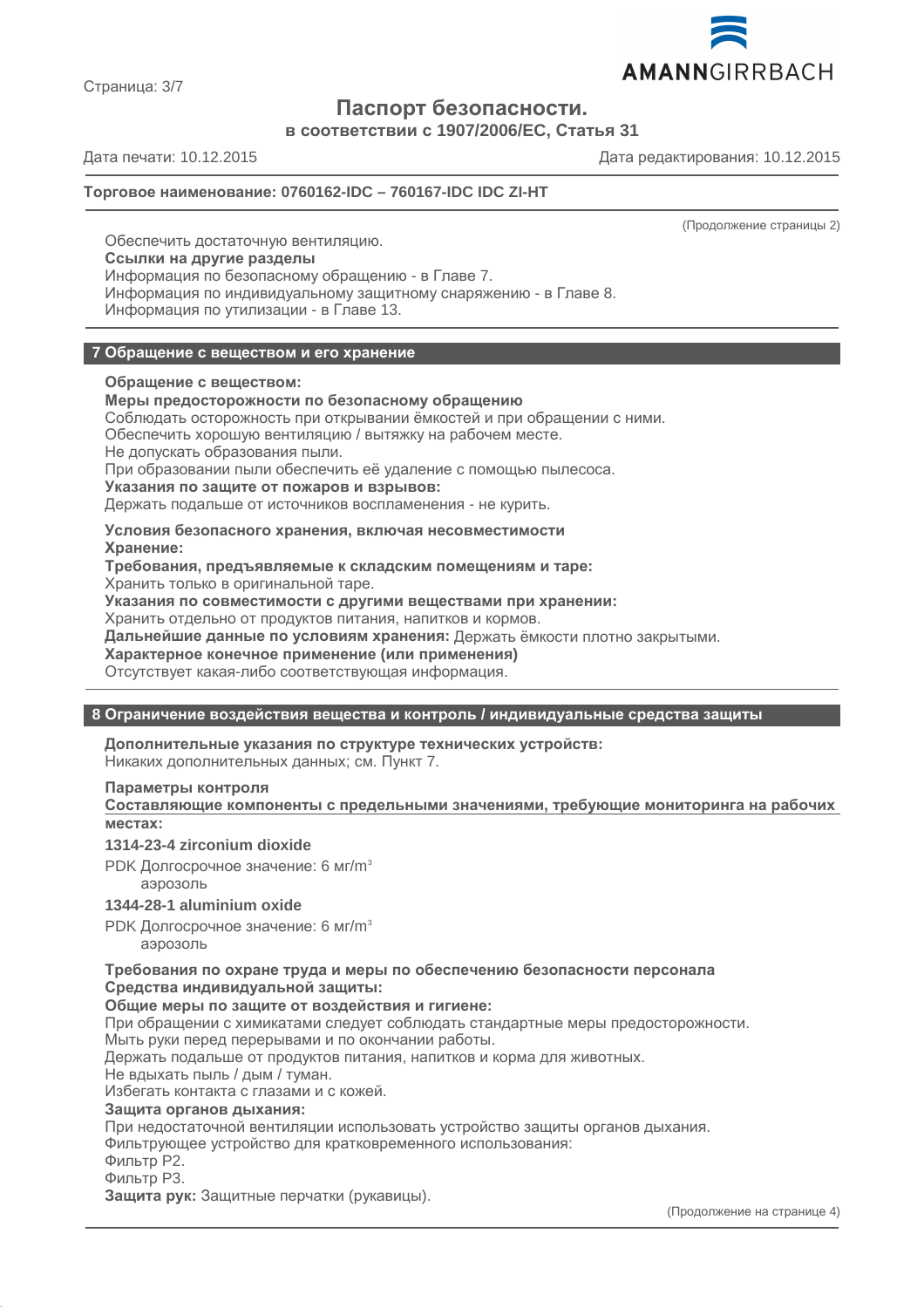

**Паспорт безопасности.**

**в соответствии с 1907/2006/EC, Статья 31**

Дата печати: 10.12.2015 Дата редактирования: 10.12.2015

# **Торговое наименование: 0760162-IDC – 760167-IDC IDC ZI-HT**

(Продолжение страницы 3)

**Материал перчаток / рукавиц** Выбор подходящих перчаток / рукавиц определяется не только материалом, но также и другими качественными особенностями, причём между различными производителями существует большая разница. Так как продукт представляет собой смесь различных веществ, то не представляется никакой возможности для расчёта устойчивости материала, из которого изготовлены перчатки / рукавицы, что вызывает необходимость перепроверки на предмет пригодности перед использованием.

#### **Период проницаемости материала перчаток / рукавиц.**

Необходимо осведомиться у производителя защитных перчаток / рукавиц о точном времени прорыва и придерживаться его.

**Для постоянного контакта пригодными являются перчатки / рукавицы из следующих материалов:**

Нитрилкаучук

**Защита глаз:** Плотно прилегающие защитные очки

#### **9 Физические и химические свойства**

| Информация по основным физическим и химическим свойствам<br>Общая информация                                                  |                                                                    |
|-------------------------------------------------------------------------------------------------------------------------------|--------------------------------------------------------------------|
| Внешний вид:<br>Форма:<br>Цвет:<br>Запах:<br>Порог запаха:                                                                    | Порошок<br>Белое<br>Без запаха<br>Не определено.                   |
| Значение рН:                                                                                                                  | Неприменимо.                                                       |
| Изменение состояния<br>Точка плавления / интервал температур<br>плавления:<br>Точка кипения / интервал температур<br>кипения: | Не определено.<br>Не определено.                                   |
| Температурная точка вспышки:                                                                                                  | Неприменимо.                                                       |
| Воспламеняемость (твёрдое, газообразное<br>вещество):                                                                         | Неприменимо.                                                       |
| Температура воспламенения:                                                                                                    |                                                                    |
| Температура распада:                                                                                                          | Не определено.                                                     |
| Самовоспламеняемость:                                                                                                         | Продукт не является самовоспламеняемым.                            |
| Взрывоопасность:                                                                                                              | Продукт не является взрывоопасным.                                 |
| Границы взрываемости:<br>Нижняя:<br>Верхняя:                                                                                  | Не определено.<br>Не определено.                                   |
| Давление пара:                                                                                                                | Не определено.                                                     |
| Плотность:<br>Относительная плотность<br>Плотность пара<br>Скорость испарения                                                 | Не определено.<br>Не определено.<br>Не определено.<br>Неприменимо. |
| Растворимость в / Смешиваемость с<br>водой:                                                                                   | Несмешиваемо или трудносмешиваемо.<br>(Продолжение на странице 5)  |

Страница: 4/7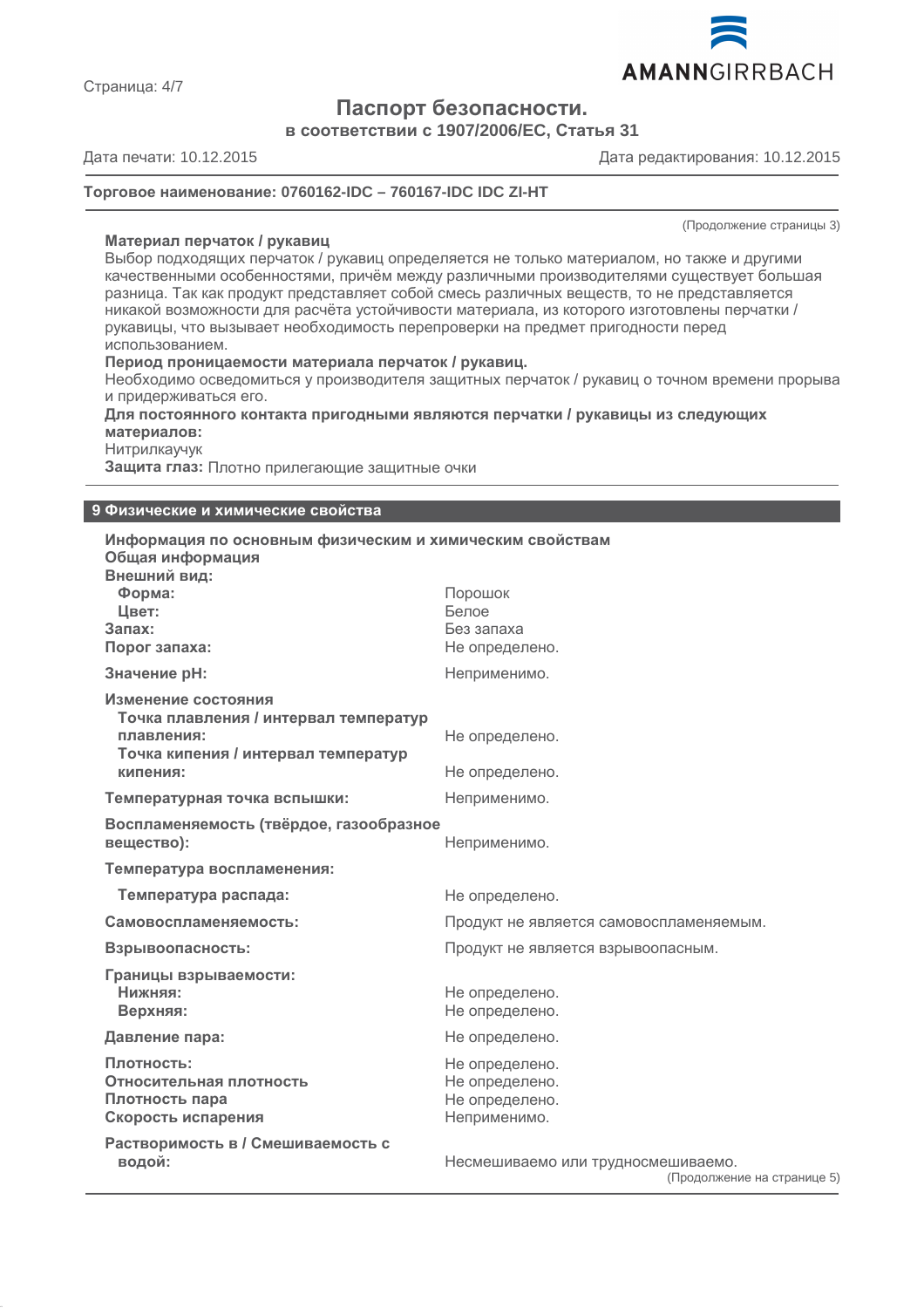

Страница: 5/7

# **Паспорт безопасности.**

**в соответствии с 1907/2006/EC, Статья 31**

Дата печати: 10.12.2015 Дата редактирования: 10.12.2015

# **Торговое наименование: 0760162-IDC – 760167-IDC IDC ZI-HT**

(Продолжение страницы 4)

**Коэффициент распределения (n-октанол / Вязкость:**

**вода):** Не определено.

**Динамическая:** Неприменимо. **Кинематическая:** Неприменимо.

**Другая информация** Отсутствует какая-либо соответствующая информация.

# **10 Стабильность и реакционная способность**

**Реакционная способность** Отсутствует какая-либо соответствующая информация. **Химическая стабильность**

**Термический распад / условия, которых следует избегать:**

При использовании в соответствии с предписаниями не происходит никакого распада.

**Возможность опасных реакций** Неизвестно ни о каких опасных реакциях.

**Условия, вызывающие опасные изменения**

Отсутствует какая-либо соответствующая информация.

**Несовместимые материалы:** Отсутствует какая-либо соответствующая информация.

**Опасные продукты распада:** Незвестно ни о каких опасных продуктах распада.

# **11 Данные по токсикологии**

**Информация по токсикологическому воздействию**

**Острая токсичность:**

**Значения LD/LC50 (летальной дозы/концентрации), необходимые для классифицирования :**

**1344-28-1 aluminium oxide**

Орально (через рот) LD50 15900 мг/кг (rat)

**Первичное раздражающее воздействие:**

**на кожу:** Нет раздражающего воздействия.

**на глаза:** Раздражающее воздействие.

# **Сенсибилизация:**

Неизвестно о наличии сенсибилизирующего воздействия.

Сенсибилизация возможна посредством вдыхания.

# **12 Экологическая информация**

**Токсичность**

**Акватоксичность:** Отсутствует какая-либо соответствующая информация.

**Стойкость и склонность к деградации** Отсутствует какая-либо соответствующая информация. **Поведение в экологических системах:**

**Биоаккумулятивный потенциал** Отсутствует какая-либо соответствующая информация.

**Подвижность в грунте** Отсутствует какая-либо соответствующая информация.

# **Дополнительные экологические указания:**

**Общие указания:**

Класс вредности для воды 1 (Само-классификация): немного вредно для воды Не допускать попадания продукта в грунтовые воды, водоёмы или в канализационную систему в неразбавленном виде или в больших количествах.

**Результаты оценки PBT (устойчивое биоаккумулятивное токсическое вещество) и vPvB (очень устойчивое биоаккумулятивное вещество)**

**PBT:** Неприменимо.

**vPvB:** Неприменимо.

(Продолжение на странице 6)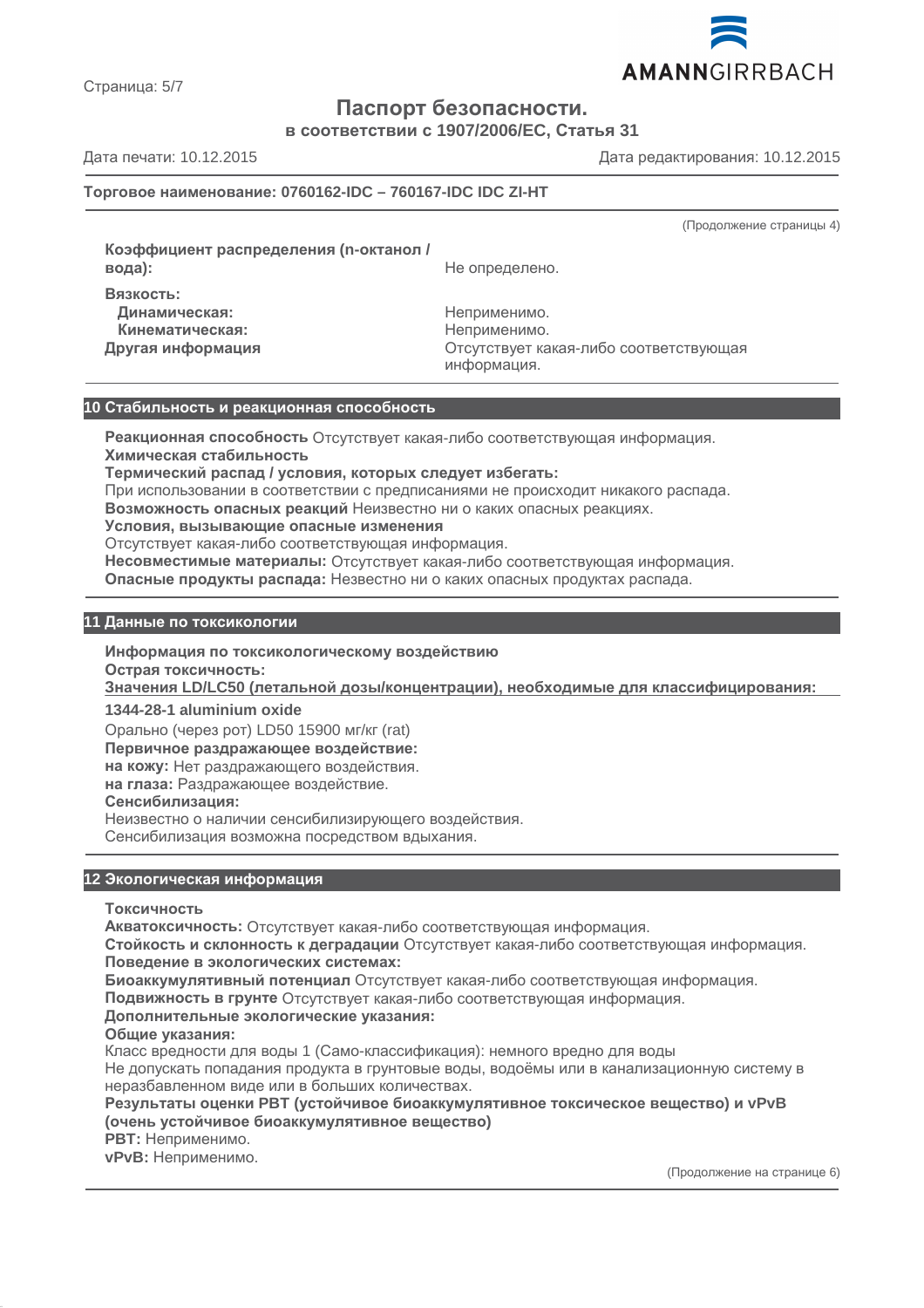

Страница: 6/7

**Паспорт безопасности.**

**в соответствии с 1907/2006/EC, Статья 31**

Дата печати: 10.12.2015 Дата редактирования: 10.12.2015

# **Торговое наименование: 0760162-IDC – 760167-IDC IDC ZI-HT**

(Продолжение страницы 5)

**Другие вредные эффекты** Отсутствует какая-либо соответствующая информация.

#### **13 Указания по утилизации**

**Методы обработки отходов**

#### **Рекомендация:**

Утилизация совместно с бытовыми отходами недопустима. Не допускать попадания в канализацию. **Европейский список отходов**

Утилизировать содержимое / тару в соответствии с местными / региональными / национальными / международными предписаниями.

#### **Неочищенные упаковки:**

#### **Рекомендация:**

Утилизация должна быть осуществлена в соответствии с предписаниями компетентных служб.

#### **14 Информация по транспорту**

**Номер UN ADR, ADN, IMDG, IATA** отпадает **Собственное транспортное наименование ООН ADR, ADN, IMDG, IATA** отпадает **классов опасности транспорта ADR, ADN, IMDG, IATA**

| ADR. ADN. IMDG. IATA                      |              |
|-------------------------------------------|--------------|
| Класс                                     | отпадает     |
| Группа упаковки                           |              |
| ADR, IMDG, IATA                           | отпадает     |
| Экологические риски:                      |              |
| Загрязнитель морской среды:               | Нет          |
| Особые меры предосторожности для          |              |
| пользователей                             | Неприменимо. |
| Транспортировка навалом в соответствии с  |              |
| Приложением II MARPOL73/78                |              |
| (Международная конвенция по               |              |
| предотвращению загрязнения вод с судов) и |              |
| IBC Code (Международный кодекс перевозок  |              |
| опасных химических грузов наливом)        | Неприменимо. |
| <b>UN "Model Regulation":</b>             | отпадает     |

#### **15 Предписания**

**Нормы безопасности, правила охраны труда и экологические нормативы или стандарты, действующие для вещества или смеси Элементы маркировки в соответствии с СГС** отпадает **Пиктограммы, обозначающие опасности** отпадает **Сигнальное слово** отпадает **Предупреждения об опасности** отпадает **Оценка химической безопасности:** Оценка химической безопасности не проведена.

#### **16 Прочая информация:**

Данные опираются на актуальные знания, однако они не являются гарантией каких-либо конкретных свойств продукта и не устанавливают никаких действующих с юридической точки зрения договорных отношений.

(Продолжение на странице 7)